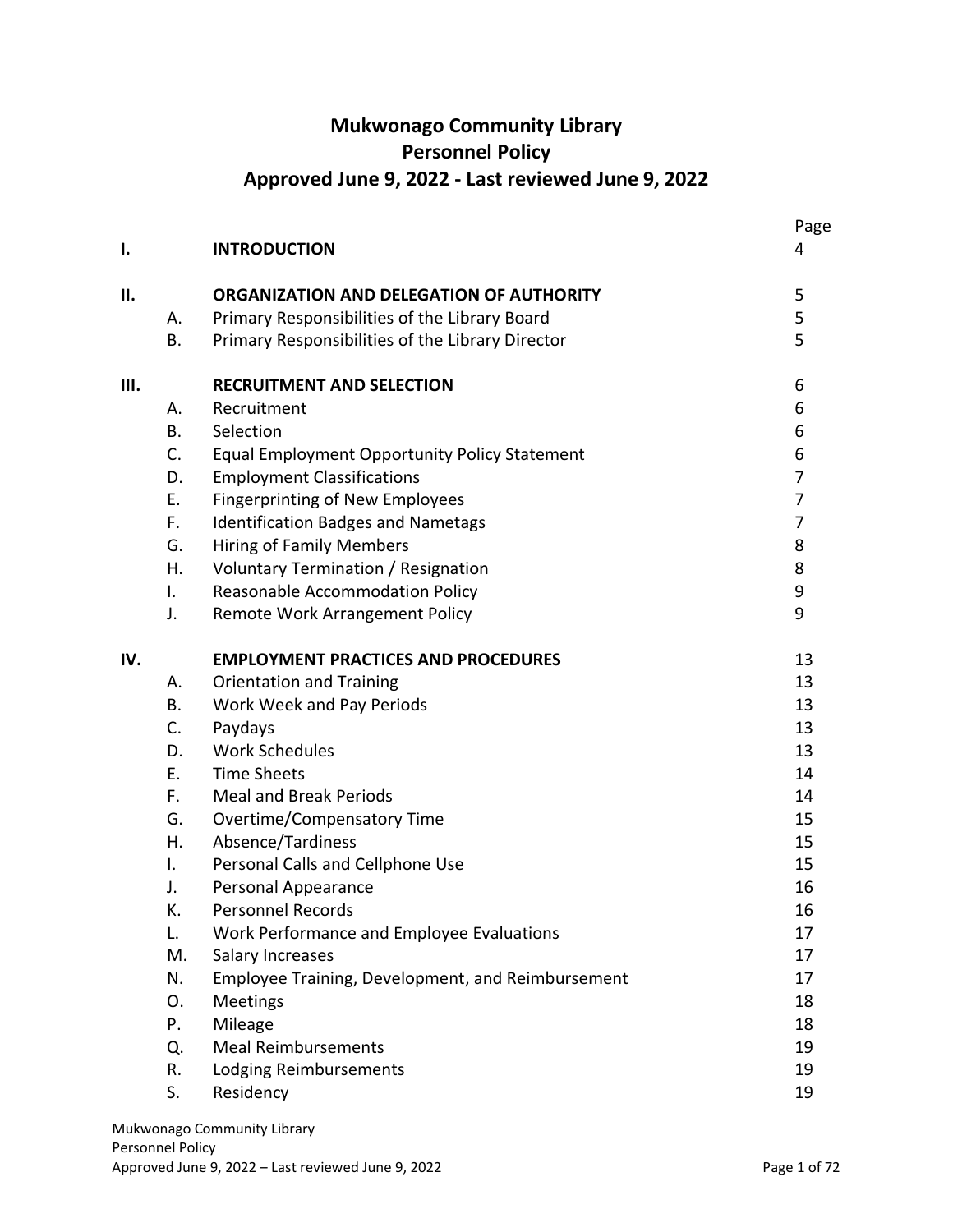|      | T. | Safety                                                           | 19 |
|------|----|------------------------------------------------------------------|----|
|      | U. | <b>Emergency Closings</b>                                        | 20 |
|      | V. | Library Position Compensation and Performance Evaluation Program | 20 |
|      |    | Policy                                                           |    |
| V.   |    | <b>OTHER POLICIES AND REGULATIONS</b>                            | 28 |
|      | Α. | Drug Free Workplace                                              | 28 |
|      | В. | Drug and Alcohol Testing                                         | 28 |
|      | C. | <b>Workplace Violence Prevention Policy</b>                      | 29 |
|      | D. | <b>Concealed Carry</b>                                           | 29 |
|      | Ε. | Harassment                                                       | 29 |
|      | F. | <b>Grievance and Appeals</b>                                     | 32 |
|      | G. | <b>Corrective Discipline</b>                                     | 37 |
|      | Η. | Code of Ethics                                                   | 38 |
|      | Ι. | <b>Cooperation and Courtesy</b>                                  | 38 |
|      | J. | Smoking                                                          | 38 |
|      | К. | Social Media Use                                                 | 38 |
|      | L. | Electronic Mail (Email) and Internet Use                         | 40 |
|      | M. | <b>Outside Employment</b>                                        | 40 |
|      | N. | Solicitation / Distribution                                      | 41 |
|      | О. | Video Surveillance                                               | 41 |
| VI.  |    | <b>LEAVES OF ABSENCES</b>                                        | 42 |
|      | Α. | Vacations                                                        | 42 |
|      | В. | Holidays                                                         | 42 |
|      | C. | Personal Days                                                    | 43 |
|      | D. | <b>Sick Leave</b>                                                | 43 |
|      | Ε. | Family and Medical Leave (FMLA)                                  | 44 |
|      | F. | <b>Bereavement Leave</b>                                         | 46 |
|      | G. | Jury and Witness Duty                                            | 46 |
|      | Η. | Military Duty                                                    | 47 |
|      | Ι. | Director Extended Absence                                        | 47 |
| VII. |    | <b>OTHER EMPLOYEE BENEFITS</b>                                   | 48 |
|      | А. | <b>Health Insurance</b>                                          | 48 |
|      | В. | <b>Continuation of Health Insurance</b>                          | 48 |
|      | C. | Health Reimbursement Account (HRA)                               | 48 |
|      | D. | Dental and Vision Insurance                                      | 48 |
|      | Ε. | Life Insurance                                                   | 48 |
|      | F. | <b>Worker's Compensation</b>                                     | 48 |
|      | G. | Retirement                                                       | 49 |
|      | Η. | <b>Deferred Compensation</b>                                     | 49 |
|      | I. | Longevity Compensation                                           | 49 |
|      | J. | Flexible Spending Plan                                           | 49 |
|      |    | Mukwonago Community Library                                      |    |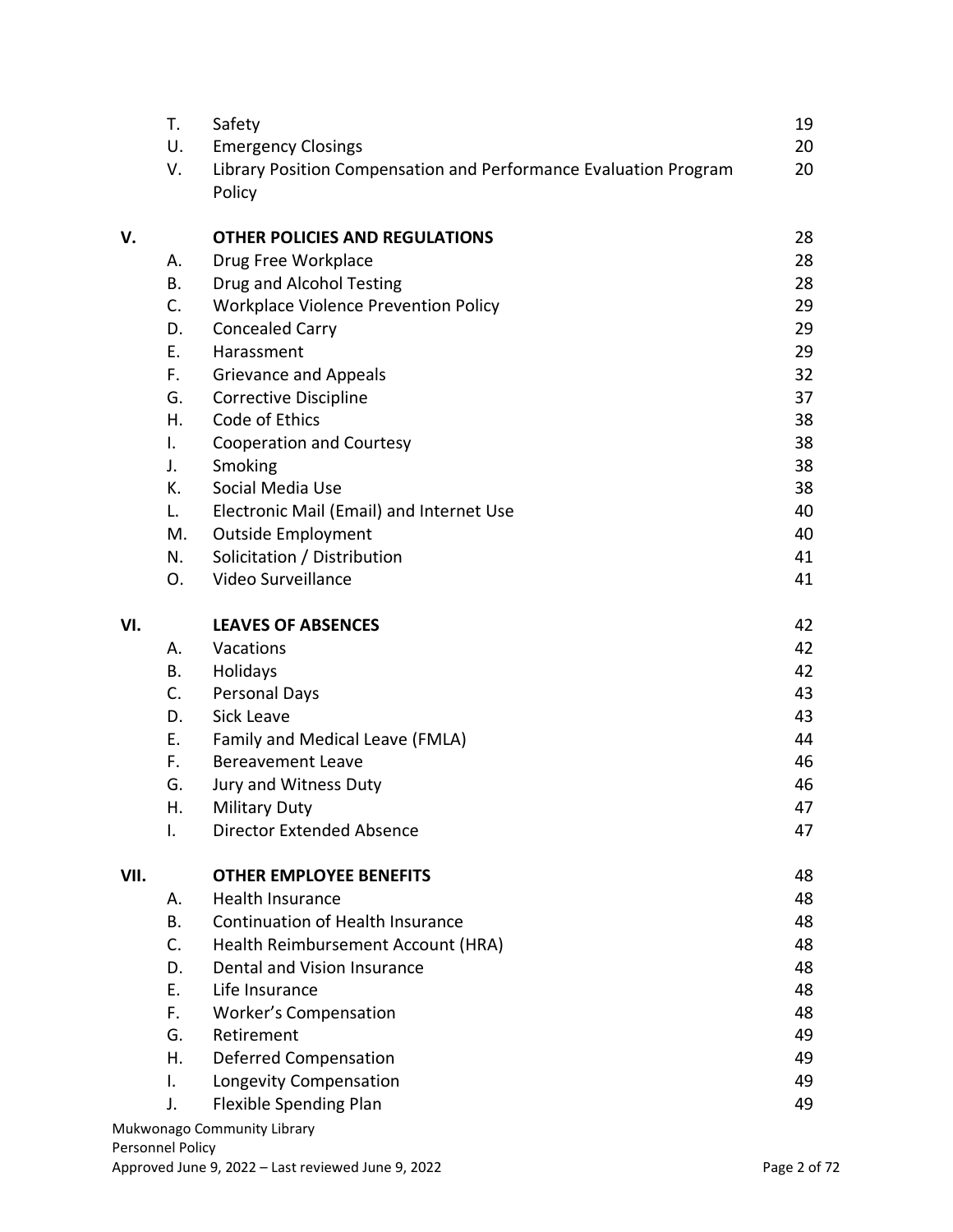## **APPENDICES**

| А. | Personnel Policy Receipt Acknowledgement Form      | 50 |
|----|----------------------------------------------------|----|
| В. | Remote Work Arrangement Form                       | 51 |
| C. | Employee Performance Standards Rubric              | 52 |
| D. | <b>Employee Performance Annual Evaluation Form</b> | 59 |
| Е. | Employee Performance Periodic Evaluation Form      | 62 |
| F. | Harassment Complaint Form                          | 63 |
| G. | <b>Grievance Submission Form</b>                   | 64 |
| Η. | American Library Association Code of Ethics        | 65 |
| I. | Village of Mukwonago Code of Ethics                | 67 |
| J. | Social Media Policy Acknowledgement Form           | 69 |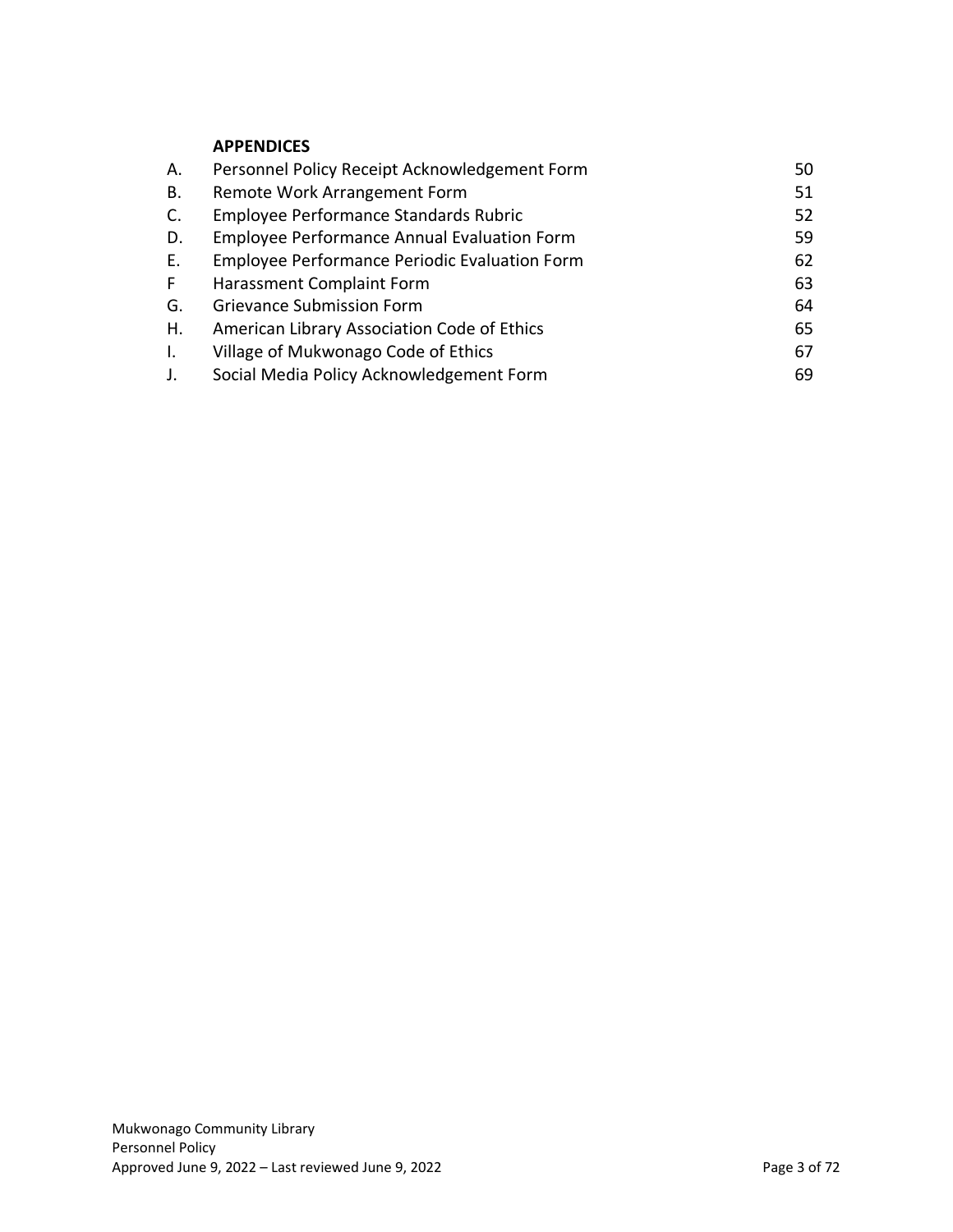# <span id="page-3-0"></span>**I. INTRODUCTION**

This Personnel Policy has been prepared for informational purposes only. None of the statements, policies, procedures, rules, or regulations contained in this policy constitutes a guarantee of employment, a guarantee of any other rights or benefits, or a contract of employment, express or implied. All of the Village of Mukwonago's non-represented employees, including Library staff, are employed "at will" unless covered by Civil Service provisions or other applicable State of Wisconsin statutes or Village of Mukwonago ordinances or policies, and employment is not for any definite period. Termination of employment may occur at any time, with or without notice, and with or without cause, at the option of the Library or the employee.

The Library may modify or eliminate the provisions set forth in this policy at any time with or without notice. This policy supersedes all previous handbooks, statements, policies, procedures, rules, or regulations given to employees, whether verbal or written. This policy may only be modified by proposal of the Library Director and action by the Library Board.

Under Wis. Stat. § 43.58(4), the Library Board is the governing and policy-making body of the Mukwonago Community Library. If there is a conflict between the policies of the Library Board and the Village of Mukwonago, the Library Board policies will have precedence. Village policies shall be in effect where no Library Board policies exist, subject to the decisions of the Library Board. The Library Director is charged with enforcing and interpreting these policies, as well as all applicable laws, ordinances, rules, and regulations.

The Library encourages all employees to express their views on matters concerning their jobs and interests. The Library values comments and suggestions of its employees concerning work methods and operations. Employees should feel free, and are encouraged, to offer suggestions and to seek advice on any matter which is of concern to them. The Library believes that the future goals of the Library and its employees will best be accomplished by our mutual efforts, and through direct and honest communications and relationships.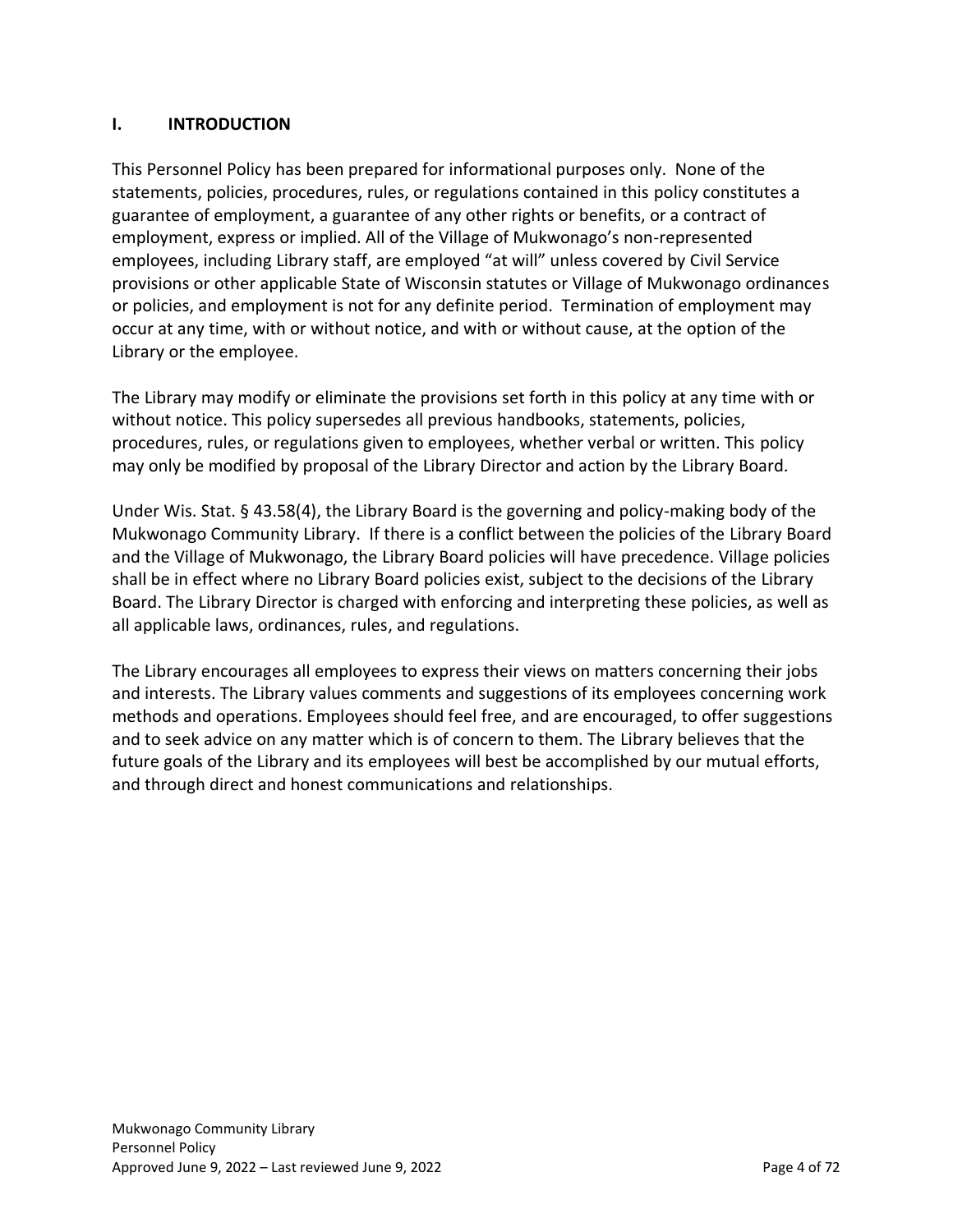# <span id="page-4-0"></span>**II. ORGANIZATION AND DELEGATION OF AUTHORITY**

The Library Board and the Library Director both have important and distinctly different responsibilities to ensure the Library is run effectively. These responsibilities are broadly outlined in Wis. Stat. § 43.58 "Powers and Duties," are further clarified in Chapter 2 of the Wisconsin Department of Instruction's *Trustee Essentials: A Handbook for Wisconsin Public Library Trustees*, and are summarized in this section.

- <span id="page-4-1"></span>A. Primary Responsibilities of the Library Board
	- i. Exclusive control of all Library expenditures
	- ii. Purchasing of a Library site and the erection of the Library building when authorized.
	- iii. Exclusive control of all lands, buildings, money and property acquired or leased by the municipality for Library purposes.
	- iv. Supervising the administration of the Library, including reviewing and approving Library policies, and appointing a Library Director (Head Librarian).
	- v. Approving the annual salary schedule and operating budget of the Library.
	- vi. Prescribing the duties and compensation of all Library employees.
- <span id="page-4-2"></span>B. Primary Responsibilities of the Library Director
	- i. Oversight of the Library budget and preparing reports as required by the Library Board.
	- ii. Recommending changes in policy as necessary.
	- iii. Managing of Library collections, including supervision of the selection of all Library materials according to policies approved by the Library Board, oversight of the selection, cataloging and classification of Library materials, and the operation of automated systems.
	- iv. Hiring, training, supervising, scheduling, evaluating, disciplining, and dismissing other Library staff.
	- v. Help determine and advocate for reasonable staff salaries and benefits.
	- vi. Supervising circulation of materials and record keeping.
	- vii. Cooperating with the Library Board, municipal officials, and community groups in planning Library services and publicizing Library programs within the community.
	- viii. Supervise the maintenance of all Library facilities and equipment.
	- ix. Inform the Library Board of relevant legal, technical, and professional developments affecting the Library.
	- x. Work with the Library Board on long-range strategic planning.
	- xi. Any other responsibilities as the Library Board deems necessary.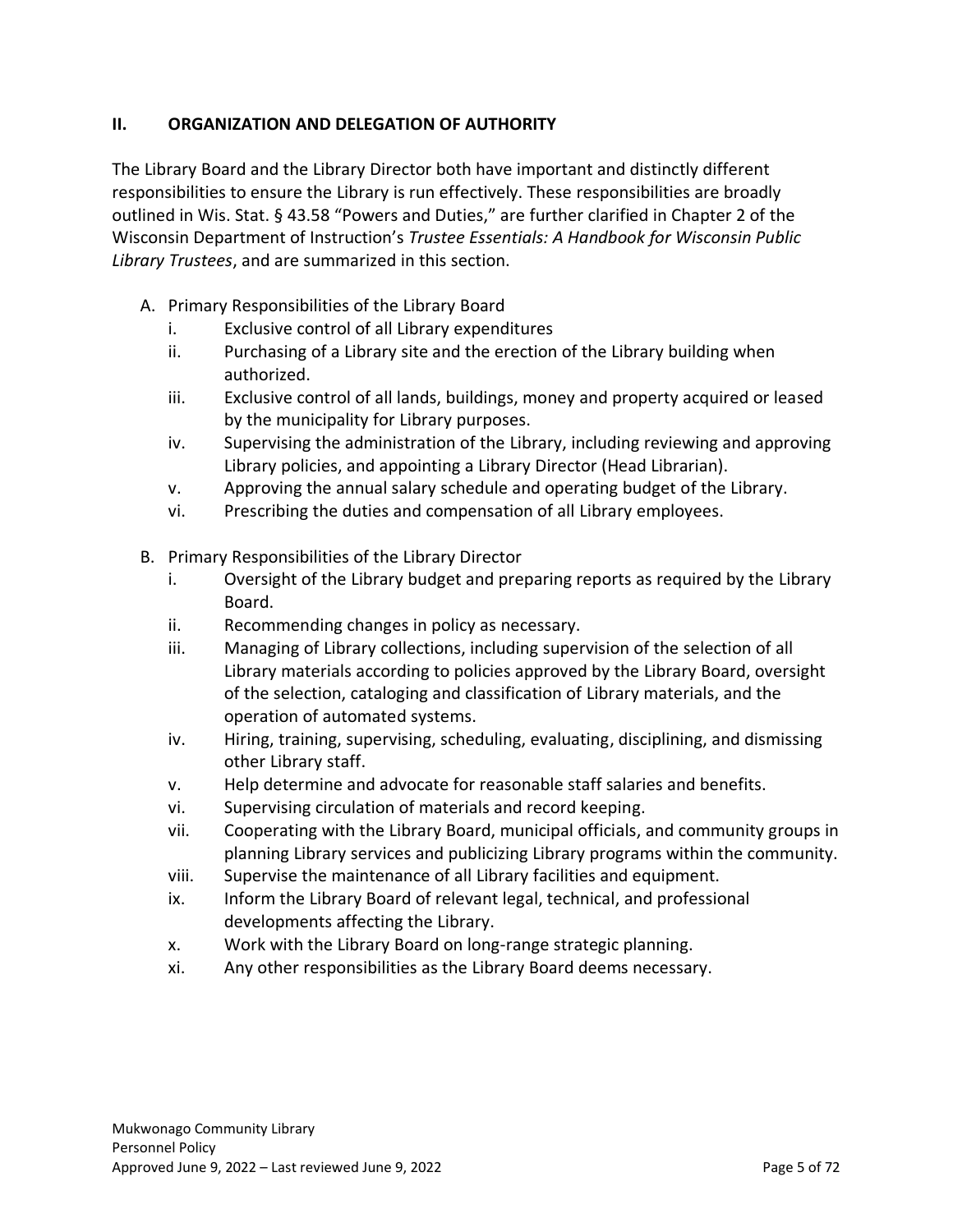# <span id="page-5-0"></span>**III. RECRUITMENT AND SELECTION**

# <span id="page-5-1"></span>A. Recruitment

The Library will recruit and select the best qualified persons for positions in the Library. The Library will endeavor to provide growth and promotional opportunities for current employees, balanced with a need for new perspectives and the desire to fill vacancies as expediently as possible.

- i. The Library Director will develop and conduct an active recruitment and selection program to meet the Library's needs.
- ii. The Library Board is the sole authority to establish, change, or eliminate job descriptions and wage ranges for positions in the Library.
- iii. The Library Director can only hire, reassign, and give promotions for positions that the Library Board has approved job descriptions and wage ranges for and that are within the annual budget.
- iv. All open positions will be posted on the Library's website and inside the Library. The Library Director may post in other places they deem appropriate in order to ensure a diverse, highly qualified group of applicants.
- v. Any candidate with appropriate credentials for the posted position are welcome to apply for the job, including internal candidates. Any employees who may be interested in filling an available vacant position may submit an application to the Library Director. The successful applicant, whether selected from current employees or new applicants, will be chosen on the basis of skill, ability, and qualifications for the position.
- vi. If an employee is promoted, reassigned, applies for and is hired to an open position, or is rehired after a period of absence, the employee may be required to complete the orientation period, regardless of having previously completed one, with all the rules, policies, and expectations of the orientation period applied.
- <span id="page-5-2"></span>B. Selection

The selection process will seek to provide an objective evaluation of the applicant's skills, experience, and knowledge in order to determine the most qualified person for the job. The selection process will be balanced to provide promotional opportunities with open and competitive opportunities.

<span id="page-5-3"></span>C. Equal Employment Opportunity Policy Statement

It has been and shall continue to be Library policy to recognize the competence and ability of applicants for employment and existing employees. The Mukwonago Community Library is an equal opportunity employer, and does not discriminate against nor exclude any person from its program benefits or participation because of race; age; sex; creed or religion; color; handicap or disability; marital status; citizenship status; military or veteran's status; membership in the national guard, state defense force, or reserves; sexual orientation; gender identity or expression; national origin; ancestry; arrest or conviction records; pregnancy; or on the basis of any other status or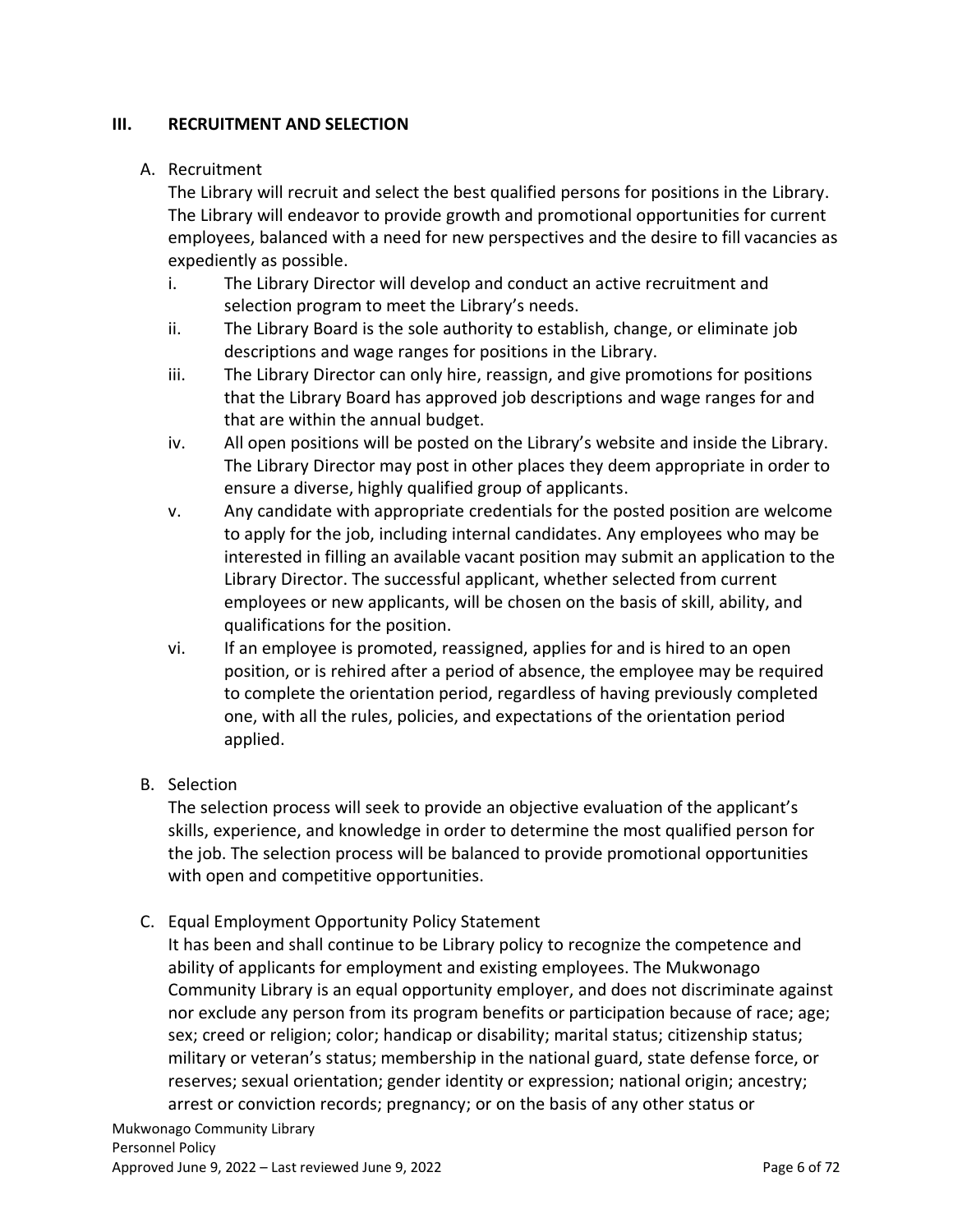characteristic prohibited by state, federal, or local law provided the individual is qualified to perform the work available.

- <span id="page-6-0"></span>D. Employment Classifications
	- i. Full-time employees are those who are scheduled to work thirty-seven and one-half (37.5) hours or more per week. Full-time employees are eligible for all Village of Mukwonago benefits described in this policy if they meet the eligibility criteria.
	- ii. Part-time employees are those who are scheduled to work less than thirty-seven and one-half (37.5) hours per week. Part-time employees who are scheduled to work at least thirty (30) or more hours per week are eligible for prorated vacation, sick leave, personal leave and holiday benefits based on the hours they are scheduled to work per week. The proration will be calculated against a forty (40) hour week. Employees working fewer than thirty (30) hours per week are not eligible for benefits except as they may be otherwise eligible for statutory retirement.
	- iii. If an employee who works fewer than thirty (30) hours per week transitions to a position where they will permanently work more than thirty (30) hours per week, eligibility for benefits begins on the date of transition, not on the employee's original hire date. Conversely, an employee who permanently transitions to less than thirty (30) hours per week will have benefits removed or reduced accordingly on the date of transition.
	- iv. Temporary employees are those who hold a position, either part-time or full-time, for a limited period of time. Temporary employees are made aware of the limited term of their employment when they are hired. Temporary employees are not eligible for any Village benefits.
- <span id="page-6-1"></span>E. Fingerprinting of New Employees
	- i. All new employees hired within the Village of Mukwonago may be fingerprinted by the Village of Mukwonago Police Department as part of the employment process.
	- ii. The following sets of fingerprint cards may be taken:
		- a. State of Wisconsin Employment Card
		- b. Federal Government Employment Card
		- c. Village of Mukwonago Employment Card
	- iii. If taken, the fingerprint cards will be forwarded to the various agencies for classification and search of their files. The Village of Mukwonago employee card will be kept in the employee's personnel file for future reference, if needed.
- <span id="page-6-2"></span>F. Identification Badges and Nametags
	- In order to ensure a safe, professional environment for all Library visitors, the Library issues nametags and identification badges to all full-time, part-time, and temporary staff upon hire. Library employees conducting Library business should always have clear identification.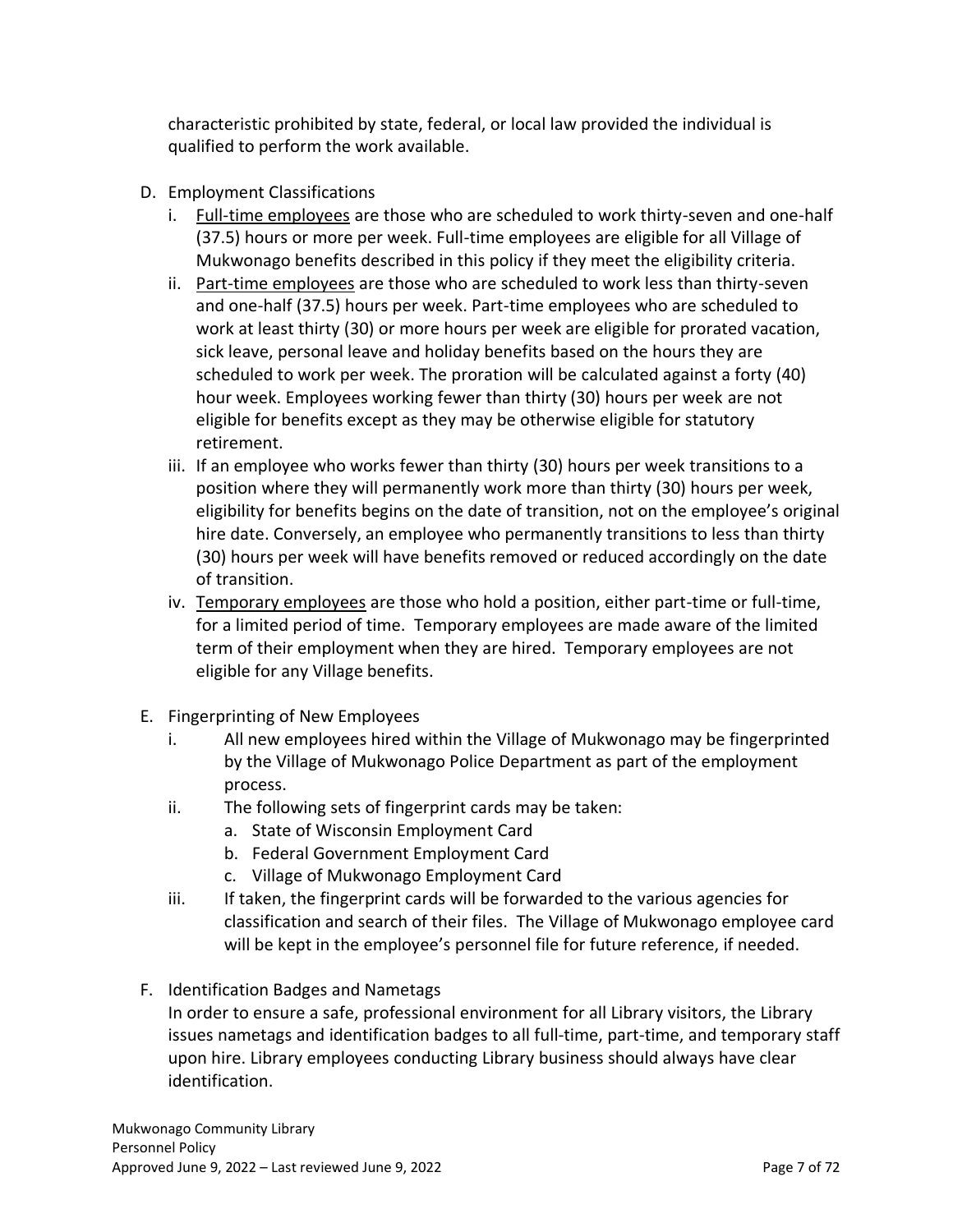- i. Nametags will show the employee's first name and position. They are to be worn on the upper chest at all times when conducting Library business inside the Library. If the employee has lost or forgotten their nametag, they must wear their identification badge.
- ii. Identification badges will show the employee's photo and full name. They are printed by the Mukwonago Community Police Department and will follow the identification badge standards for the rest of the Village identification badges. Employees are required to wear their identification badge on the front of their person when conducting Library business outside the Library building. Employees are not required to wear their identification badge when wearing their nametag inside the Library building, however they must have their identification in their locker, pocket, office, etc. to be able to identify themselves in an emergency.
- iii. If an employee loses their nametag or identification badge, they may be required to pay for a replacement.
- iv. When an employee is no longer employed by the Library, they must turn in their identification badge.
- <span id="page-7-0"></span>G. Hiring of Family Members

It is the policy of the Mukwonago Community Library to recruit, select and appoint the most qualified persons for positions in the Library. The employment of qualified persons within the same immediate family is not prohibited if the person has the required knowledge, skills, or other job related qualifications that warrant consideration for employment. It is required that either the current employee or the relative that is seeking a position make the relationship known to the Library Director. In no event will any applicant or employee receive preferential consideration because of relationship to another Village of Mukwonago employee, Board member or other Village officials. Immediate family of current employees, defined as a parent, spouse, sibling, or child, may be considered through the normal hiring process so long as the individual is not hired or supervised by their immediate relative.

<span id="page-7-1"></span>H. Voluntary Termination / Resignation

All resignations are to be submitted to the Library Director in writing, including the effective date of departure.

- i. Full-time employees are encouraged to give one month's notice.
- ii. Part-time employees are encouraged to give at least two weeks' notice.
- iii. An employee who voluntarily terminates employment without giving at least two weeks prior written notice automatically waives his/her right to payout of any accrued vacation time.
- iv. Employees who have been with the Library less than one continuous year are not eligible for any payout of accrued time if they separate from the Library for any reason prior to their anniversary date.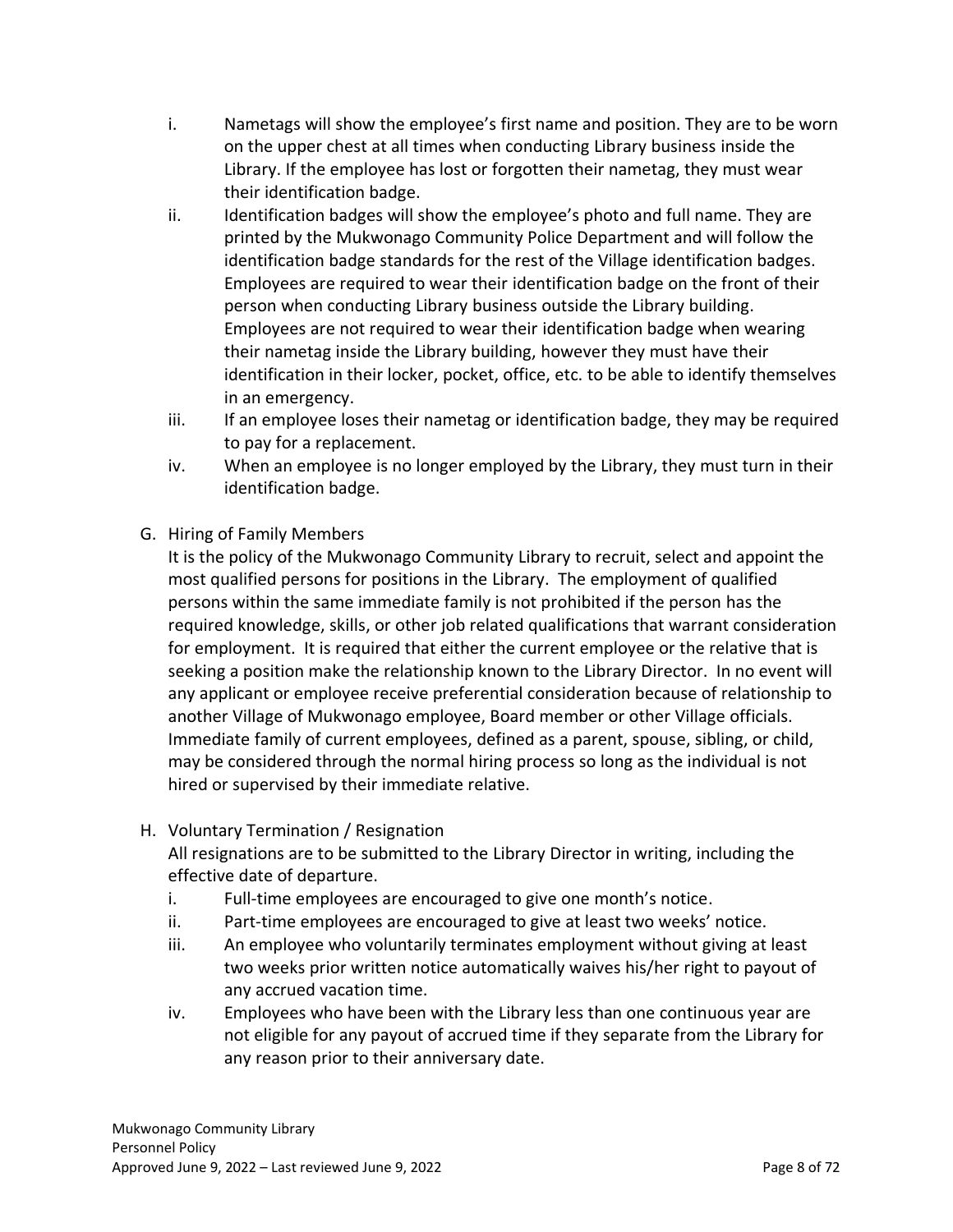# <span id="page-8-0"></span>I. Reasonable Accommodation Policy

It is the policy of the Mukwonago Community Library to comply with all relevant and applicable provisions of the Americans with Disabilities Act (ADA), as well as any state or local law regarding disabilities employment. The Library does not discriminate against any qualified employee or job applicant with respect to any terms, privileges or conditions of employment because of a person's physical or mental disability.

The Library will attempt to reasonably accommodate any applicant needing such accommodation in the hiring process. In addition, the Library will attempt to reasonably accommodate any qualified employee who is unable to perform the duties of the job due to a disability defined by local, state, or federal law. An employee who believes they are disabled and in need of accommodation should contact the Library Director.

# <span id="page-8-1"></span>J. Remote Work Arrangement Policy

The ability to work remotely on a short-term basis is one of the flexible work arrangements that the Mukwonago Community Library offers employees during temporary periods when physically being in the office is difficult for the employee. All efforts will first be made to accommodate the employee in the Library building before remote work may be considered. The Library Director may only consider this option when it benefits both the Library and the employee.

Arrangements are typically made to accommodate a short-term medical, family, or personal need but it is not intended to be a replacement for appropriate child, pet, or elder care. Although an individual employee's schedule may be modified to accommodate child/eldercare needs, the focus of the arrangement must remain on job performance and meeting business demands. An arrangement made for an employee on a medical leave must be made with the consent of the employee's health care provider.

Remote work arrangements do not change the terms and conditions of employment with the Library. Not all jobs can be conducted remotely. The Library Director needs to consider being able to provide appropriate on-site staffing and services, and there may be occasions when remote work is denied or suspended for a given period of time because of unexpected events, emergencies, or Library need. As such, the Library Director has the right to refuse to make remote work available to an employee, offer remote work for only part of an employee's typical scheduled time, modify the terms of the arrangement either temporarily or permanently, and/or terminate a remote work arrangement at any time.

- i. The employee, their immediate supervisor, and the Library Director will review the feasibility of remote work based on the following criteria:
	- i. Job Responsibilities Determine if the job can be successfully performed remotely, including review of the work schedule.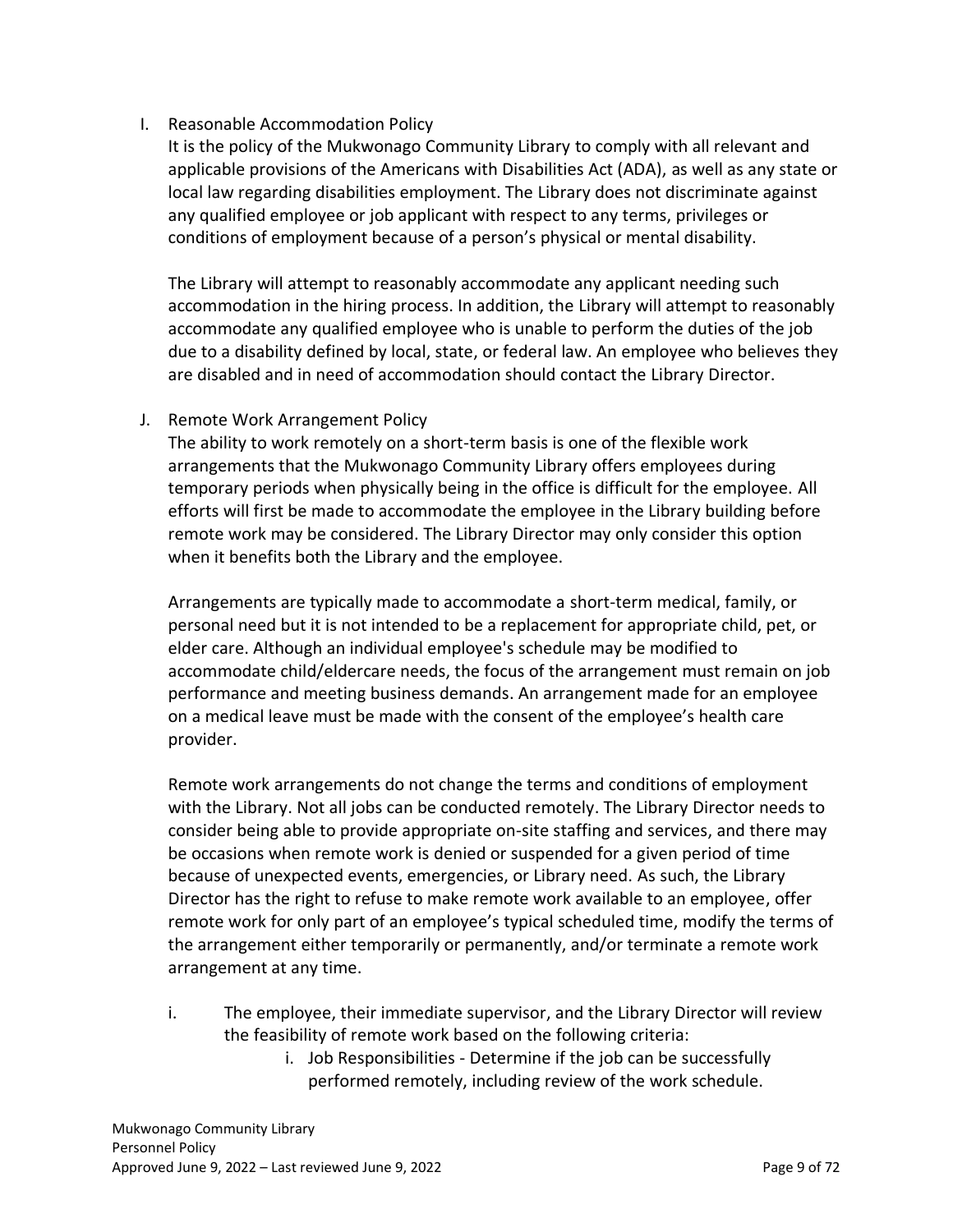- ii. Workspace/Equipment Assess equipment needs and workspace design considerations.
- iii. Employee Competencies Employees who work remotely are expected to adhere to the same processing deadliness, quality of work, and communication standards that are required of them when they are physically in the Library. Failure to meet these conditions may result in discipline or termination of work from home privileges.
- ii. The employee, their immediate supervisor, and the Library Director will agree on the number of days of remote work allowed each week, the work schedule the employee will customarily maintain, and the manner and frequency of communication. The employee and immediate supervisor will periodically interact by phone, email, and in-person meetings to check in on duties and performance. Remote workers will be subject to scheduled performance reviews in the same manner and frequency as other Library employees. The employee agrees to be accessible by phone or email within 15 minutes of contact during the agreed upon work schedule unless the employee has provided prior approved notice that he or she will be unavailable for a specified period of time.
- iii. Employees working remotely will be required to follow all regular scheduling and pay period procedures including, but not limited to, entering their hours into a work schedule, completing and submitting their time sheet, and obtaining prior approval for overtime or work hours adjustments.
- iv. Employees working remotely will be provided with the appropriate equipment and materials to carry out their assigned job duties. A laptop may be provided by the Library as is deemed appropriate. Other equipment and supplies may be provided to the employee, as deemed necessary the employee's immediate supervisor and approved by the Library Director.
- v. The Library will reimburse the employee for pre-approved business-related expenses, such as shipping costs, that are reasonably incurred in accordance with job responsibilities. The employee should follow usual company expense reimbursement policies and provide receipts.
- vi. All equipment, records, software licenses, remote connections to databases, and materials provided by the Library shall remain the property of the Library, is for Library business-use only, and may not be used by any individual other than the employee. The employee agrees to protect Library equipment, records, and materials against unauthorized or accidental access, use, modification, destruction, or disclosure. The employee agrees to report to the Library Director instances of loss, damage, or unauthorized access at the earliest reasonable opportunity. The employee may be held liable for damage to Library property due to lack of proper care.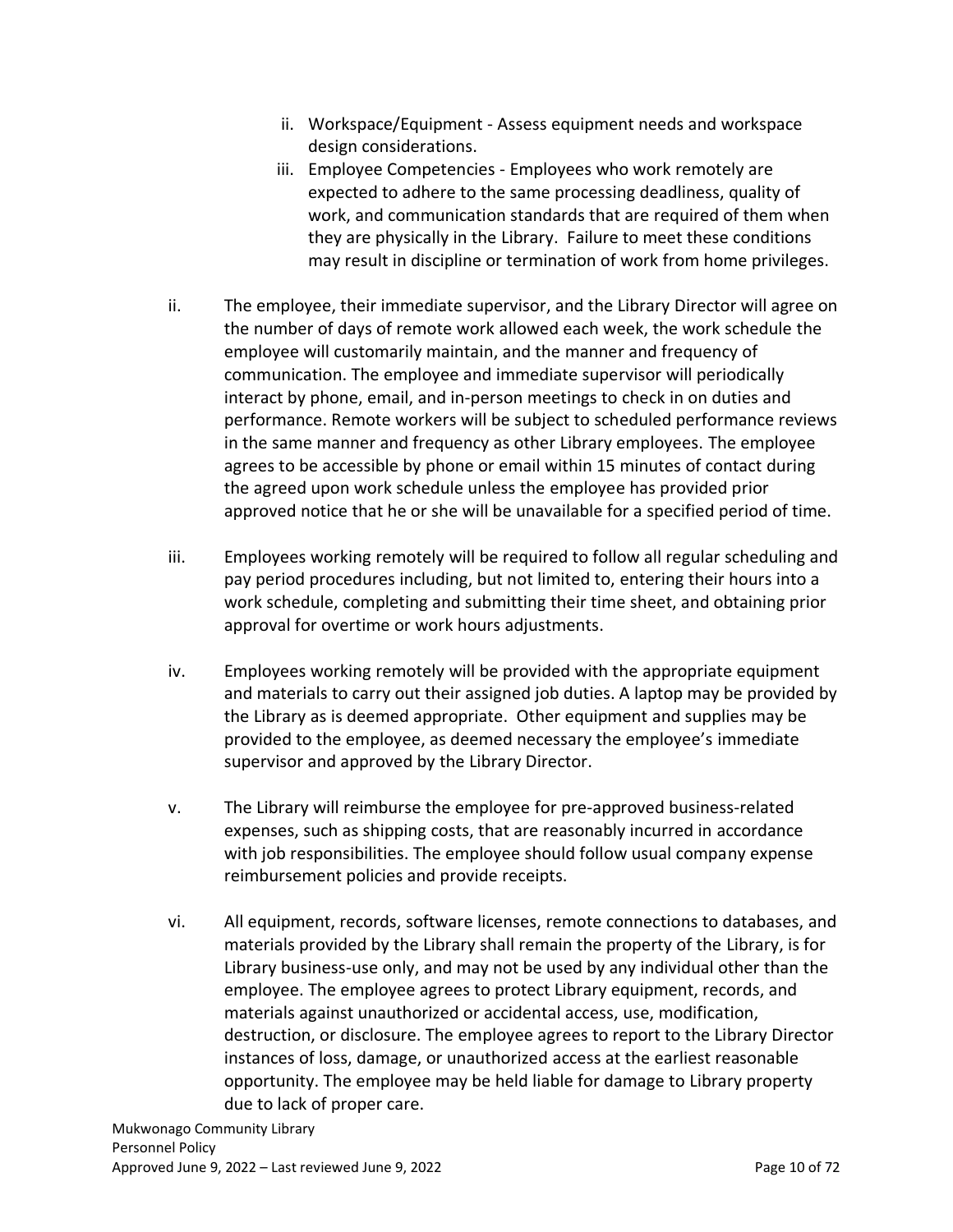- vii. Equipment supplied by the employee, if deemed appropriate by the Library, will be maintained by the employee. The Library accepts no responsibility for damage or repairs to employee owned-equipment.
- viii. The employee will be required to use a Library-provided email account as their primary means of communication.
- ix. The employee must provide their own internet connection. The employee will be solely responsible for purchasing any additional hardware or software required for the internet connection. Employee shall also be solely responsible for cost of installation and associated monthly fees. The Library reserves the right to make determinations as to appropriate equipment, subject to change at any time.
- x. The employee will establish an appropriate work environment within their home for work purposes.
	- a. The Library will not be responsible for costs associated with initial setup of the employee's home office such as remodeling, furniture or lighting, nor for repairs or modifications to the home office space.
	- b. The Library assumes no responsibility for injuries occurring in the employee's at-home workspace outside the agreed-upon work hours. The employee agrees to maintain safe conditions in the at-home workspace and to practice the same safety habits as those followed on the Library premises, such as, but not limited to, the following:
		- i. Post a list of emergency phone numbers (hospital, fire department and police department) at the alternate work site.
		- ii. A first aid kit must be easily accessible, and supplies should be replenished as needed.
		- iii. Keep a portable fire extinguisher easily accessible and serviced as needed and make sure smoke detectors are in working order.
		- iv. Make sure to avoid unnecessary back, arm, neck, and eye strain when arranging the alternate work site. Adjust computer screen so that it is approximately 18-26 inches from your eyes and its height is slightly below eye level.
		- v. Make sure work area is kept clean and walkways are clear to prevent tripping or other injuries.
		- vi. The work area must be adequately well-lit, heated, and ventilated for comfort while working. Computer, printer, and other electronics must be kept out of direct sunlight and away from heaters.
		- vii. Storage must be organized to minimize risks of fire and spontaneous combustion. Heavy items need to be securely placed on sturdy stands close to walls.
		- viii. All extension cords must include surge protectors and be plugged in to grounded outlets. Extension cords and other cables need to be free of tangles at all times.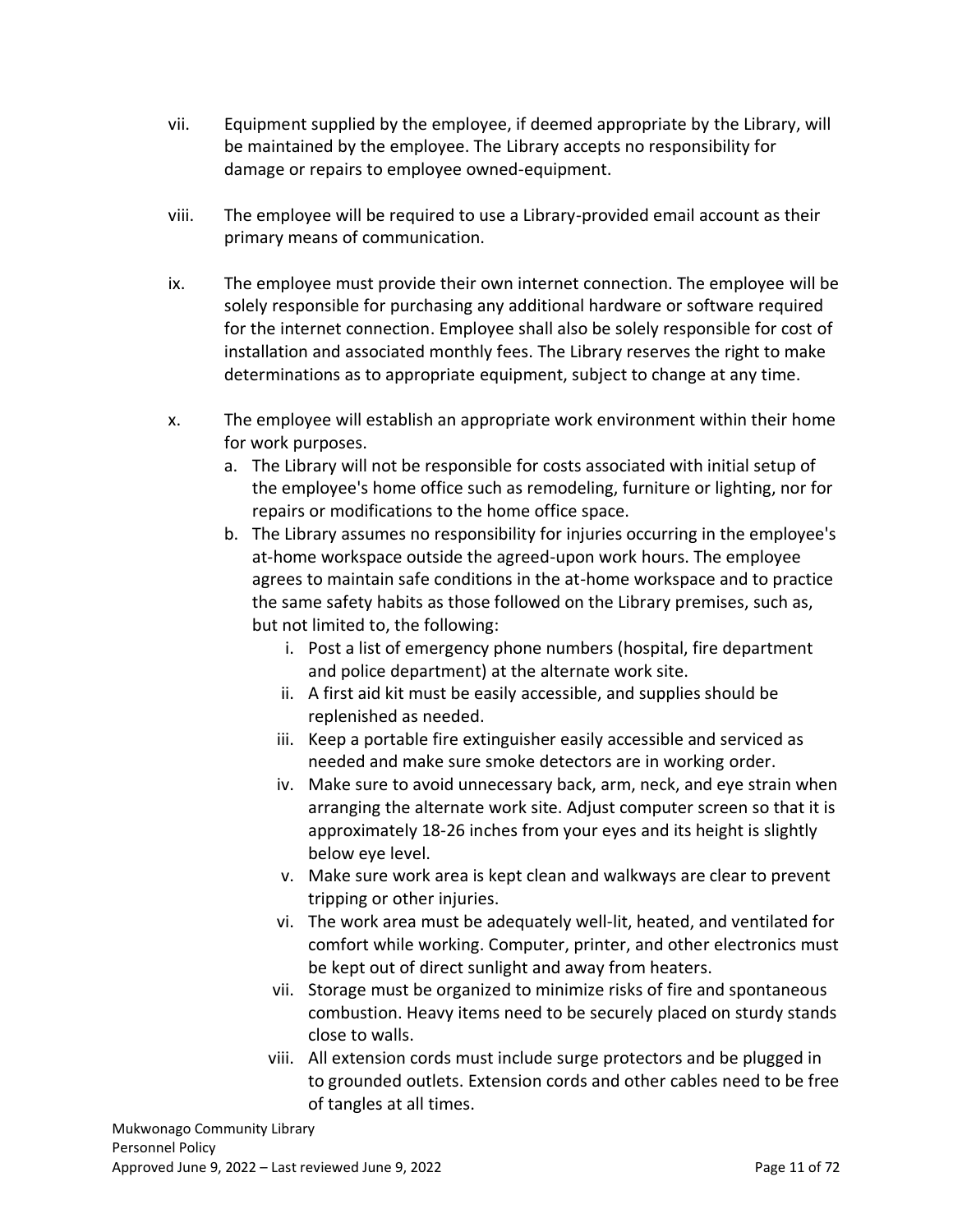- c. Employees working remotely are responsible for immediately notifying the Library Director of any injuries that occur in the employee's workspace during working hours and to follow the procedures for filing Workman's Compensation as outlined by the Village.
- xi. The employee understands that their personal vehicle will not be used for Library business unless specifically pre-authorized by the Library Director. However, the employee may use their personal vehicle for travel to and from the Library, when necessary.
- xii. The employee agrees to return the Library's equipment, records, and materials within five (5) business days of the termination of a remote work agreement for inspection, repair, replacement, or repossession.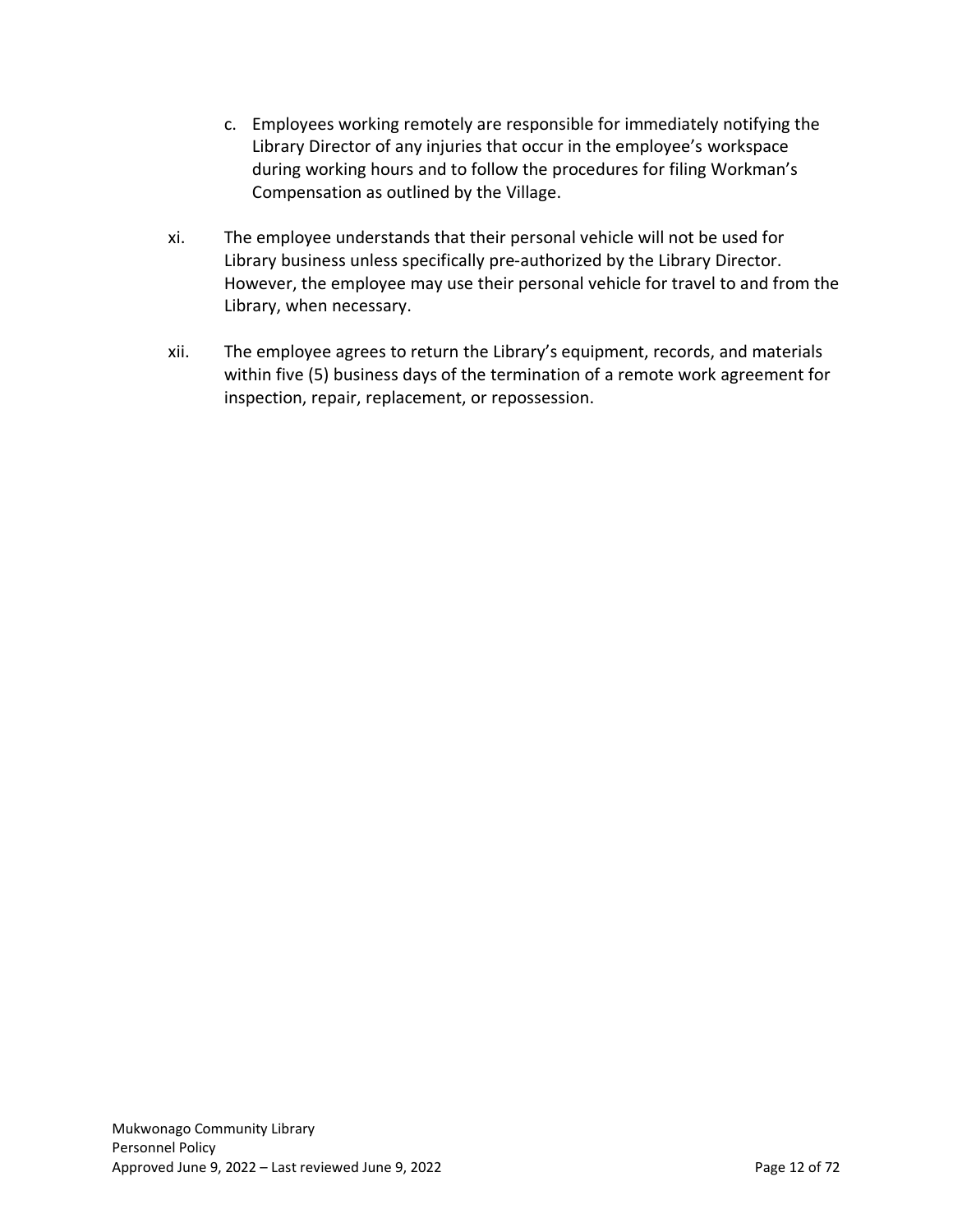#### <span id="page-12-0"></span>**IV. EMPLOYMENT PRACTICES AND PROCEDURES**

#### <span id="page-12-1"></span>A. Orientation and Training

New Library employees are required to serve a three (3) month orientation period, which serves as a learning and familiarization period for the employee. The Library Director may extend the orientation period for an up to a total of six (6) months, if it is deemed to be in the best interest of the Library. During this time, the employee has the opportunity to demonstrate proper attendance, attitude, and ability toward the employee's job performance.

The Library is responsible to the employee for providing adequate training, supervision, and information so that the employee can perform their job. The employee is responsible to the Library Director and the Library Board for carrying out the duties defined for that position and for following the policies adopted by the Library Board.

# <span id="page-12-2"></span>B. Work Week and Pay Periods

The Library work weeks and pay periods are consistent with those of the Village of Mukwonago who is responsible for processing payroll for Library employees.

- i. The Village measures a work week from 12:00 a.m. on Saturday until 11:59 p.m. the following Saturday. Pay periods are two (2) weeks.
- ii. The normal work week for full-time employees is at least 37.5 hours. The normal work week for part-time employees is the number of hours the employee has been hired to work.
- iii. Hourly employees, both full-time and part-time, must work their scheduled hours *per week*, not per pay period, and are not allowed to "shift" hours from one week to another even if it is in the same pay period. For example, if an hourly employee is scheduled for 40 hours per week (for a total of 80 hours per pay period), they are not allowed to work 38 hours in week one and then 42 hours in week two, even though this still equals 80 hours per pay period.

# <span id="page-12-3"></span>C. Paydays

All employees will be paid by direct deposit to a financial institution identified by the employee. The rules for direct deposit will be as set forth by the administration of the direct deposit plan at the Village of Mukwonago and can be modified.

The regularly scheduled payday is biweekly, every other Friday. However, if an employee's time sheet is not turned in by payroll processing, which is 10:00 a.m. on the Monday before payday, the employee's regularly scheduled payday will not fall on that Friday, but the next biweekly payday. If a holiday falls on a Friday, payday will be the last working day before the holiday period.

#### <span id="page-12-4"></span>D. Work Schedules

Establishing work schedules is ultimately the responsibility of the Library Director. In conjunction with immediate supervisors and in consideration of the annual budget, the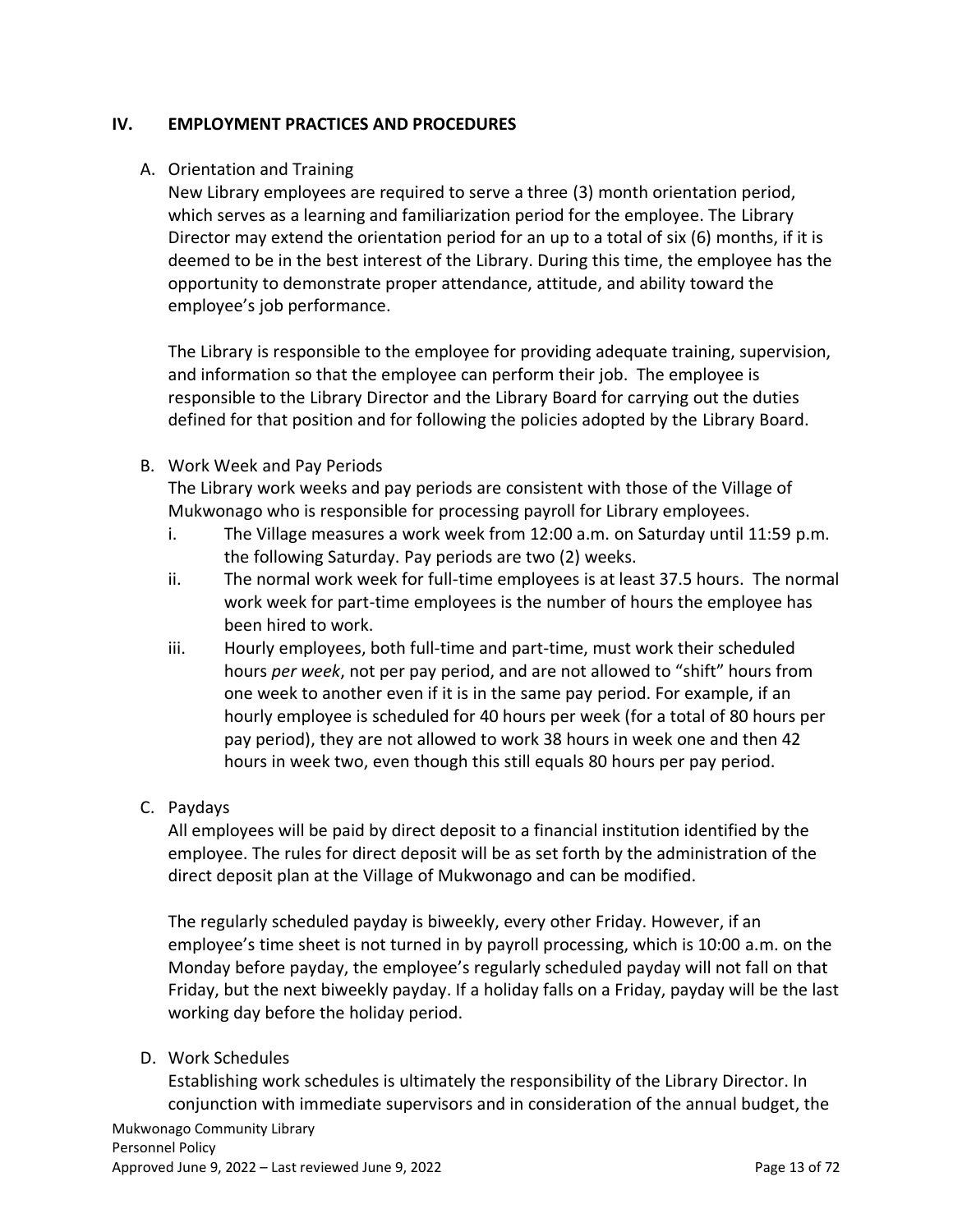Library Director will determine appropriate staffing needs for all departments, create a work schedule, and ensure employees are aware of their scheduled work times.

Employees must adhere to their scheduled hours. When time sheets are submitted at the end of the pay period, the reported hours worked must match the scheduled hours, unless the employee had received prior approval from both their immediate supervisor and the Library Director.

Requests for changes in scheduled hours should be submitted as far in advance as possible. A week's notice shall be considered standard except in cases of emergency. Such changes must be approved by the employee's immediate supervisor and the Library Director. With the permission of their immediate supervisor, employees are encouraged to switch hours with another employee if at all possible so that the service needs of the Library are met.

# <span id="page-13-0"></span>E. Time Sheets

Every full-time and part-time hourly employee is responsible for punching in and out correctly and punctually on the Village's timecard software every work day.

- i. Employees should not punch in earlier than five (5) minutes before their scheduled shift and should not punch out later than five (5) minutes after the end of their scheduled shift. Frequent failure to follow this rule indicates an employee is not adhering to the approved work schedule and can result in disciplinary action.
- ii. Employees are responsible for notifying their immediate supervisor about any errors in their time sheet or issues in properly logging their work time.
- iii. On the employee's last work day of the pay period, the employee is required to print their time sheet, sign it, and submit it to their immediate supervisor. The immediate supervisor needs to approve and sign the time sheet and promptly submit it to the Library Director for final approval. Failure to submit the signed time sheet by the end of the last day of the pay period (closing time on Friday) may delay payment for time worked until the following pay period.
- iv. It is the employee's responsibility to double-check their time sheet for errors, correct calculation of vacation/sick/personal time, and any other issues before signing and submitting it. Failure to identify errors to their immediate supervisor and Library Director may delay payment for time worked until the following pay period.
- <span id="page-13-1"></span>F. Meal and Break Periods

The Library recognizes that providing break periods for employees increase productivity and stimulates mental focus and therefore provides duty-free break periods based on length of scheduled work time. All break/meal periods should be approximately in the middle of the employee's shift, must be scheduled upon prior approval by the employee's immediate supervisor, and are dependent upon the operational needs of the Library.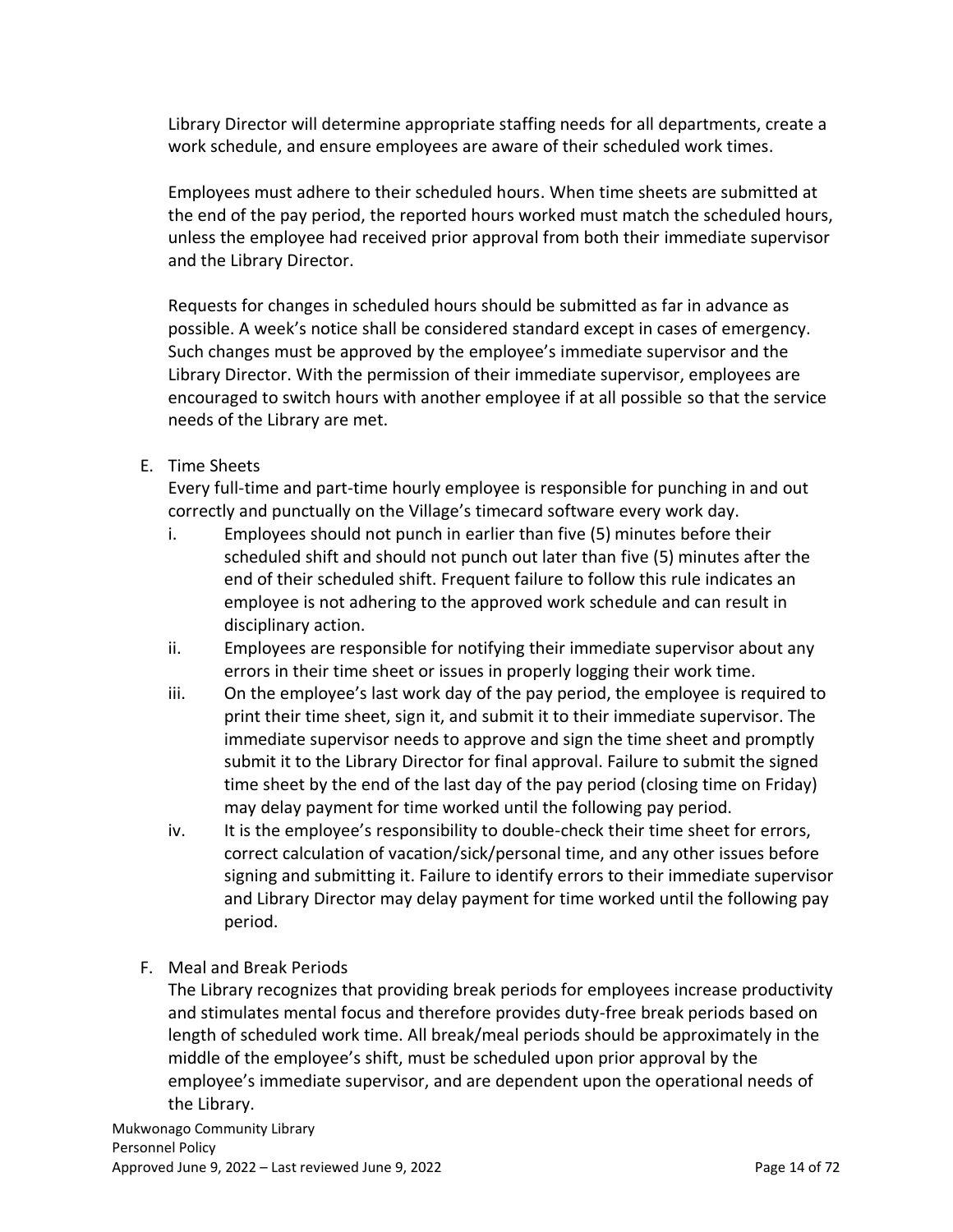- xiii. Any employee working six (6) consecutive hours or more will be given a fifteen (15) minute paid break/meal period and may choose to take an additional thirty (30) minute unpaid break/meal period. Full-time employees may take a longer break/meal period, up to sixty (60) minutes, if the extra thirty (30) minutes is made up at the beginning or end of the day. Fifteen (15) minute breaks should not be attached to the longer meal period breaks.
- xiv. Employees under the age of eighteen (18) *must* take the (30) minute unpaid break/meal period if they are scheduled to work for longer than six (6) consecutive hours, per Wisconsin law.
- xv. Employees working between four (4) and six (6) hours are eligible for a fifteen (15) minute unpaid break period.
- xvi. Employees working less than four (4) hours are not eligible for a break period.
- <span id="page-14-0"></span>G. Overtime/Compensatory Time

Overtime hours must be approved in advance by both the employee's immediate supervisor and the Library Director, except in emergency situations. If overtime is necessary, compensatory time may be given in lieu of overtime pay. Overtime should not be accrued without the knowledge of the Library Director.

<span id="page-14-1"></span>H. Absence/Tardiness

In the event of illness or other emergency absences, the employee must notify both their immediate supervisor and the Library Director (or the Library Director's designees) at their earliest opportunity, and at least thirty (30) minutes prior to an employee's scheduled starting time. The employee must notify their immediate supervisor and the Library Director each day of absence or for the expected length of the absence, e.g. funeral leave, vacation, sick, military leave, jury duty, etc. Failure to notify the Library Director or their designee within twenty-four (24) hours from the beginning of their work shift on the first day of absence may be cause for denial of use of sick leave credit for the period of absence. Employees who are absent from work due to illness or injury for three (3) consecutive work days may be required to submit a doctor's certificate or other medical authorization prior to being permitted to return to work. A doctor's certificate may be required for any absence the day before or after a holiday. In the case of suspected abuse of sick leave, or to determine fitness for duty, the Library Director may request a doctor's excuse at any time. If an employee fails to submit the requested doctor's certificate, or the doctor's excuse is not acceptable to the Library Director (unless circumstances make it impossible to submit such an authorization), the employee will be considered to have voluntarily quit their job. This policy will be enforced consistent with the federal law on family and medical leave (FMLA).

Habitual or excessive unexcused absenteeism and/or tardiness can result in disciplinary action up to and possibly including termination. Continually returning from break/meal periods late or leaving work early can result in the same action.

<span id="page-14-2"></span>I. Personal Calls and Cellphone Use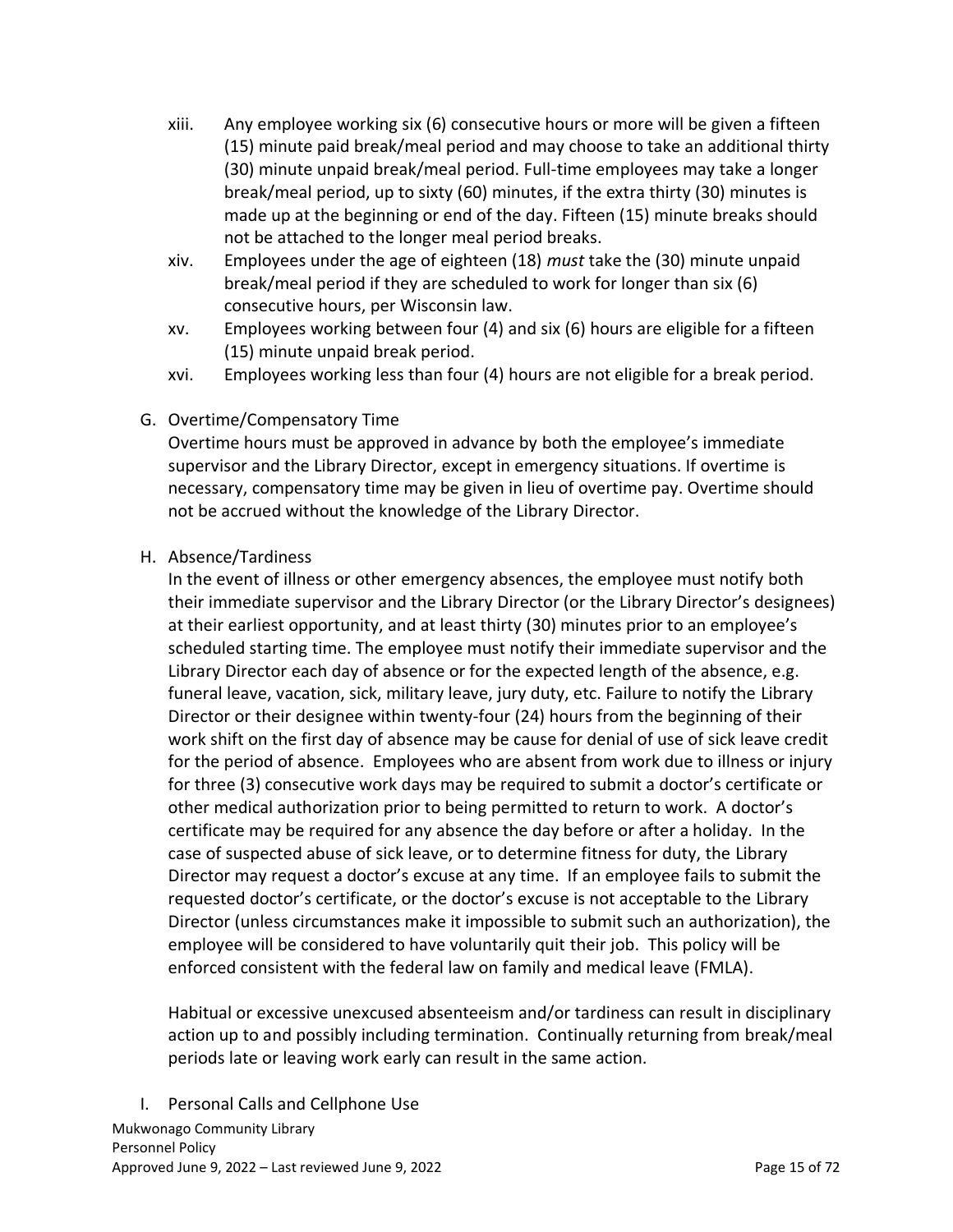Employees are not allowed to check, use, or otherwise interact with their personal cellphones while working, and all cellphone use is restricted to during break/meal periods. During work hours, personal cellphones must be kept out of sight in a secure place (such as a locker, bag, desk drawer, or pocket) and set to vibrate.

While it is recognized that there may be times when an employee needs to either take or make a personal telephone call at work, employees must limit this as much as possible. Employees may use the Library telephone for emergency calls, but no personal long distance calls are allowed. Employees are encouraged to tell their friends and family not to call them at work about issues that could wait until they are not working. Employees should restrict all telephone and personal cellphone use to break/meal periods and calls should be made in the employee workroom, a private office, or employee lounge only, never in a public area of the Library.

Frequent failure to follow these rules may result in disciplinary action.

Employees are strongly discouraged from using their personal cellphone for Library business. Wisconsin public records laws explain that *content* determines whether a document is a "record," not medium, format, or location, and therefore Library records like emails, phone calls, text messages, and electronic files accessed by or created on an employee's personal device may be subject to an open records request. An employee must keep these records and turn them over upon request. If an employee feels they need a cellphone to fulfill their job duties, they must talk to the Library Director.

#### <span id="page-15-0"></span>J. Personal Appearance

All employees are expected to present themselves for work in neat and appropriate attire in light of the position held. Employees are expected to be clean and wellgroomed at all times. Grooming standards will be required based on safety requirements. These standards are at the direction of the Library Board and can be modified from time to time.

The reaction of our customers, the public, is very much affected by an employee's appearance. Employees can show interest and pride in their employment by dressing and grooming based on the requirements of their position and by conducting themselves in a professional manner at all times.

Any questions about appropriate attire, personal appearance, or grooming requirements should be discussed with the Library Director.

#### <span id="page-15-1"></span>K. Personnel Records

The Library maintains personnel records and files for each employee. Maintaining these files with up-to-date information is very important as it provides the Library Director with contact information in case of emergency, addresses for mailings, copies of performance reviews, and incident reports.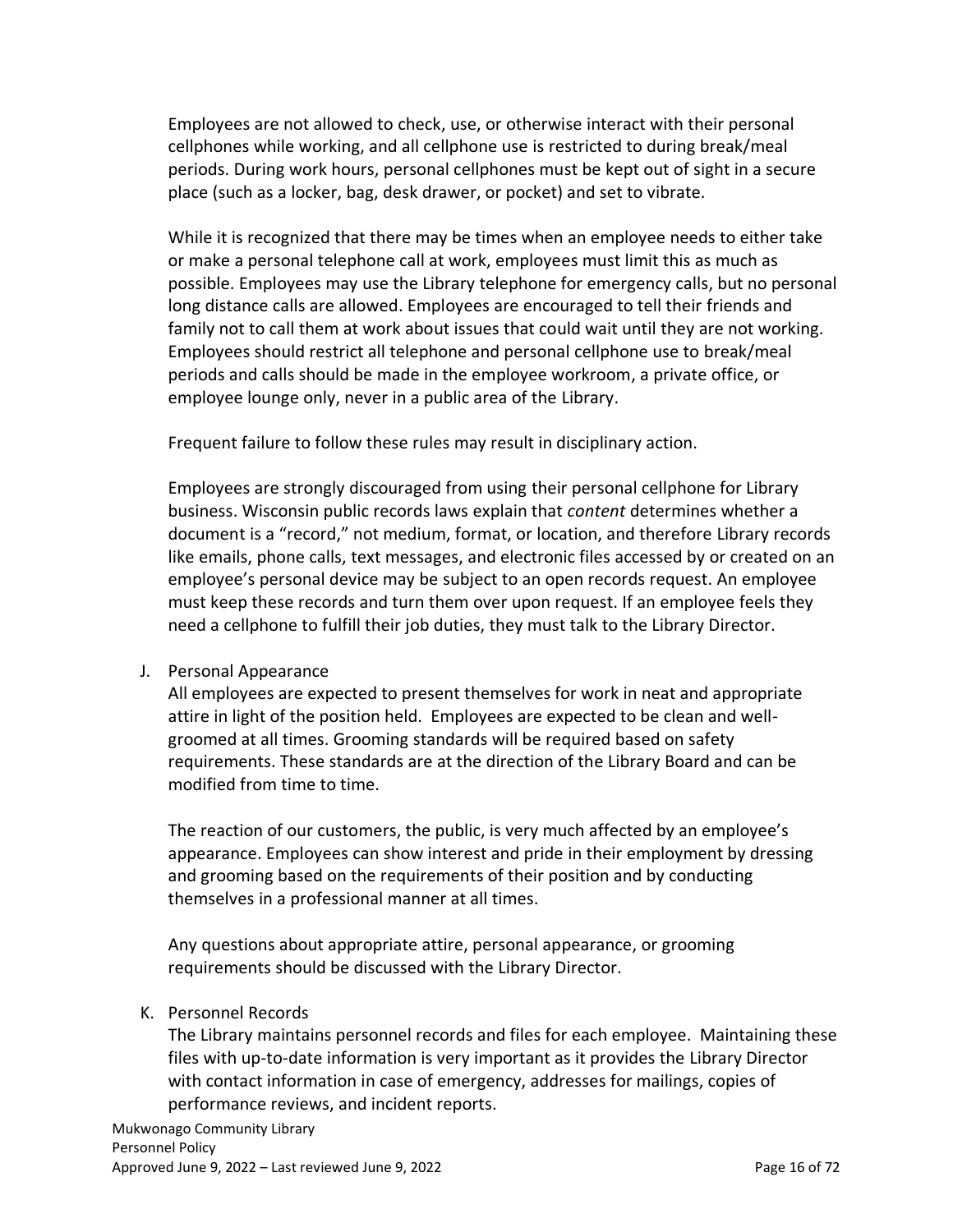All employees must promptly notify the Library Director and the Village administrative office of any change in:

- i. Address
- ii. Contact Phone Number
- iii. E-mail address (for payroll purposes)
- iv. Marital status for benefit plan purposes
- v. Beneficiary or dependents indicated in the employee's insurance policy
- vi. Number of dependents for withholding purposes
- vii. Party to be notified in case of emergency

It is the Library's policy to protect the privacy of each employee; therefore, the Library is committed to the confidential handling of every employee's personnel information to the extent allowed by law.

<span id="page-16-0"></span>L. Work Performance and Employee Evaluations

All employees are expected to satisfy or exceed the levels of performance required of the positions in which they are employed. Each year every employee will meet with the Library Director to evaluate the performance of the employee over the past year, to plan goals for the coming year, and to discuss any outstanding issues. A copy of each evaluation will be kept in the employee's personnel file. Please see section Library Position Compensation and Performance Evaluations Policy for more details.

<span id="page-16-1"></span>M. Salary Increases

Library employees may be eligible for salary increases annually. The percentage amount may vary from year to year based on budgetary and other considerations. These increases are recommended by the Library Director and set by the Library Board. Please see section IV.V. "Library Position Compensation and Performance Evaluations Policy" for more details.

<span id="page-16-2"></span>N. Employee Training, Development, and Reimbursement

It is the policy of the Mukwonago Community Library to foster and promote training and development of employees to improve the quality of service, allow for career development within the Library, and provide skills necessary to meet current and future Library employment needs. All employees will receive consideration for appropriate training opportunities based on the operational needs of the Library.

The Library Director may approve participation in and payment for a variety of professional development activities. The Library's ability to fund expenses and reimbursements will be taken into consideration in all cases.

i. National, state, and local associations such as the Wisconsin Library Association (WLA) or the American Library Association (ALA) – When possible, the Library will cover the cost of membership for any interested employee.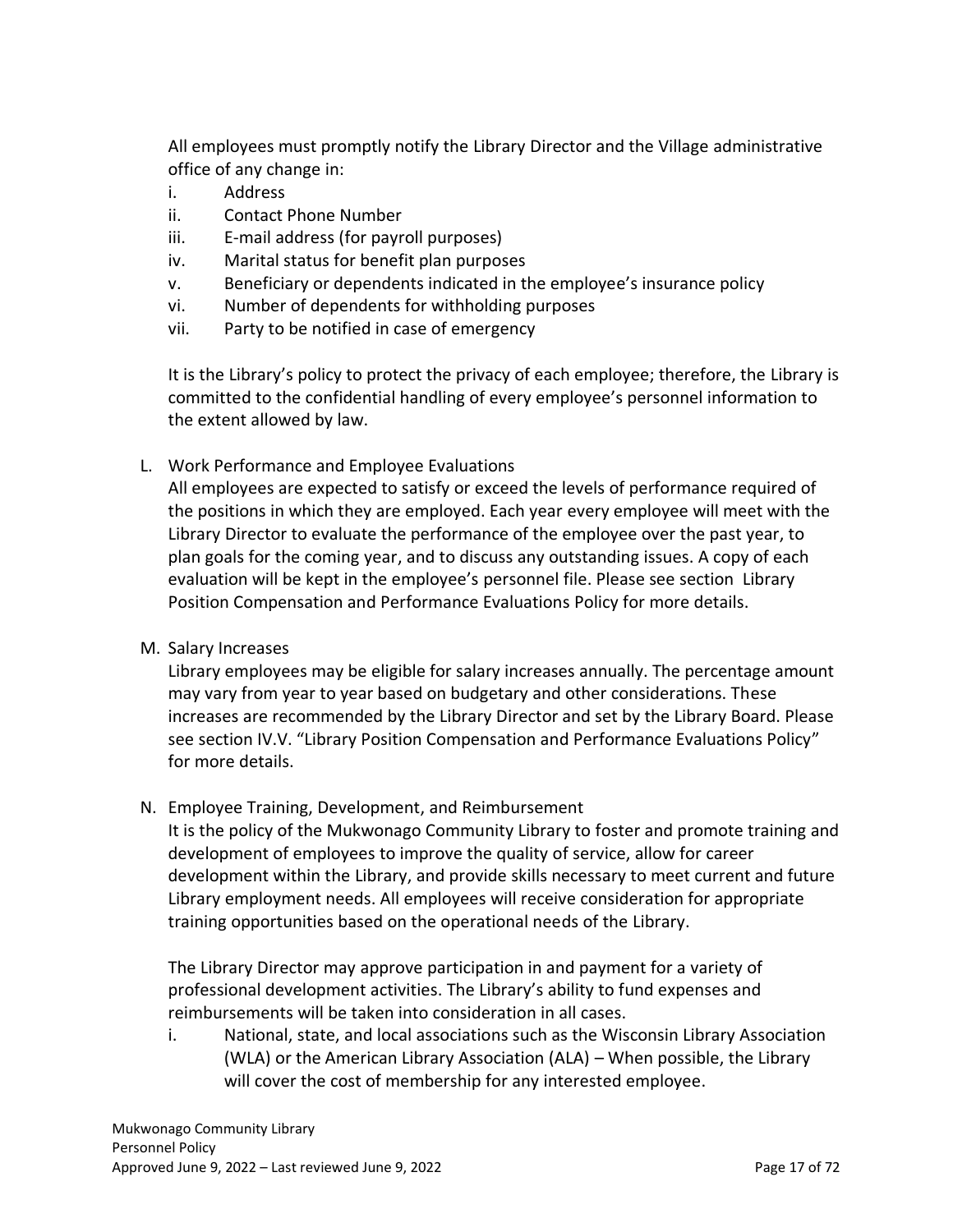- ii. Single-session or limited-session seminars, workshops, or conferences When possible, the Library will cover the registration and travel costs of one seminar/workshop/conference directly relating to the employee's position each year.
- iii. Schooling and classes Preapproval for reimbursement for tuition or fees (not books) will be made to the Library Director before the course begins. Funds will be reimbursed only after the employee satisfactorily completes the course or workshop. When an approved course is completed, a copy of the grade report, with receipts for tuition and fees paid should be submitted to the Library Director for processing and payment. Satisfactory completion is considered to be a grade of C or better, or a grade of Pass or Satisfactory for courses that do not use a Letter Grade system.
- iv. Employees are encouraged to seek out multiple professional development opportunities per year, especially if the cost to the Library is free or can be covered by a grant.
- v. In no case will reimbursement be made without prior arrangement and approval by the Library Director of the course or workshop.
- vi. Reimbursements will not be made to an employee who terminates employment with the Library before completion of the course(s).
- vii. Reimbursements will not be made to an employee who withdraws from a course(s).
- viii. An employee is not eligible for reimbursement if receiving financial assistance from another source for the course or workshop.
- <span id="page-17-0"></span>O. Meetings
	- i. Staff Meetings All Library staff are required to attend staff meetings. If parttime employees are not scheduled to work at the time of the meetings, they will be given compensatory time off for attendance.
	- ii. Work-Related Meetings All employees will have the opportunity to attend meetings and conferences which relate to their job duties, with the approval of the Library Director. Adequate notice of attendance should be given in order to adjust schedules if necessary.
- <span id="page-17-1"></span>P. Mileage

Employees using their own personal vehicles for official Library business will be reimbursed for mileage at the federal rate in effect for that year. The allowance will be paid for miles traveled from the Library to the destination and return. Pre-approval for mileage must be obtained from the Library Director, and a reimbursement for mileage form must be filled out and submitted to the Library Director within five (5) business days of the mileage accrual date.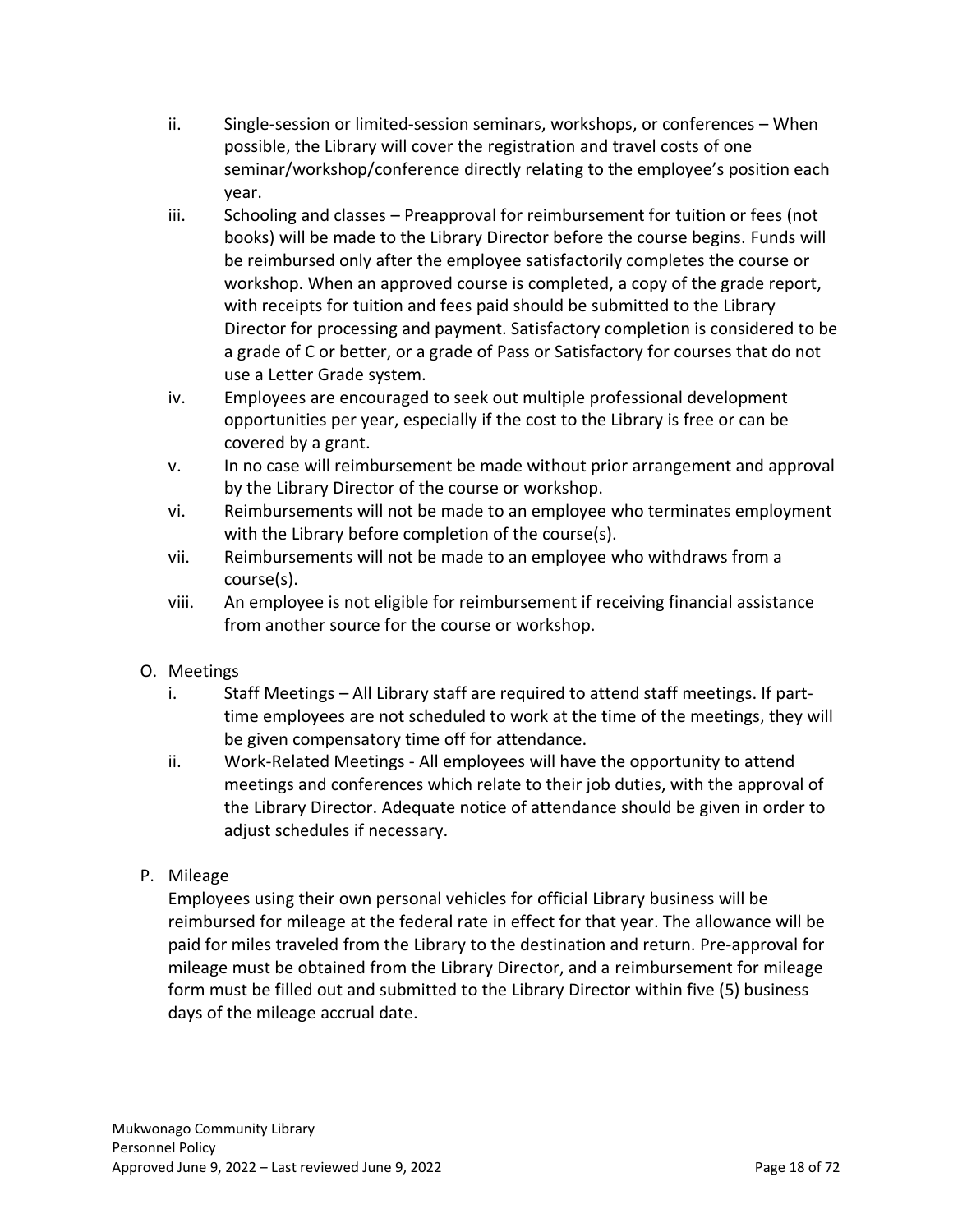<span id="page-18-0"></span>Q. Meal Reimbursements

Employees who pay for meals "out-of-pocket" while conducting Library business (such as attending a seminar or conference related to their duties) are entitled to be reimbursed for their expense.

- i. Meal reimbursements must be pre-approved by the Library Director. Though specific costs will not be available until after the meal has been purchased, the employee must make a good-faith estimate of how many meals of breakfast, lunch, and dinner they are expecting to purchase while on Library business so the Library Director can budget accordingly.
- ii. The Library follows the meal maximum limits established by the University of Wisconsin system.
- iii. "Meals" include food, non-alcoholic drinks, 15% tips (when appropriate), desserts, and snacks.
- iv. When an employee is entitled to, and personally incurs the cost for two or more consecutive meals in a day, they may exceed the allowed maximum of one or more of those meals as desired, as long as the total allowable maximums for the consecutive meals are not exceeded and the costs were actually incurred.
- v. Each day is considered separately, i.e. savings do not accrue and cannot be applied to expenses claimed on another day.
- vi. Meals already included in the conference registration cost or lodging are not separately reimbursable.
- vii. Meal claims in excess of the maximums may be reimbursed if supported by a receipt. Itemized slips from travel card/credit cards are acceptable receipts. To be considered reasonable, a cost must generally be incurred outside the control of the individual. Generally, if the employee has a choice in the selection of the restaurant or the menu items, they are expected to stay within the maximums.
- viii. Cost of alcoholic beverages will not be reimbursed.
- <span id="page-18-1"></span>R. Lodging Reimbursements

The Library will reimburse employees required to stay away from their homes overnight while on Library business or attending a conference or seminar related to their duties for their lodging. Employees are expected to arrange for reasonable lodging facilities to minimize the cost as much as reasonably possible. The employee must have approval from the Library Director prior to purchasing.

<span id="page-18-2"></span>S. Residency

The Library does not have a residency requirement for employees.

<span id="page-18-3"></span>T. Safety

Employees are to report all unsafe working conditions to the Library Director. If an employee does have an accident, no matter how minor the injury, it needs to be reported immediately to the Library Director. The employee must complete the necessary accident reports as soon as possible after the accident. Failure to report an accident or to file the necessary accident reports in a timely manner could jeopardize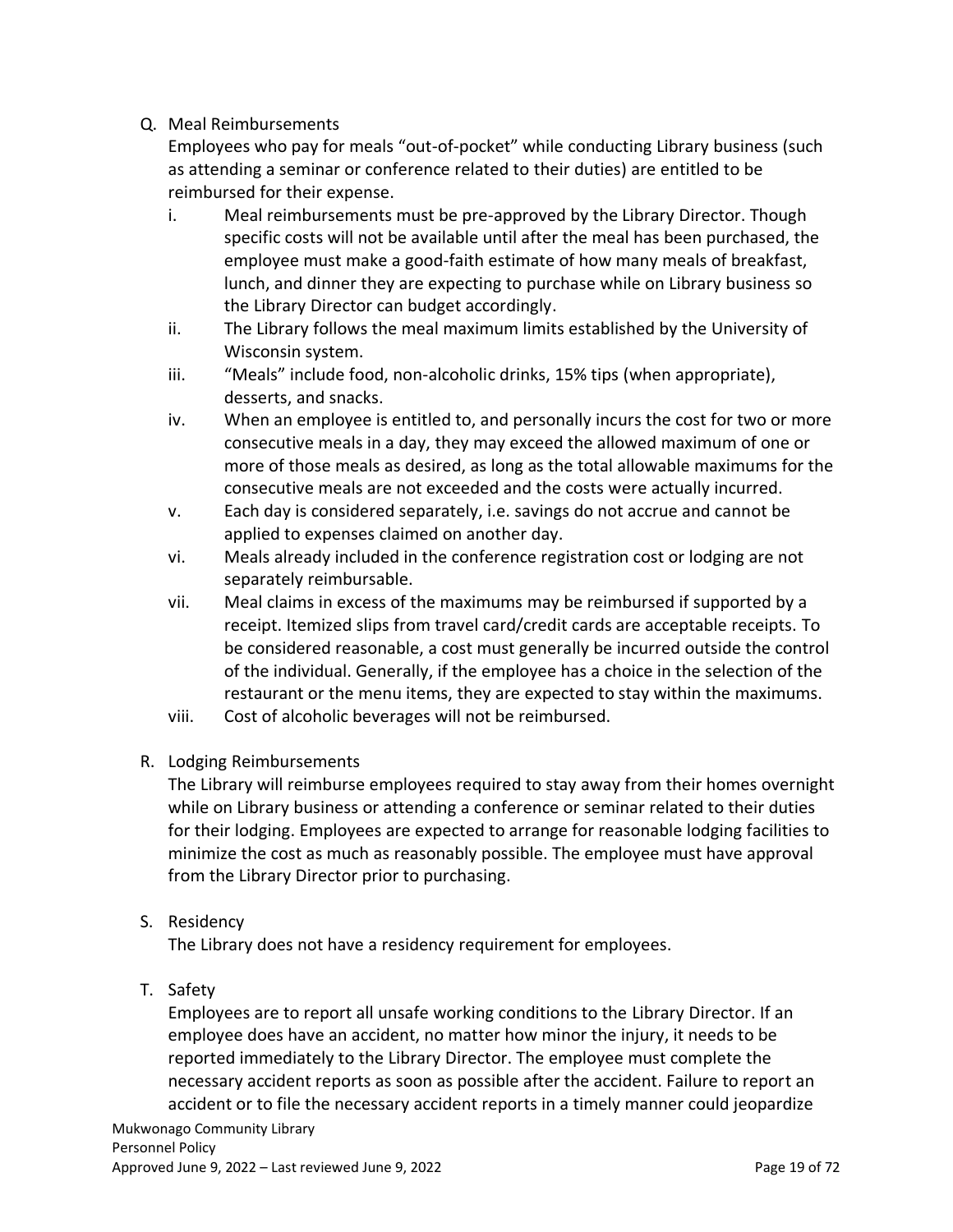the employee's eligibility for worker's compensation benefits and could lead to disciplinary action.

All designated employees will attend and complete the safety training courses requested by the Village of Mukwonago. Failure to attend or complete the course in a reasonable time period after the request could result in dismissal.

<span id="page-19-0"></span>U. Emergency Closings

When traveling conditions are hazardous or Library conditions are dangerous, the Library Director may approve closing the Library, in consultation with the Library Board President. When this occurs, employees will be notified and appropriate media will be informed. Employees have the option of making up the hours, or of taking personal days, vacation days or leave without pay for the missed time.

When weather conditions are not severe enough to warrant closing the Library but employees are unable to get to work, they have the option of making up the hours, or of taking personal days, vacation days or leave without pay for the missed time.

- <span id="page-19-1"></span>V. Library Position Compensation and Performance Evaluation Program Policy The Mukwonago Community Library Board has established a compensation philosophy upon which to design an effective compensation system and strategy; and, the Library Board wishes to establish a formal compensation policy based on this philosophy. The Library Board recognizes that employees play a significant role in the provision of services in the community. The Library strives to recruit and retain high quality employees to provide public services. To that end, the Library Board has adopted the following Compensation and Performance Evaluation Plan.
	- i. Compensation Plan

The Compensation Plan is designed to establish and maintain a pay structure which attracts, motivates, recruits and retains qualified employees; is competitive with the regional library market; and recognizes and rewards individual employee performance. These objectives are accomplished through the use of:

- a. Competitive compensation structure with pay increases based on cost of living and/or performance factors as the Library budget allows.
- b. Pay ranges with an established minimum, midpoint, and maximum rate. Positions within the library have been or will be assigned to a pay range based on the formal position evaluation ranking as well as according to comparable wage structures.
- c. Pay ranges are established for each position based on the stated functions and requirements of the position. Employees who achieve certifications outside of position requirements will generally not receive additional compensation for those certifications.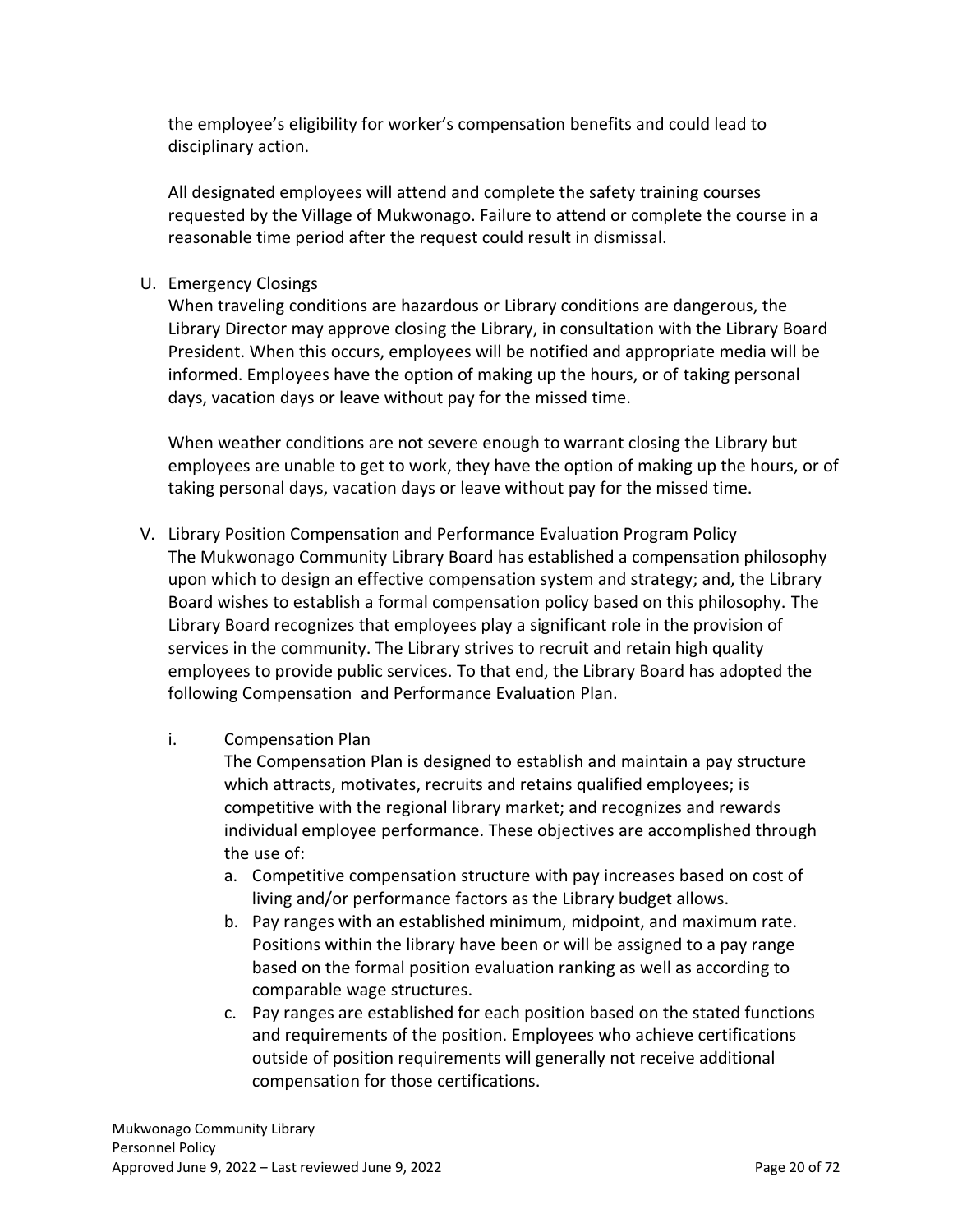- d. Performance evaluation is a major component of the Library's Compensation Plan and a basis for employee development. Employees may receive merit increases based on the results of individual employee performance evaluations as the Library budget allows.
- e. Annual review and evaluation of the overall Compensation Plan with communication to the Library Board of any recommended changes.
- f. The Compensation Plan, and/or individual wage adjustments, may be limited by budgetary constraints and be structured accordingly.
- ii. Maintenance of Compensation Plan

As part of the annual budgetary process, the Library Director will review the status of the Compensation Plan and evaluate any amendments to maintain an up-to-date and competitive compensation structure.

The Library Director will recommend to the Library Board any modifications to the plan based upon a study of local and regional economic conditions, the financial state of the Library's budget, and market/merit conditions of position classifications and other relevant factors.

# iii. Pay Adjustments

The Library Director will be responsible for implementing all pay adjustments approved by the Board. Pay adjustments may occur as a result of the following:

- a. Movement within Ranges: An employee who receives an evaluation of Meets or Exceeds Expectations may be given a pay increase within his or her pay range until the maximum rate is achieved and dependent upon budgetary allowances.
- b. Range Maximums: An employee whose current pay exceeds the maximum established for his or her pay range will be kept at that rate until the pay range is adjusted beyond their current level of pay. At that point the employee will receive an increase not to exceed the range maximum, assuming a performance rating of Meets or Exceeds Expectations.
- c. Performance-Based Bonuses: Performance-based bonuses may be authorized by the Library Board in conjunction with the Library's Performance Evaluation Program. Performance increases are based on an individual employee achieving an "Exceeds Expectations" rating on the annual performance evaluation which must be completed by the Library Director.
- d. Demotion: An employee may receive a decrease in pay due to a demotion to a lower level position assigned to a lower pay range. The Library Director may lower a pay level of an employee following a performance evaluation with confirmation and approval by the Library Board.
- e. Promotion: An employee promoted to a position classification with a higher pay range may receive a wage adjustment as determined by the Library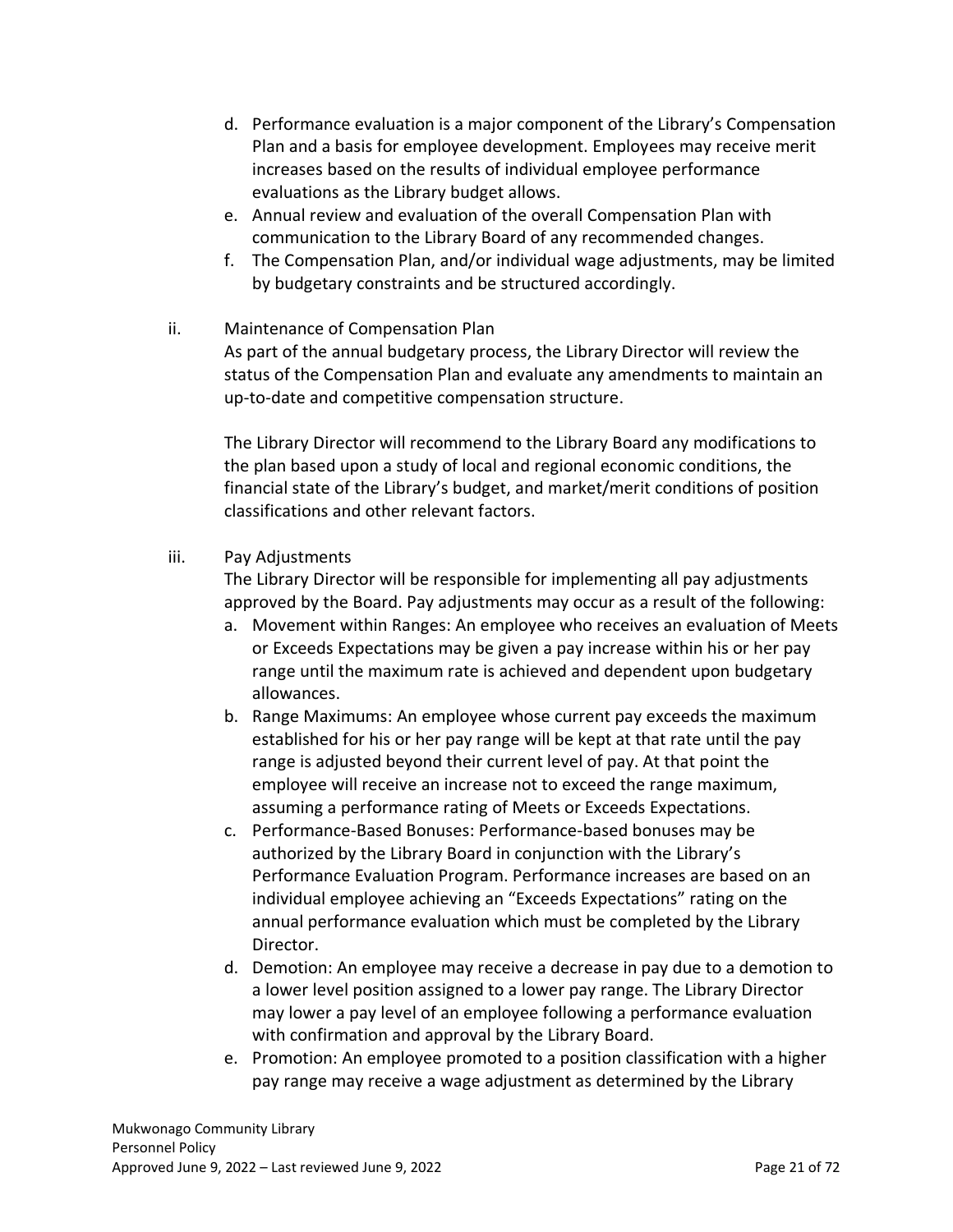Director and as the library budget allows and with confirmation and approval by the Library Board.

- f. Reclassification: When a position is reclassified resulting in the assignment of the position to a different job classification, the employee's pay may be adjusted in accordance with the pay range for the new job classification. All reclassifications resulting in the assignment of an employee to a different job classification may include a revised pay level as directed by the Library Director and confirmed and approved by the Library Board.
- g. Other Increases: Other pay increases may be granted from time to time with the approval of the Library Director and Library Board.
- iv. Amendments to the Compensation Plan The Library Board reserves the right to modify or eliminate all or any portion of the Compensation Plan at any time.
- v. Performance Evaluation Program

The Library Board has adopted the following Performance Evaluation Program which is based on duties and responsibilities. The Program will include all positions in the Library, with the exception of temporary or seasonal positions.

- a. The primary objective of the Library Performance Evaluation Program is to encourage a high level of employee performance and recognize Library employees who exceed established performance standards utilizing an objective evaluation system. As such, the program will reward performance for those who exceed those standards in serving the library and its patrons, subject to budgetary constraints and Library Board approval. The Performance Evaluation Program also serves to identify areas where employee improvement or development is needed in order to meet the established standards for the position.
- b. The Library Director, under the direction of the Library Board, is responsible for implementation of the Performance Evaluation Program.
- vi. Definitions
	- a. Annual and Periodic Evaluation Period: Performance evaluations will be made on a periodic and annual basis as directed by the Library Director (see Appendices D and E for forms).
	- b. Competency: A required performance factor identified as essential for the position
	- c. Performance Bonuses: An annual bonus based on an employee exceeding established performance standards.
	- d. Performance Goal: A projected result using the S.M.A.R.T. criteria.
	- e. Evaluator: An individual having supervisory authority over the employee. The evaluator is designated as the Library Director, or a Department Head as directed by the Library Director. The Library Board will evaluate the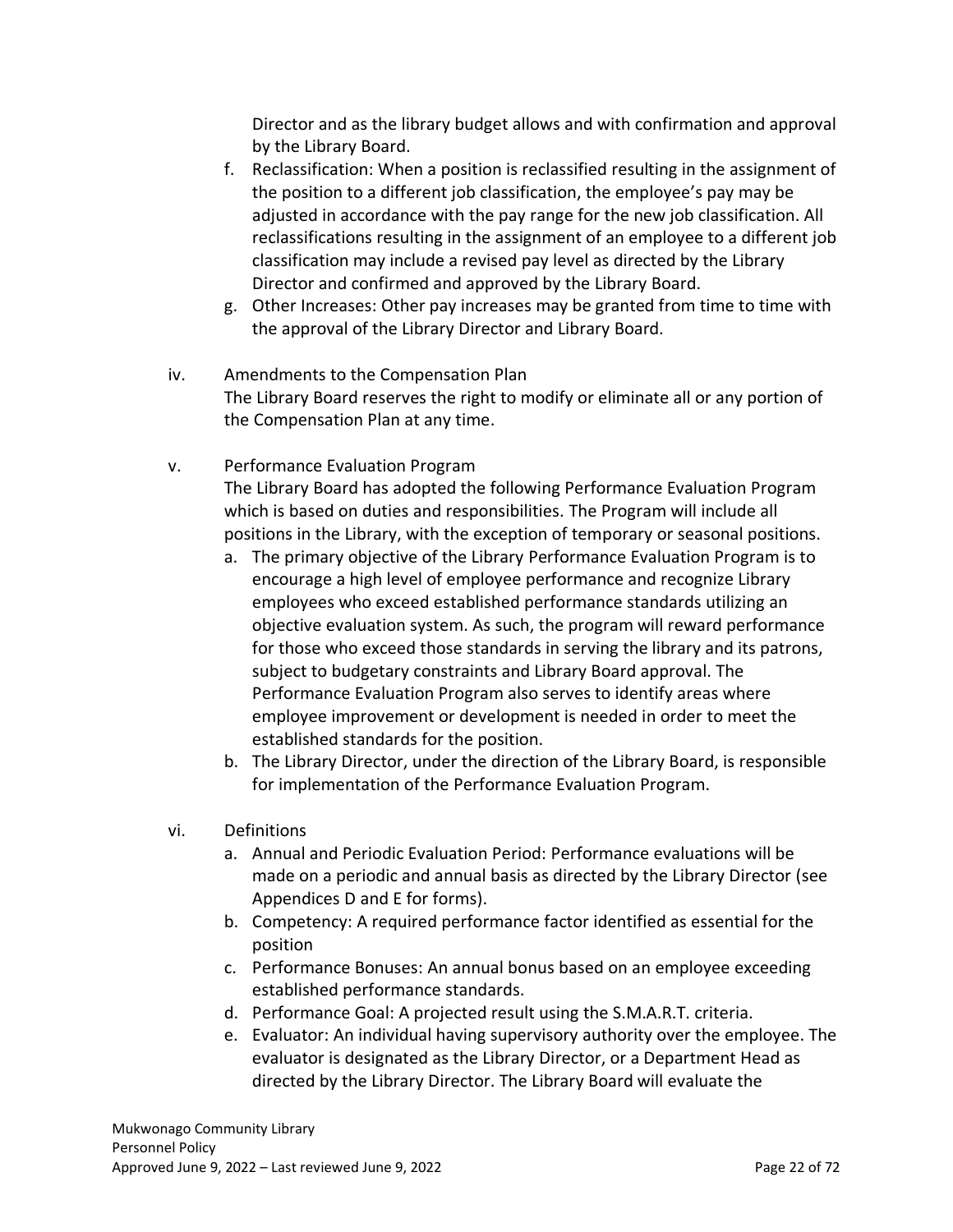performance of the Library Director using the same format and guidelines contained in this Performance Evaluation Program.

- vii. Policy
	- a. Individual employee performance is formally evaluated annually on a twelve month basis. All employees covered by this policy are evaluated based on their performance on established performance factors, defined performance levels, and approved goals.
	- b. Eligible employees who have been promoted/transferred/demoted and are in an introductory period status may receive a performance increase upon completion of their introductory period.
	- c. Employees who receive an overall rating of Below Expectations may be provided an opportunity to improve their performance at the Board's discretion. If the opportunity for improvement is granted by the Library, the employee will be placed on probationary status and a performance improvement plan will be developed and followed for the period specified in the plan. Improvement plans should not exceed ninety (90) days. A thirty (30) day extension may be granted if deemed appropriate by the Library Director.
- viii. Performance Factors

Employees are evaluated on the basis of performance standards designed to measure significant dimensions of their performance. All performance factors are defined on the Employee Performance Standards Rubric (see Appendix C).

ix. Establishing Performance Goals

Goals will be established for each employee covered by the Performance Evaluation Program. Employees may have the opportunity to develop their performance goals and discuss them with the Library Director and with input from the Department Heads to ensure conformity with the Library's goals and objectives for that particular department. For employees in their introductory period, the Library Director will work with the Department Head to develop the employee's initial goals.

x. Rating Employee Performance

An employee's performance is evaluated based on the degree to which he or she demonstrates behaviors described within each pre-established performance competency and, where applicable, on attainment of performance goals. For each performance standard, the evaluator selects the level, which most closely describes the employee's performance. The four (4) levels of performance ratings are:

a. Exceeds Expectations: Employee consistently performs above the established performance standard for the competency. In addition, the employee regularly makes positive contributions to the work unit that demonstrates creativity and initiative. Employee has complete understanding of all the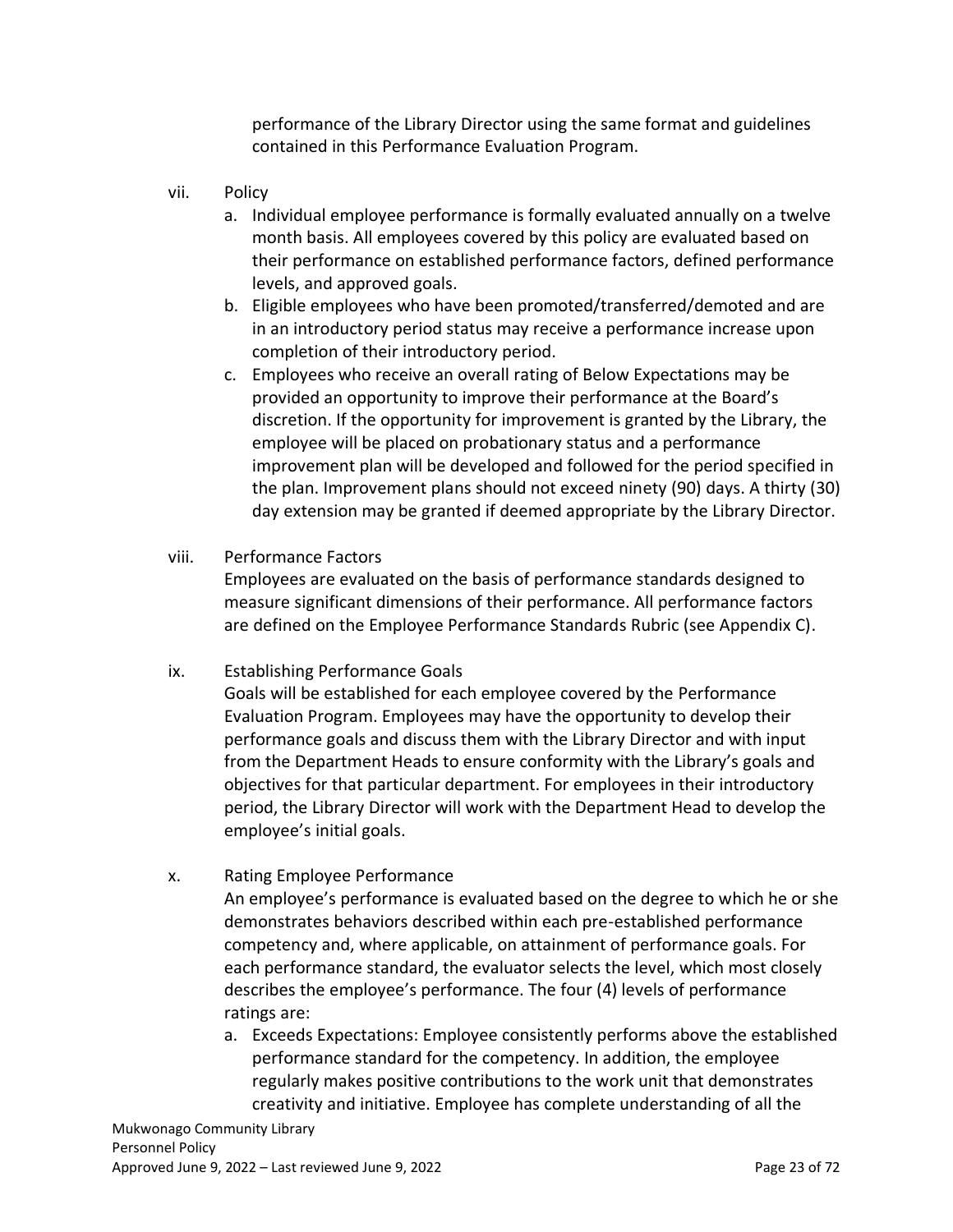requirements of the position and how they relate to the goals of the organization, the mission of the department and the needs of other departments. Employee takes a leadership role in developing new ideas on how to improve the level of service and possesses the job knowledge, skills and abilities required to successfully complete all assigned tasks efficiently and effectively. Only a small number of employees typically achieve this level of performance.

- b. Meets Expectations: Employee maintains performance level in accordance with the established standard for the competency and performs position duties at or near full proficiency. Employee's work is completed accurately and on time and the employee works well with associates and the public. The majority of all employees perform at this level.
- c. Below Expectations: Employee is not meeting performance standards established for the competencies required of this position. Employee lacks the required knowledge, skills and abilities or is unwilling to perform the tasks required of the position. Corrective measures are necessary and a formal performance plan will be implemented.
- d. N/A = Not Applicable: Reviewer has no direct knowledge of employee's behavior in this area or the category is not applicable to employee's position.

It is anticipated that ratings of "Exceeds Expectations" or "Below Expectations" are the exception, not the rule.

xi. Establishing Overall Ratings

Employee overall performance ratings will be correlated to any merit increases or bonuses that are recommended by the Library Director to and authorized by the Library Board for the following budget year. Employees who receive a performance rating of Below Expectations will be placed on a performance improvement plan and will be ineligible for any pay increase or bonus until a Meets Expectations level is achieved.

xii. Frequency of Ratings

An employee's performance is formally evaluated three times during the calendar year. Two evaluations are periodic, and one is the annual formal evaluation (see Appendices D and E for the Annual and Periodic Evaluation forms). The following are the exceptions to this cycle:

- a. Orientation Period: An employee who is in an orientation period (established in IV.A. as three (3) months) will be evaluated upon completion of the approved period. These evaluations should be should be completed by the Library Director, no later than fifteen (15) calendar days prior to the close of the employee's orientation period. An employee may be terminated at any time after consultation with the Library Director.
- b. Extended Orientation Period: If a new employee's overall performance is less than Meets Expectations and the employee is not terminated, section IV.A.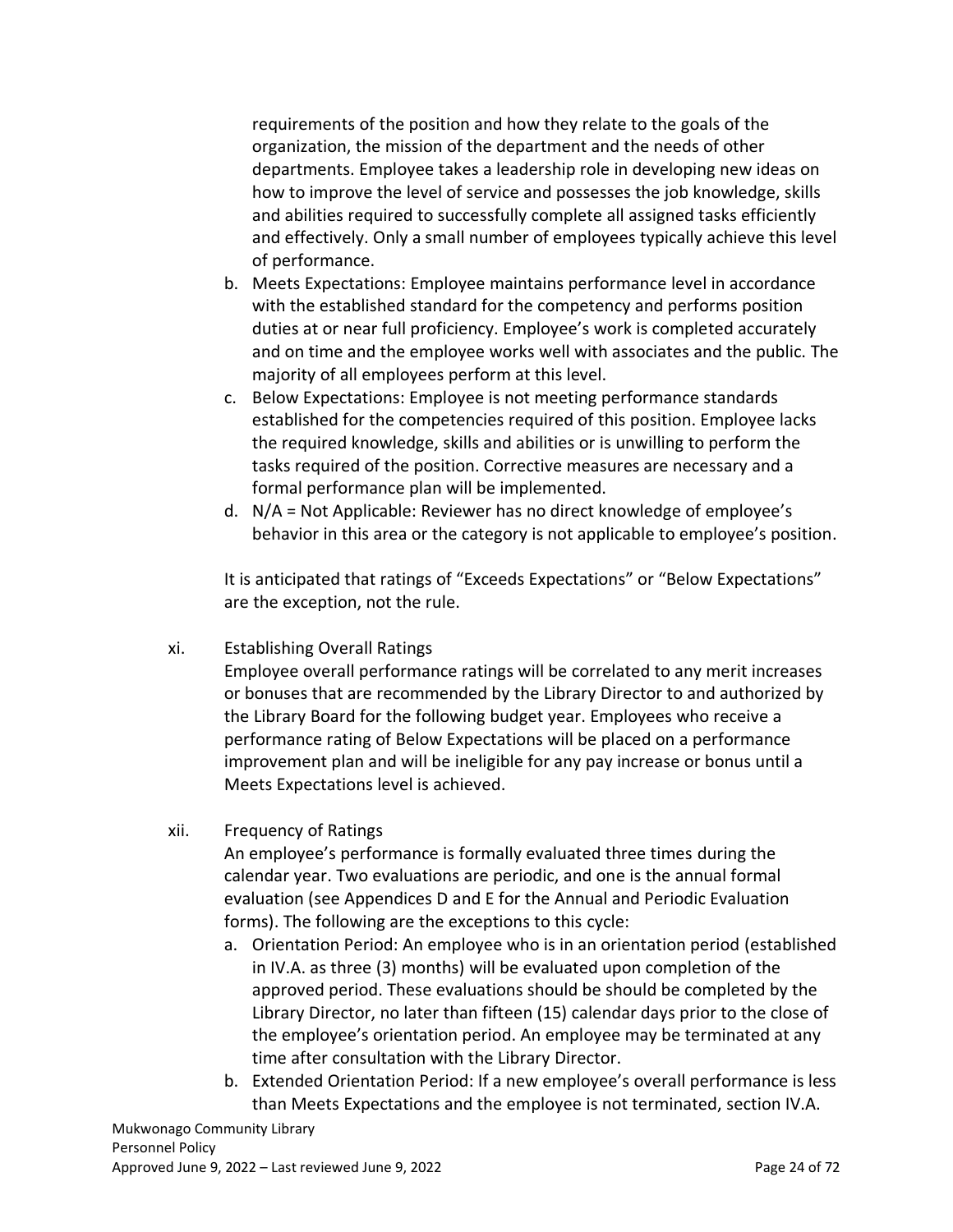establishes that the Library Director may grant an extension of the employee's orientation period for up to a total of six (6) months.

- c. Transfer/Resignation of an Evaluator: A performance evaluation is submitted for an employee at the time of transfer, promotion, or resignation of the Evaluator, provided an employee performance evaluation has not been completed within ninety (90) days. This process facilitates the new evaluator's ability to evaluate the employee's entire rating period.
- d. Diminished Performance: If at any time during the evaluation period an employee's performance diminishes and falls Below Expectations, the employee may be placed on probation, counseled and placed on a performance improvement plan as deemed appropriate by the Library Director. The employee may be terminated at any time after consultation with the Library Director.
- xiii. Administration of Performance Evaluation Process
	- a. Annual Fund Allocation Process

The Library Director, working with the Library Board, will annually review the operation of the Performance Evaluation Program and the following process will be utilized in developing budget estimates of funds to be allocated to the various employees of the library.

- i. The Library Director will determine the dollar amount to allocate to each employee based on the performance evaluation rating results and approved by the Library Board.
- ii. Performance bonus recommendations will be clearly supported by each respective employee's performance evaluation rating. The Library Director and Library Board will give final approval of all recommendations for performance-based bonuses.
- iii. The total amount of funds dedicated to performance bonuses will be recommended for approval as part of the annual budget process
- b. Employee Performance Evaluation Administrative Process
	- i. All evaluations are to be conducted using the performance duties and responsibilities identified by the Library Director for the position and as approved by the Library Board.
	- ii. The Library Director should review performance notes and other documentation gathered throughout the evaluation period of an individual employee's performance on the essential duties and responsibilities of the position, other performance factors and on the established goals for the evaluation period. The Library Director will also establish goals for the next evaluation period for each employee supervised.
	- iii. Employees should review information relative to their individual performance during the evaluation period in preparation for the evaluation.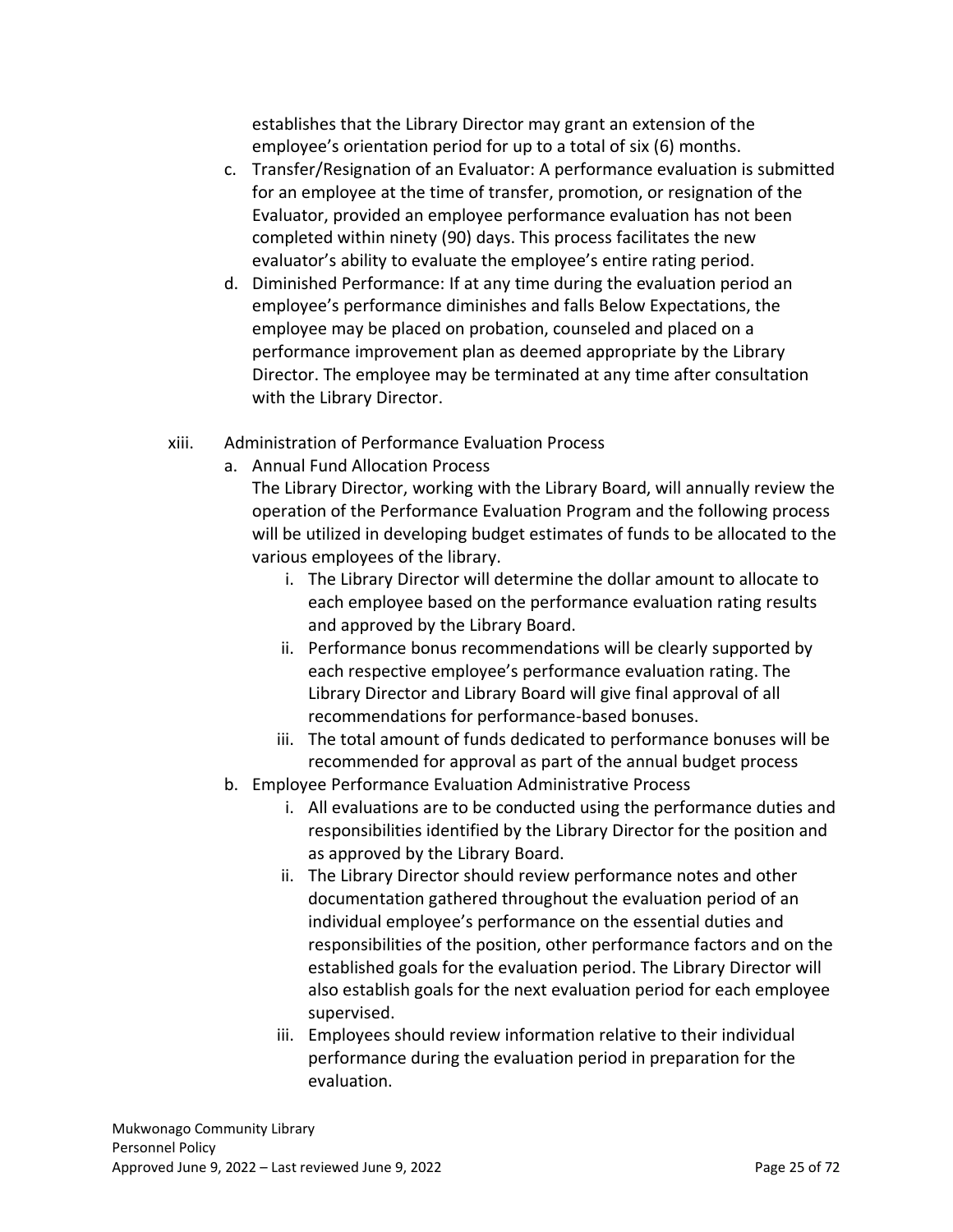- iv. Supporting examples and/or commentary must be provided for ratings that are above or below the "Meets Expectations" standards. These comments should demonstrate why a particular level of performance was chosen.
- v. Employees and the Library Director will sign the Performance Evaluation form to signify this process was accomplished.
- vi. An employee who desires to appeal a Performance Evaluation resulting in an overall unsatisfactory rating must submit a written appeal to the Director within five (5) working days of receiving the completed Performance Evaluation and follow the grievance and appeal process as outlined in the Personnel Policy as adopted by the Board. The employee's appeal should include specific information about the performance areas where there is disagreement, documentation and/or examples of the employee's performance in the defined areas (for the time period evaluated), and the desired outcome of the appeal.

#### xiv. Performance Goals

Apply the S.M.A.R.T criteria to performance goals. These are designed to answer the Who, What, Where, When, Why and How of job expectations for the coming year.

Specific: The goals should identify a specific duty, action, project or event. Ask – What exactly will be accomplished?

Measurable: Describe the measurements to be used to determine that the results or outcomes expected have been achieved.

Ask – How will I know when the goal has been reached; what defines a successful outcome?

Attainable: Goals should challenge people to do their best, but they need to be attainable.

Ask – Is this goal reachable? What resources are needed to reach it?

Relevant: Goals must directly pertain to the performance that is being managed. Ask – Why is this goal significant to the employee's job or department?

Timely: Goals must have starting and ending points. This will help employees focus their efforts, and to plan accomplishment of goals around day-to-day duties and crises.

Ask – When does this goal need to be achieved?

#### xv. Monitoring Performance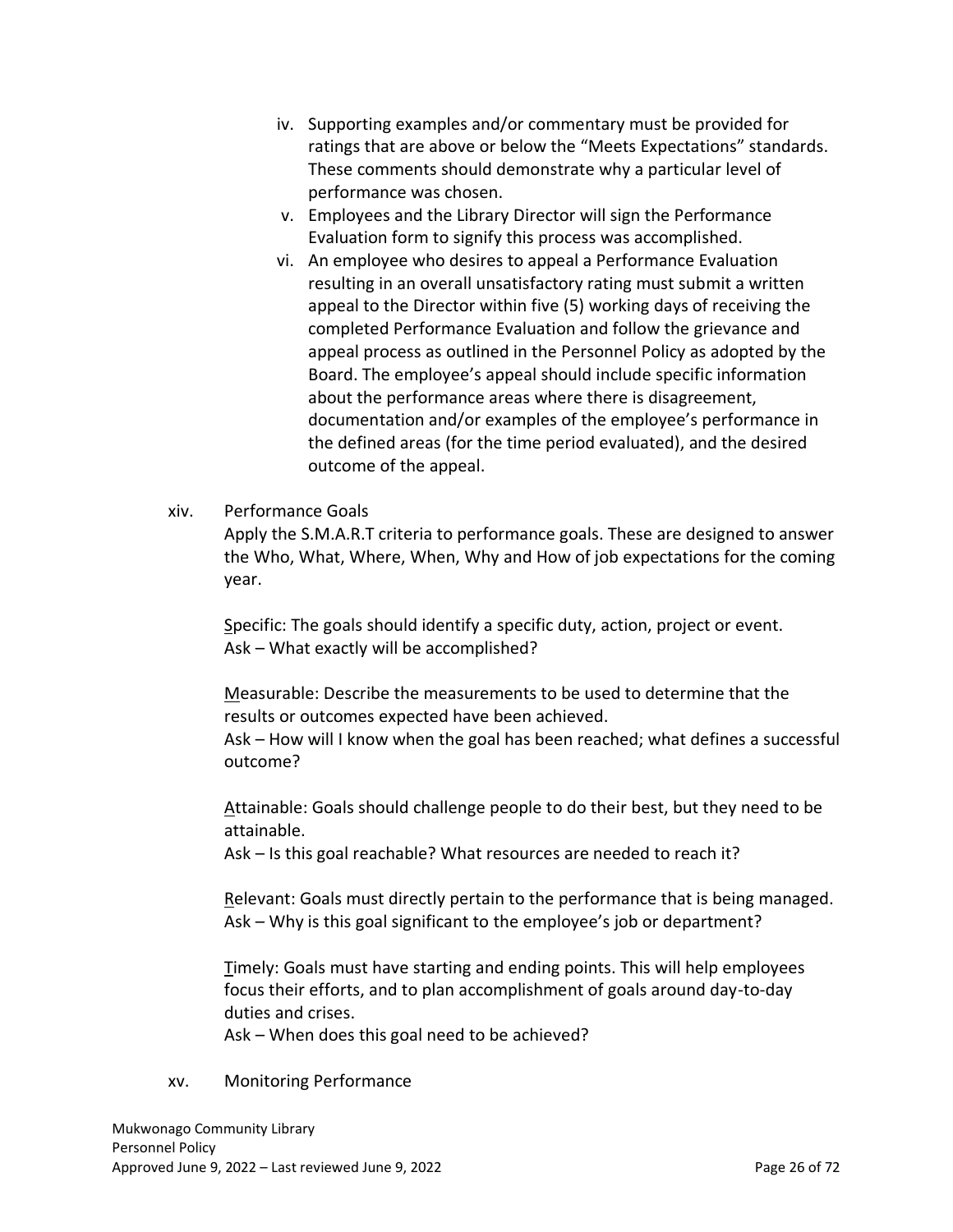While formal evaluations are an annual process, performance feedback should not be a once-a-year event, the Library Director, while soliciting input from the Department Heads, should provide feedback to employees (both positive and negative) on a regular basis throughout the year. Employees should never learn about an important issue for the first time during the annual review. The evaluation is not a substitute for recognition, coaching, or discipline that should occur throughout the year.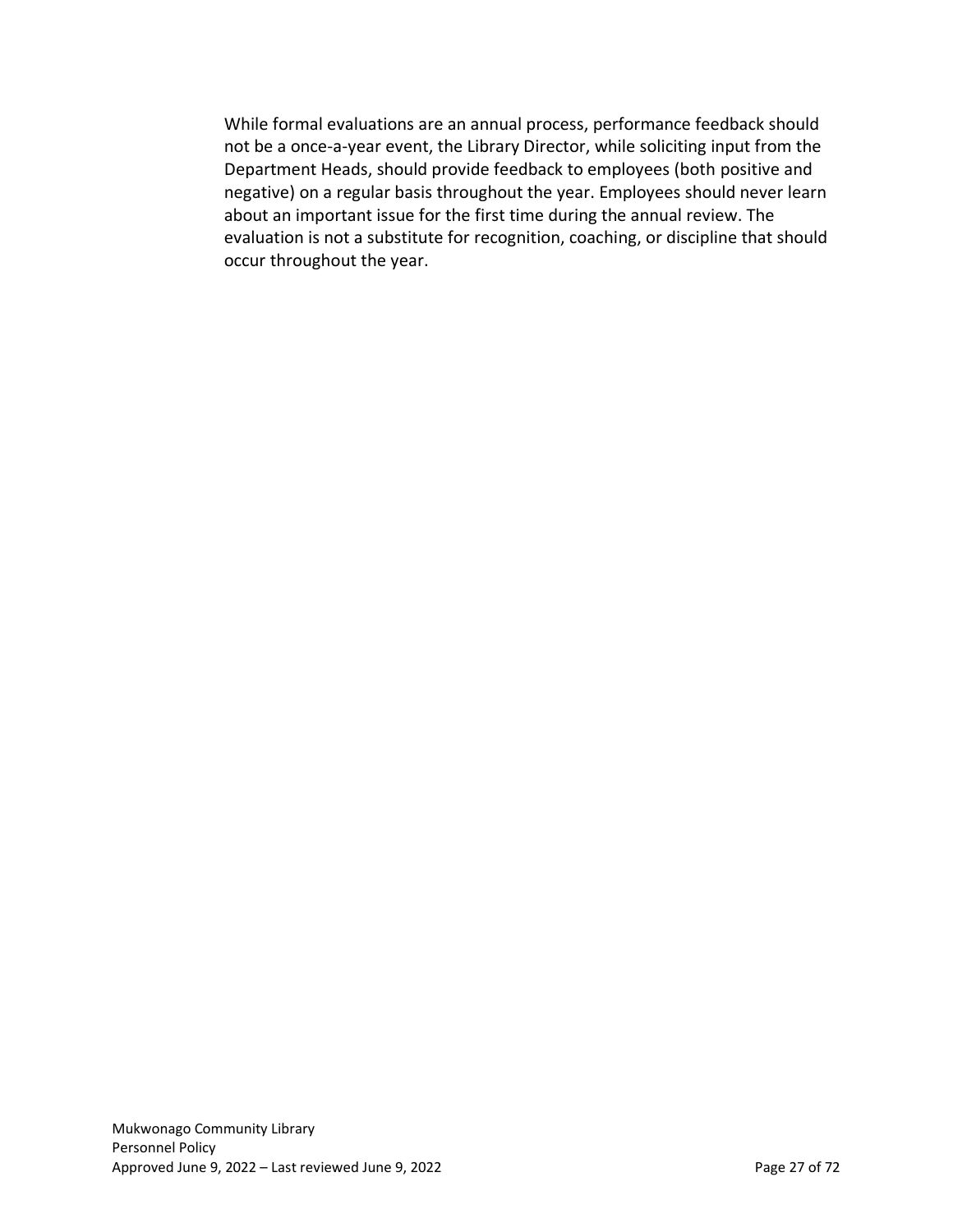# <span id="page-27-0"></span>**V. OTHER POLICIES AND REGULATIONS**

#### <span id="page-27-1"></span>A. Drug Free Workplace

Library employees are Village employees and thus subject to the Village of Mukwonago's rules, policies, and practices, which prohibit the unlawful manufacture, distribution, or dispensing, possession, or use of illegal controlled substances on Library or other Village property. Any employee who engages in any of these actions on Village property, or a work site, or during work time may be subject to disciplinary action up to and including termination and/or referred for counseling or treatment.

The Drug-free Workplace Act of 1988 requires that all of the Library's employees must report any convictions under criminal drug statute for violations occurring on Village premises or occurring off-premises while conducting Village business. A report of a conviction must be made to your immediate supervisor or the Library Director within five days of your conviction. Failure to comply with this policy may be subject to disciplinary action up to and including termination.

Any employee who unintentionally ingests, or is made to ingest a drug or controlled substance must immediately report this incident to a immediate supervisor. The immediate supervisor will then make arrangements for appropriate medical intervention, to assure the employee's health and safety.

Employees who have problems with alcohol or controlled substances are encouraged to voluntarily contact the Village's Employee Assistance Coordinator for referral to counseling or treatment programs. Early diagnosis and treatment of chemical abuse is in the best interest of employees and the Village.

#### <span id="page-27-2"></span>B. Drug and Alcohol Testing

The Library Director may order a drug or alcohol screening test when they have a reasonable suspicion that an employee is using or has alcohol or drugs in their system. A reasonable suspicion to request a drug or alcohol test is based on the totality of circumstances for the incident. It includes:

- i. Conduct or behavior out of the ordinary for the individual involved.
- ii. Information provided by reliable and credible sources.
- iii. Behavior characteristic of controlled substance or alcohol usage including, but not limited to, unusual speech or difficulty in speaking, exhibiting an odor of alcohol or other controlled substance, problems with movements, problems with concentration or diminished mental clarity.

Any employee reporting for work with alcohol, illegal drugs, or non-prescribed drugs in their system will be placed on immediate suspension and will be subject to disciplinary action up to and including termination and/or referral to counseling or treatment. An employee must not report for work with legally prescribed drugs in their system if such drugs impair the employee's ability to safely perform their job.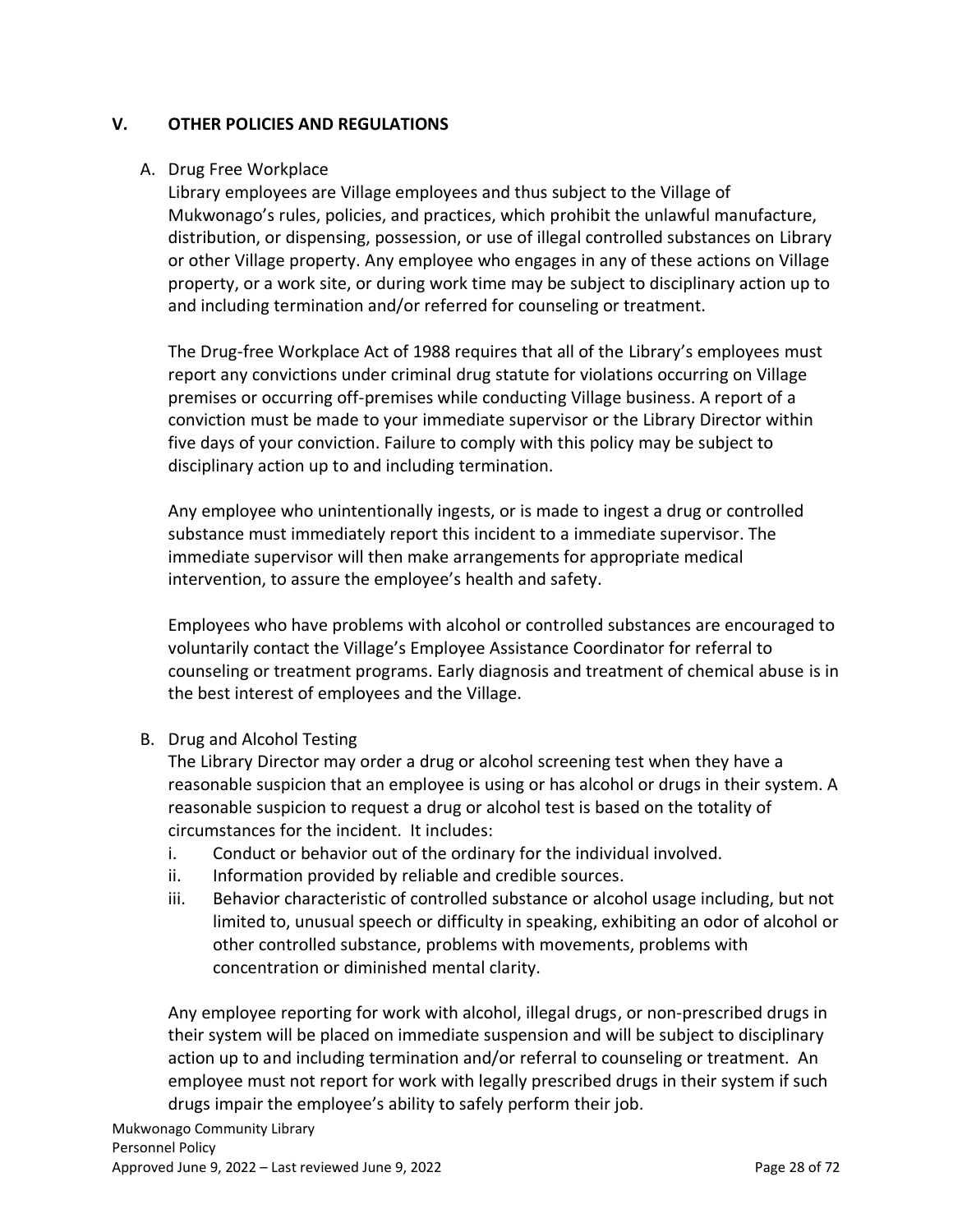<span id="page-28-0"></span>C. Workplace Violence Prevention Policy

As an employer, the Library is concerned about a safe workplace for employees. Toward that end, the Library, in conjunction with the Village of Mukwonago, will take reasonable steps to prevent acts of violence from being committed by, or against, Library employees while on Library property or while engaged in Library business at other locations.

Workplace violence includes, but is not limited to, behavior that causes or is reasonably likely to result in harm or threat of harm to persons or property. Such behavior includes, but is not limited to, physical assault, threats, menacing behavior and/or intimidation. Any employee who commits an act of violence shall be subject to termination.

An employee who is subjected to an act or threat of violence must report the incident immediately, or as soon as practical, to an immediate supervisor and/or the Police Department. An employee who observes an act of violence must immediately report the incident to a immediate supervisor and/or the Police Department, or as soon as practical. No employee should intercede in any altercation if doing so could reasonably result in harm to the interceder.

The Library will investigate any incident or complaint of violence in the workplace and will take appropriate action.

<span id="page-28-1"></span>D. Concealed Carry

No employees, other than sworn law enforcement officers, are permitted to carry a weapon, as defined by Wisconsin State Statutes, while on duty. A "weapon" is anything that is designed to injure or harm another person.

<span id="page-28-2"></span>E. Harassment

The Mukwonago Community Library recognizes all employees have a right to work in an environment free from discrimination and harassing conduct. The Library is firmly committed to maintaining a work environment free of discrimination. In keeping with this commitment, the Library will not tolerate harassment of employees by anyone, including any immediate supervisor, co-worker, vendor, customer or member of the public.

Harassment on the basis of an employee's race, color, creed, ancestry, national origin, age, disability, sex, arrest or conviction record, marital status, sexual orientation, membership in the military reserve, or any other protected class, is expressly prohibited. Harassment on any of these bases will be subject to disciplinary action up to, and including, termination.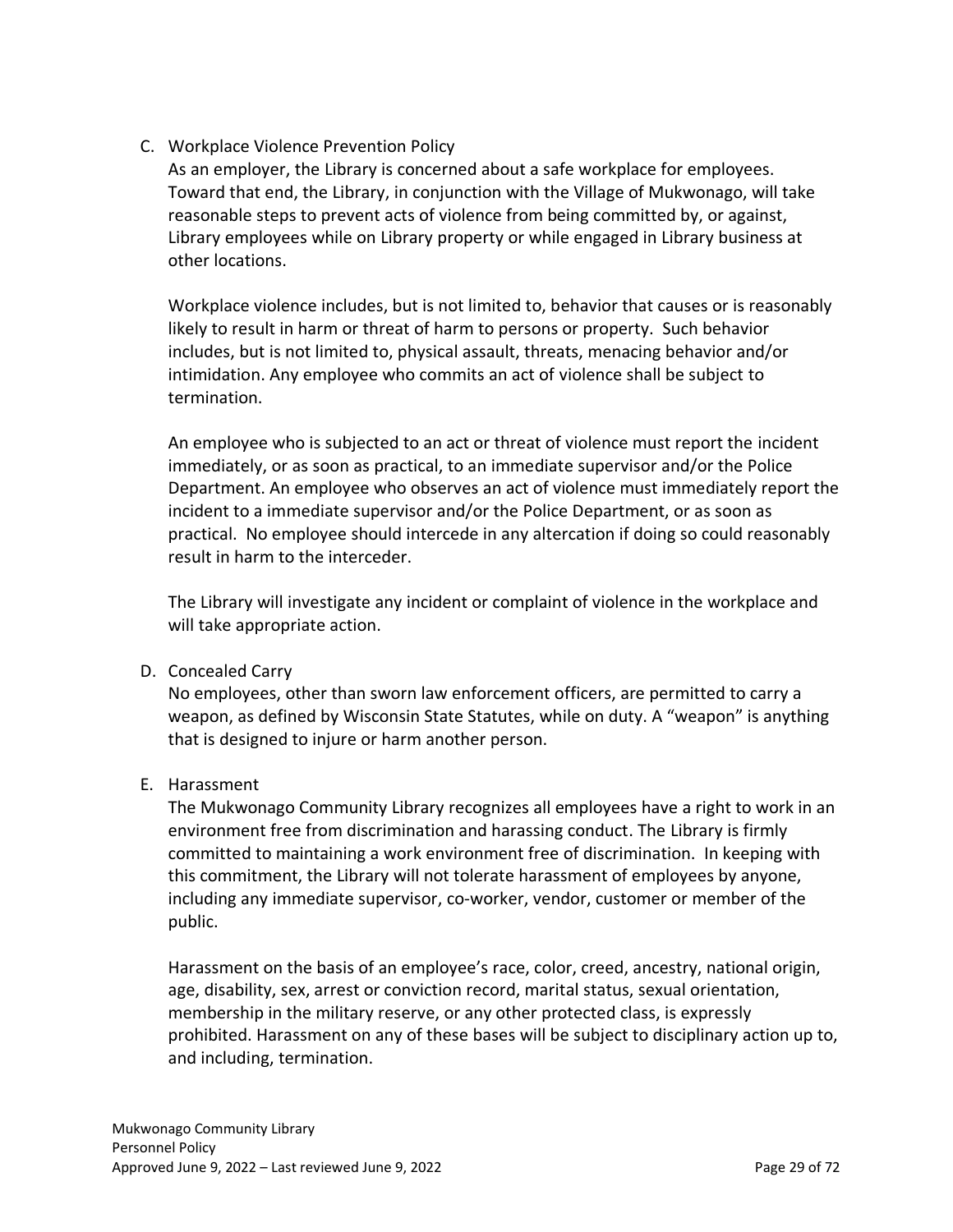Harassment consists of unwelcome conduct, whether verbal, physical or visual, that is based on a person's protected status, such as sex, color, race, ancestry, religion, national origin, age, physical handicap, medical condition, disability, marital status, military or veteran's status, citizenship status, sexual orientation, arrest record, conviction record, pregnancy, use or non-use of lawful products or on the basis of any other status or characteristic prohibited by state, federal or local law. The Library will not tolerate harassing conduct that affects tangible job benefits, that unreasonably interferes with an individual's work performance, or that creates an intimidating, hostile, or offensive working environment. The Library has developed the following guidelines prohibiting harassment for the benefit of all of its employees. It is essential all employees be aware of, and comply with, these guidelines. The Library strongly disapproves of all forms and types of harassment and will take appropriate disciplinary action against any employee who violates this Policy.

- i. Sexual Harassment Sexual harassment is a form of discrimination and deserves special mention. Sexual harassment is defined as unwelcome sexual advances, requests for sexual favors and other verbal or physical contact of a sexual nature constitute harassment where:
	- a. Submission to such conduct is an explicit or implicit term or condition of an individual's employment and/or advancement, or
	- b. Submission to, or rejection of, such conduct by an individual is used as the basis for employment decisions affecting that individual, or
	- c. Such conduct has the purpose or effect of unreasonably interfering with an individual's work performance or creating an intimidating, hostile, or offensive work environment.
- ii. Sexual harassment may include, but is not limited to, explicit sexual propositions, sexual innuendo, suggestive comments, sexually oriented "kidding" or "teasing", "practical jokes," jokes about gender-specific traits, foul or obscene language or gestures, display of foul or obscene printed or visual material, and physical conduct such as patting, pinching, or brushing against another's body. Sexual harassment includes conduct directed by a person at another person of the same or opposite gender.
- iii. The Library prohibits its employees from any actions or words, which can be construed as harassment. Violations of this Policy will not be tolerated by the Library and may result in discipline up to and including immediate termination.
- iv. All employees are responsible for helping to ensure that harassment is avoided. If an employee has witnessed or feels they has been subject to any harassment of this nature, you should immediately report the harassment to your immediate supervisor or the Library Director.
- v. All employees are required to cooperate with the investigation of harassment complaints. Failure to cooperate in an investigation of a harassment complaint, or making a false statement in a harassment complaint or investigation, could subject the employee to discipline, up to and including termination.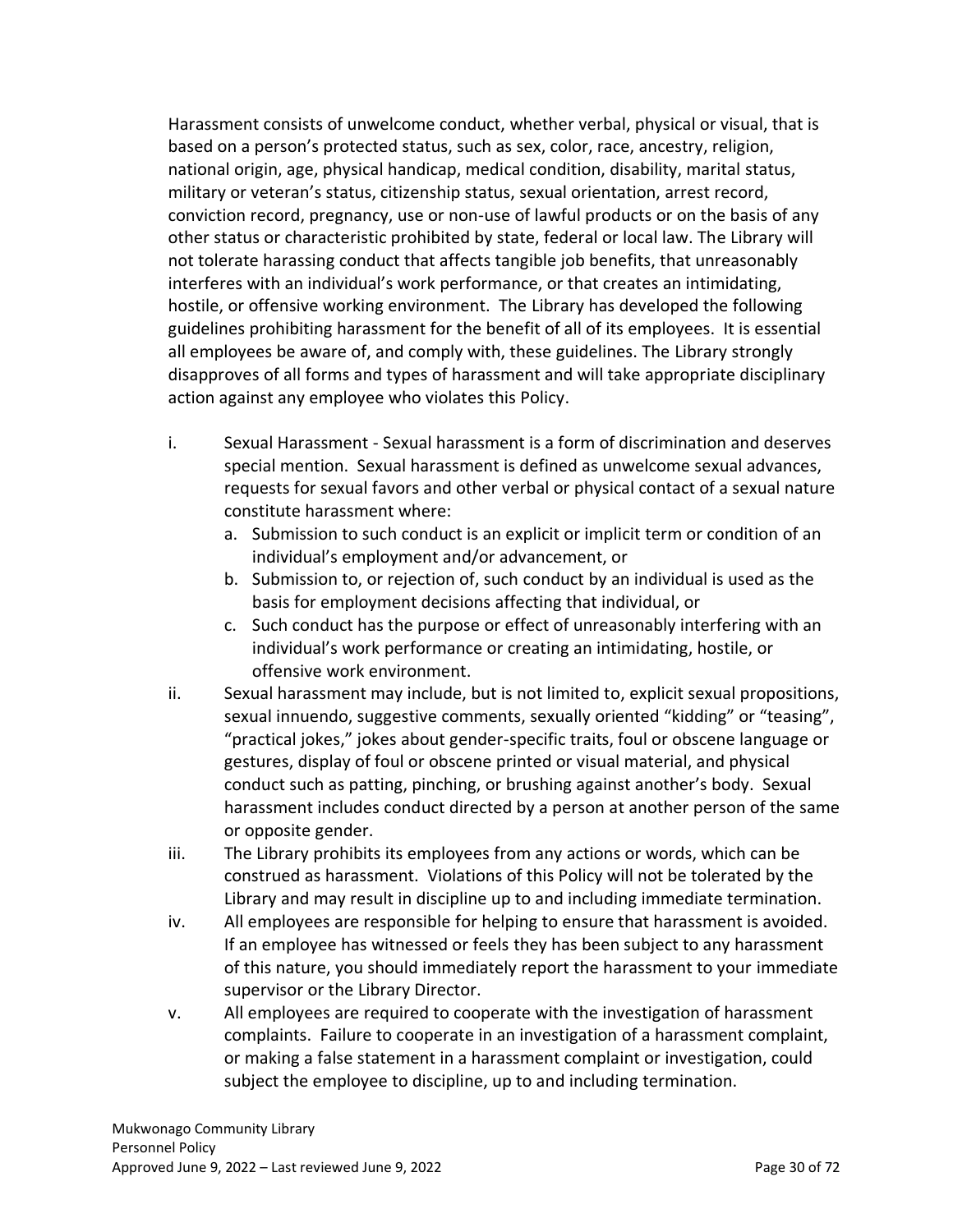- vi. This policy also expressly prohibits retaliation of any kind against any employee bringing a complaint or assisting in the investigation of the complaint. Such employees engaging in such acts will be subject to disciplinary action up to, and including, termination.
- vii. Harassment Complaint Procedure
	- a. Reporting Discrimination or Harassment
		- i. If you believe you are experiencing discrimination or harassment, you are encouraged to notify the employee engaging in the conduct that the conduct is offensive and ask that it cease. If you are uncomfortable sharing your concern with the employee engaging in the conduct, you should report instances of possible harassment immediately to your immediate supervisor or to the Library Director. If the allegation is against the Library Director, please refer the allegation to the Chairperson of the Personnel Committee.
		- ii. Complaints must be filed in writing, utilizing the Library's "Harassment Complaint Form" (Appendix C). All complaints must be forwarded to the Library Director. The Library Director or their designee must initiate an investigation of all harassment complaints. The investigation should be conducted in a timely, efficient and thorough manner.
		- iii. The Library Director or their designee will be responsible for notifying the complainant that appropriate action has been taken regarding the complaint. Based on determinations made by the Library Director or their designee, the Library Director may impose discipline up to and including termination of the alleged harasser.
	- b. Responsibility of the Library Director
		- i. The Library Director is responsible for ensuring employees are informed of the Library's policies and procedures relating to discrimination and harassment in the work place. Upon receiving a complaint of discrimination or harassment, the Library Director should contact the Library Board's Personnel Committee to initiate an investigation.
		- ii. If the Director witnesses behavior that they believes could be perceived as harassment, they must report the incident to the Library Board's Personnel Committee. It is the Library Director's responsibility to be educated on the range of behaviors that can constitute discrimination and/or harassment and to be sensitive to the impact of such behaviors on employees and act appropriately.
	- c. Employee Responsibility
		- i. Employees should report any discrimination or harassment they are aware of and cooperate with all investigations. Under no circumstances is an employee permitted to retaliate against a claim of harassment or for participation in a harassment investigation. Any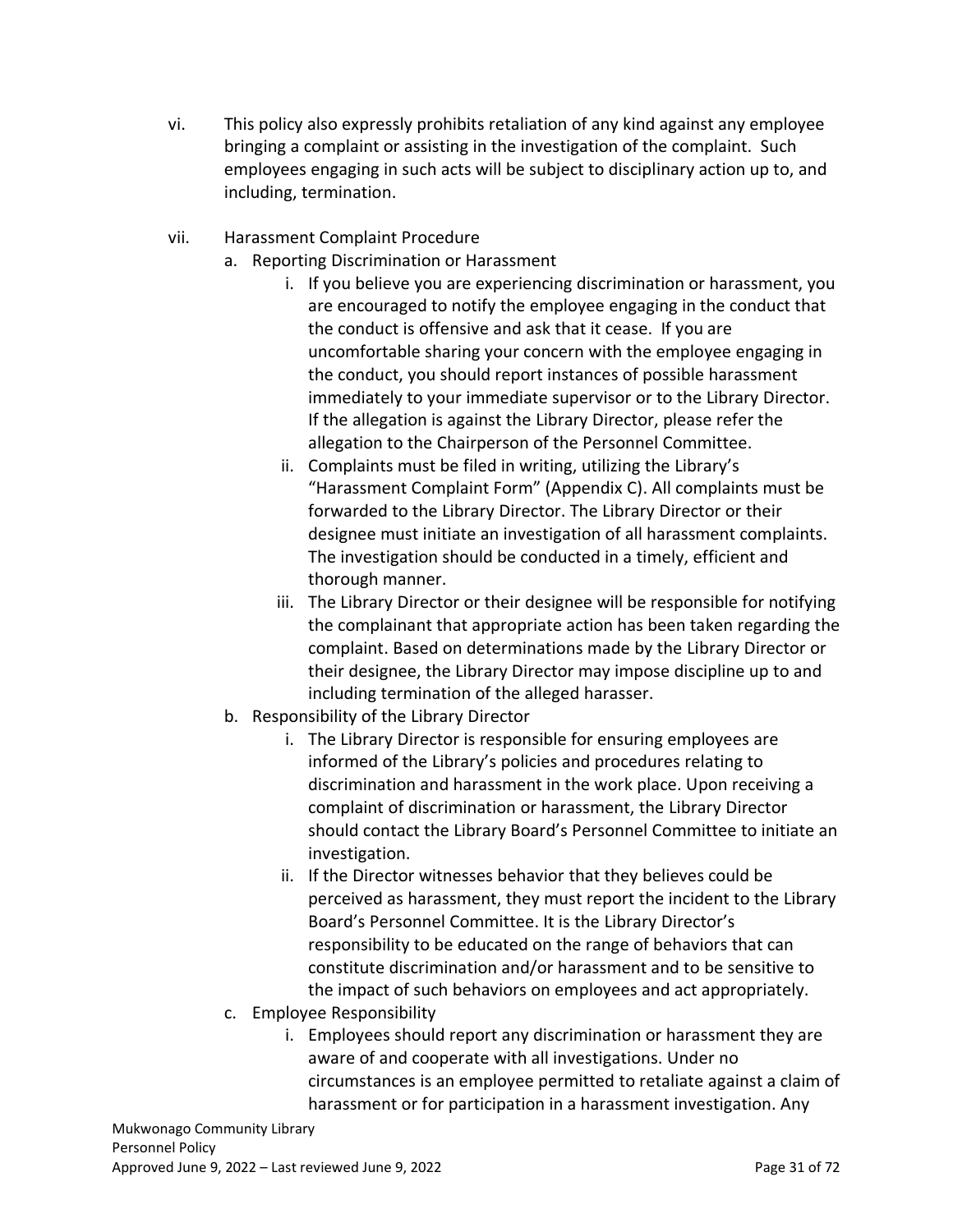such behavior may result in discipline up to, and including, termination.

- <span id="page-31-0"></span>F. Grievance and Appeals
	- i. Purpose
		- a. The Library has established the following grievance procedures to ensure all employees are treated fairly and all grievances are dealt with in a timely and efficient manner. This procedure also provides a path for addressing workplace safety issues.
		- b. Disclaimer
			- i. The provisions set forth in this set of procedures may be altered, modified, changed, or eliminated at any time by the Library with or without notice. These procedures supersede any and all previous policies and procedures found in any handbooks, statements, policies, procedures, rules, or regulations given to employees, whether verbal or written, with exception to existing collective bargaining agreements. None of the procedures contained herein constitutes a guarantee of employment, a guarantee of any other right or benefit, or a contract of employment, express or implied.
	- ii. Scope
		- a. This policy sets forth the course of actions and procedures should an employee or a group of employees have a grievance with personnel actions made on behalf of the Mukwonago Community Library by its director, immediate supervisors, and/or administrative staff that have been directed towards any employee or any group of employees of the Library with the exception of any restrictions and/or limitations in place for employees who are members of a collective bargaining unit that is currently subject to an existing agreement.
		- b. Grievants are advised that there are fixed timelines for appealing the grievances on to further steps. By not satisfying the deadlines identified in this procedure, you will waive your rights to pursuing your grievances further. The Library may adjust any of the deadlines identified within these procedures to facilitate the grievance process and to comply with applicable laws.
	- iii. Definitions
		- a. An "appeal" shall mean a complaint or a grievance contesting the imposition of a disciplinary action upon an employee or a complaint identifying a workplace safety issue.
		- b. "Director" shall mean the Library Director.
		- c. "Employee" shall mean a person employed by the Mukwonago Community Library except an employee covered by a collective bargaining agreement addressing employee discipline or an independent contractor.
		- d. A "grievance" is only to be applicable when an employee has objection to personnel actions concerning termination, discipline, and workplace safety.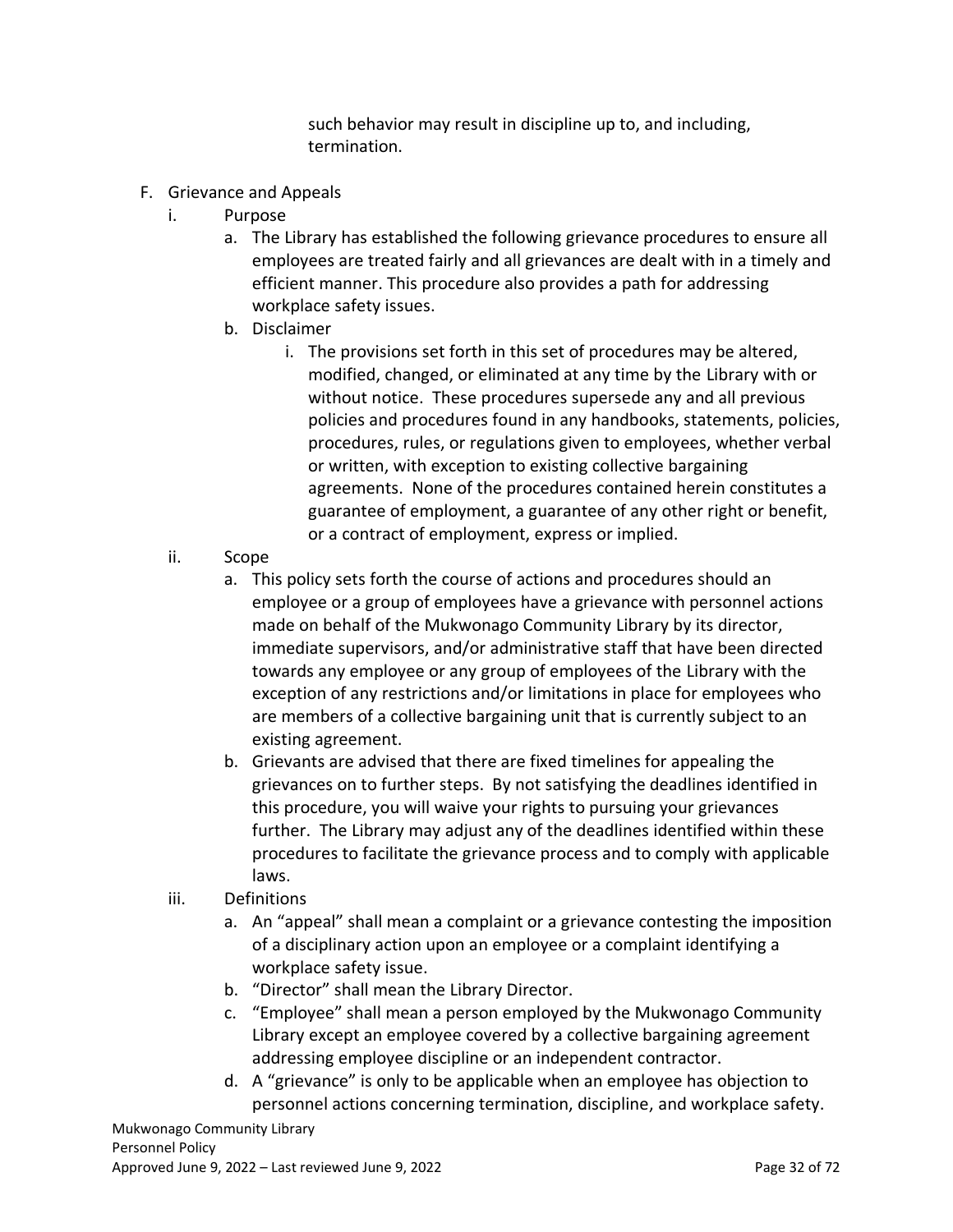- e. "Termination" may be defined as a termination from employment for rule violations, poor performance or other acts of misconduct. Certain personnel actions are excluded from the definition of a "termination"; these actions consist of:
	- i. Voluntarily quitting;
	- ii. Being subjected to a layoff or failure to be recalled from layoff at the expiration of the recall period;
	- iii. Retirement;
	- iv. Job abandonment, "no-call, no-show", or other failure to report to work; or
	- v. Termination of employment due to medical condition, lack of qualification or license, or other inability to perform job duties.
- f. "Discipline" is to be defined as corrective personnel actions or sanctions taken on an employee for rule violations, poor performance or other acts of misconduct. "Discipline" does not include:
	- i. Placing an employee on suspension with pay pending an internal investigation;
	- ii. Counseling, meetings, or actions taken to address work performance, including use of a performance improvement plan or job targets;
	- iii. Non-disciplinary demotion, transfer or change in job assignment or location;
	- iv. Layoffs and workplace reduction activities;
	- v. Other personnel actions taken by the employer that are not a form of progressive discipline;
	- vi. Performance evaluations or reviews;
	- vii. Documentation of employee acts and/or omissions in an employment file;
	- viii. Actions taken pursuant to enforcing the Village of Mukwonago's Code of Ethics established by Village Ordinance in accordance Wis. Stats. sec. 19.59(1m);
	- ix. Non-disciplinary wage, benefit or salary adjustments.
- g. "Workplace safety" issues subject to the grievance procedure are conditions of employment affecting an employee's physical health or safety, the safe operation of workplace equipment and tools, safety of the physical work environment, personal protective equipment, workplace violence, and training related to same. Workplace safety does not include conditions of employment unrelated to physical health and safety matters, including, but not limited to, hours, overtime, sick, family or medical leave, work schedules, breaks, termination, vacation, performance reviews or compensation.
- h. An "Impartial Hearing Officer" or IHO is a government administrative or human resources professional, local attorney or retired judge who is not affiliated with the Mukwonago Community Library or the Village or Town of Mukwonago. The IHO is appointed upon the selection and recommendation of the Board President or their designee.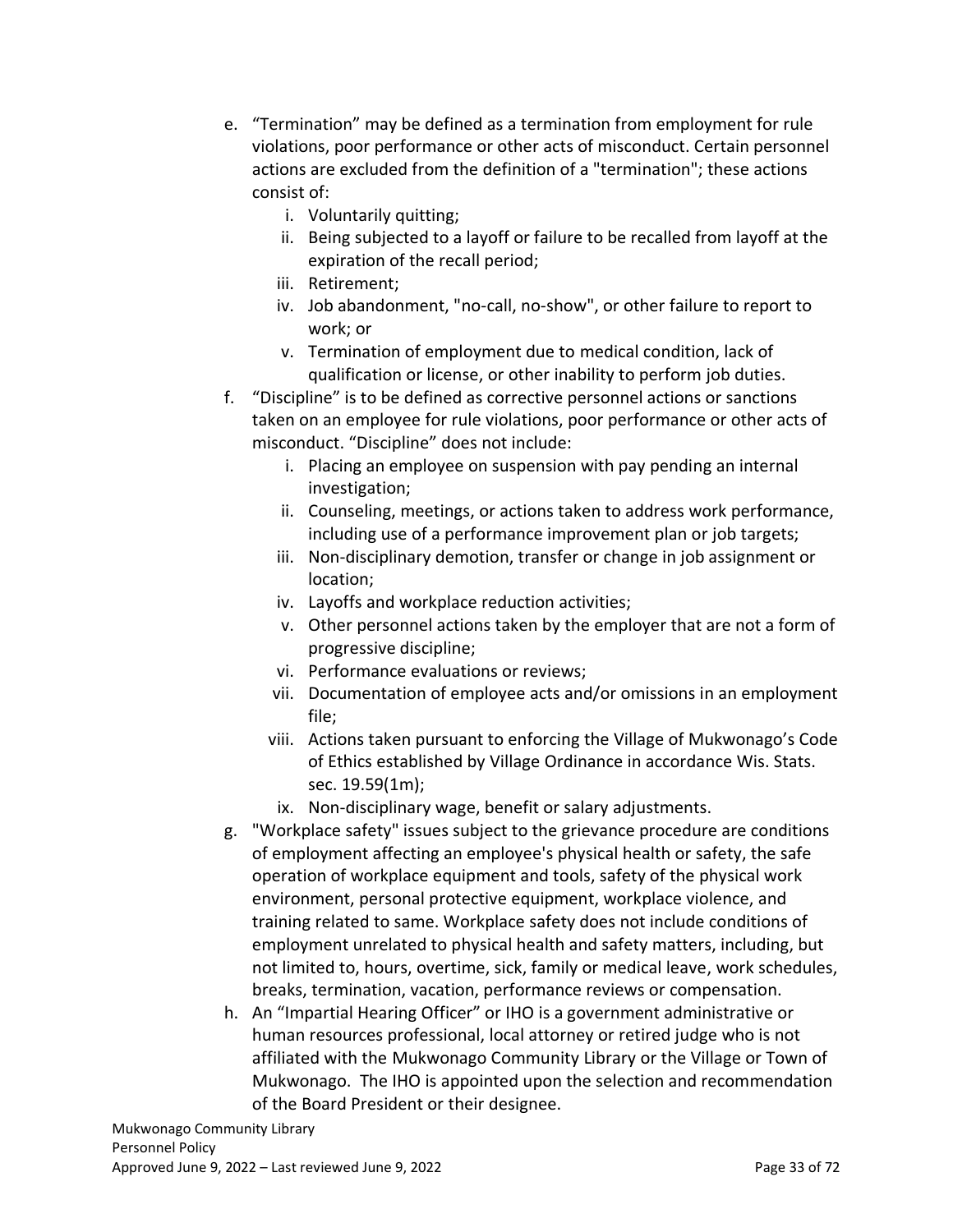- i. The "governing body" refers to the Library Board of Trustees for Library employees.
- iv. The Grievance Process
	- a. Work related problems can arise in any place of employment. It is the Library's hope individuals will try to reconcile differences on an individual basis. The Library encourages its employees to first attempt to discuss it informally with an immediate supervisor.
	- b. However, should an informal resolution not be possible and your grievance fits within the above identified applicable circumstances for a justifiable grievance, it is Library policy to resolve a problem quickly and fairly though this grievance procedure.
	- c. Grievance Procedure for Employees other than Library Director
		- i. Preparing and Submitting a Statement of Grievance
			- a. If an employee feel that the matter has not been resolved through informal means, the employee should put their grievance in writing and deliver it to the Director. Employees should use the "Grievance Submission Form" (Appendix D) or they may obtain an additional copy of the form from their respective immediate supervisor or the Administrative office. These forms are required to be used at all stages of the grievance process.
			- b. When completing a written complaint, the aggrieved must outline the main points at issue, include the relevant facts, identify their name, title, and department, and take care to give specific answers to the following questions:
				- i. What is the right or privilege that you allege has been violated? Please be specific in your explanation of what has occurred.
				- ii. When did the event occur? Be specific by including the date and time of the event. What alleged inappropriate policies or procedures were employed?
				- iii. Who was involved?
				- iv. Are there any witnesses or documentation related to your complaint?
				- v. What consequences were suffered?
				- vi. What remedies or sanctions are sought?
			- c. All forms must be signed and dated to be valid.
		- ii. 1st Stage: Director Meeting
			- a. Employees must submit their grievances to the Library Director in writing within five (5) working days of the incident that caused or incited the grievance. The Director has ten (10) working days to respond, in writing, to the statement, and must schedule a meeting with the employee to discuss the alleged grievance. This meeting should be scheduled to take place as soon as possible.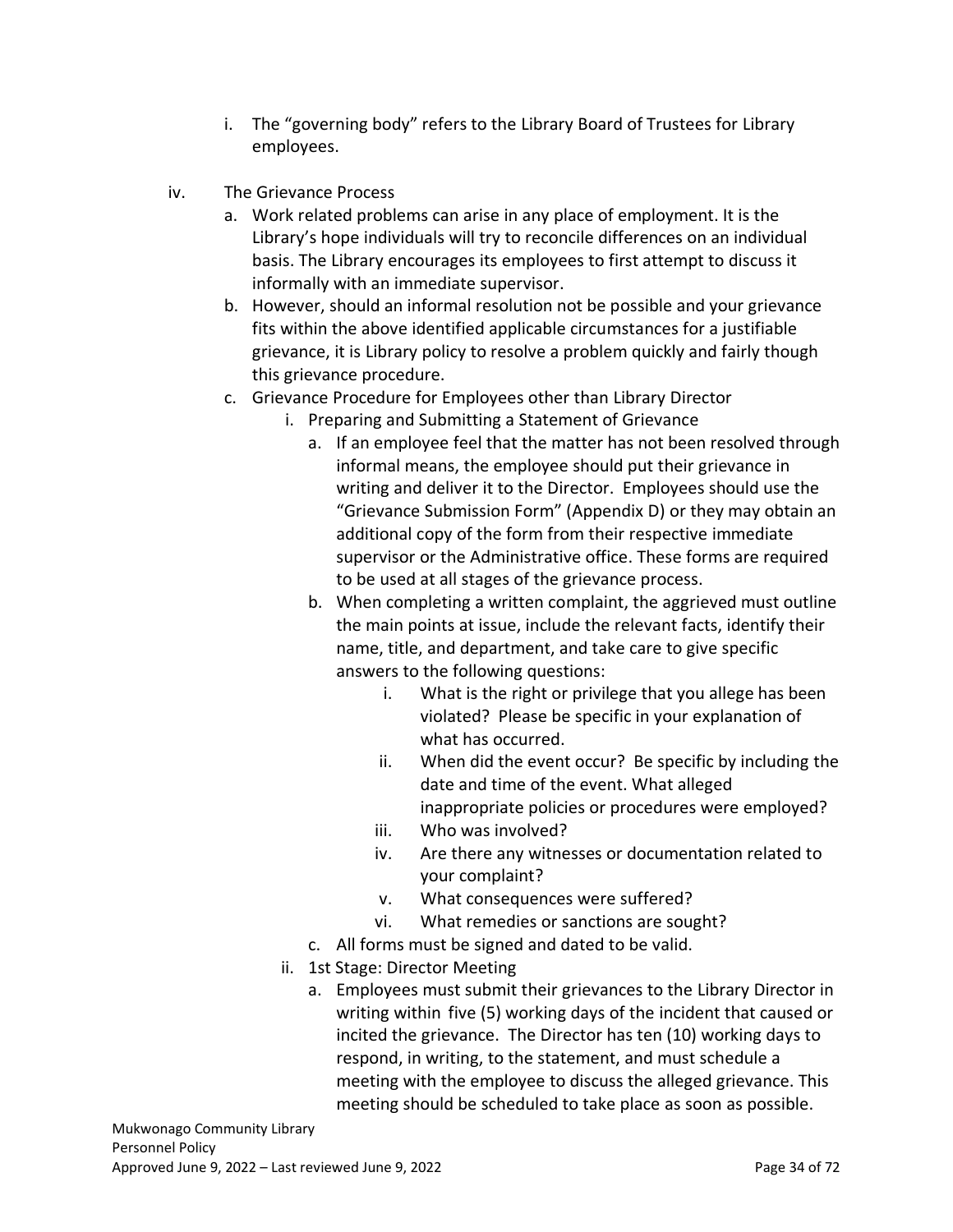- b. Absent a timely response by the Director, employees may file an appeal with the Board President or their designee, beginning the second stage of the appeal process.
- c. The Director must write to the employee informing her or him of any decision or action taken. This decision must hand-delivered to the grievant or sent by registered mail within five (5) working days of the meeting. The Director will document notice of delivery.
- d. If the employee is not satisfied with the Director's decision, he or she may appeal in writing to the Board President or their designee, within five (5) working days. The employee will be assumed to be satisfied unless their grievance is appealed.
- iii. 2nd Stage: Grievance Meeting with the Board President or Their designee
	- a. Should the employee be dissatisfied with the decision of the Library Director with regard to their grievance, the employee may submit a written appeal to the Library Board President or their designee, within five (5) working days after receiving a final response from the Director. After receipt of the appeal, the Board President or their designee will have up to ten (10) working days to arrange a meeting with the Director and with the employee. The Board President or their designee may also conduct interviews with individuals with knowledge related to the grievance and/or request additional documents related to the grievance.
	- b. Within ten (10) days of the meeting with both the grievant and the Director, the Library Board President or their designee will make a written recommendation to the Director as to the appropriateness of the Director's decision. The Library Director will consider the Board President's or their designee's recommendation and may reconsider his/her decision at this point in the process. The Library Director must issue an affirmation of his/her previous ruling, or any changes made after considering the Board President's or their designee's recommendation, within ten (10) working days of receiving the Board President's or their designee's recommendation.
- iv. 3rd Stage: Grievance Hearing with the Impartial Hearing Officer
	- a. Should the employee be dissatisfied with the Director's final decision after the 2nd stage, the employee may submit a written appeal to the Library Board Personnel Committee Chairperson, to arrange a hearing with an Impartial Hearing Officer (IHO). Employees are required to submit their appeal within the ten (10) working day period after receiving a final response from the Director. The Personal Committee Chairperson may have up to twenty (20) working days to arrange a hearing with an IHO.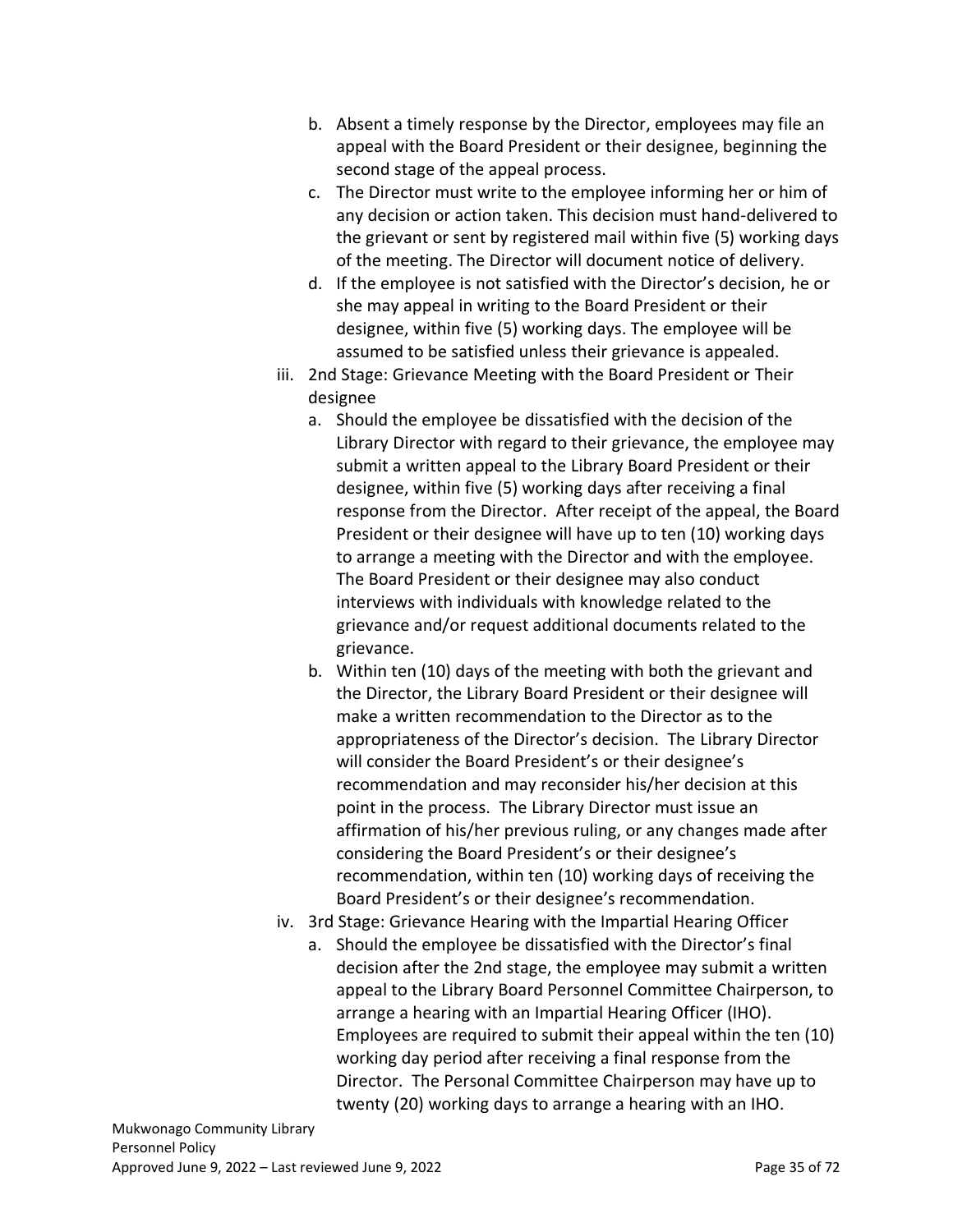- b. The IHO will review all materials and interview all relevant individuals during an arranged hearing with the aggrieved employee within sixty (60) calendar days of receiving the grievance. All employees requested to attend this hearing by the IHO must be notified at least three (3) working days prior to the hearing.
- c. All Hearings will be recorded and documentation will be collected to comply with applicable open records law and to maintain a record of the evidence in the instance of an appeal.
- d. The IHO will seek to determine if the Library Director has shown that the situation that created the grievance transpired as described and whether the disciplinary action taken as a result of that situation was appropriate and consistent with Library policies. The decision must include findings of fact and a determination as to whether the employer has shown, by a preponderance of the evidence that the employee engaged in the alleged rule/policy violation or unsatisfactory work performance or other misconduct. The IHO shall also determine whether the discipline imposed is reasonable under the circumstances. The IHO may have up to thirty (30) working days to reach a decision after the hearing, and shall deliver a written copy of their decision to the parties. He or she will document the proof of delivery.
- e. The employer and the employee shall each be responsible for payment of one-half of the cost incurred in retaining the impartial hearing officer and each party shall pay its own costs associated with the hearing. Either party may request, also at their own cost, a copy of the hearing record.
- f. After ten (10) working days of receipt of the IHO's determination, should the employee and management not seek further action, both parties will be assumed to be satisfied with the decision rendered and will forfeit their rights to an appeal of the IHO's decision to the governing body.
- v. Final Stage: Final Appeal
	- a. If the matter is not resolved to the employee's or Director's satisfaction, a final appeal may be made in writing to the Library Board within ten (10) working days of receipt of the decision letter of the Impartial Hearing Officer.
	- b. All decisions will be solely based upon the information gathered during the hearing with the Impartial Hearing Officer or IHO. If the Personnel Committee Chairperson participated in an earlier stage of the grievance, he or she shall recuse theirself from participation in the Final Appeal.
	- c. The Library Board may take up to thirty (30) working days to review the grievance and make a decision. The Library Board may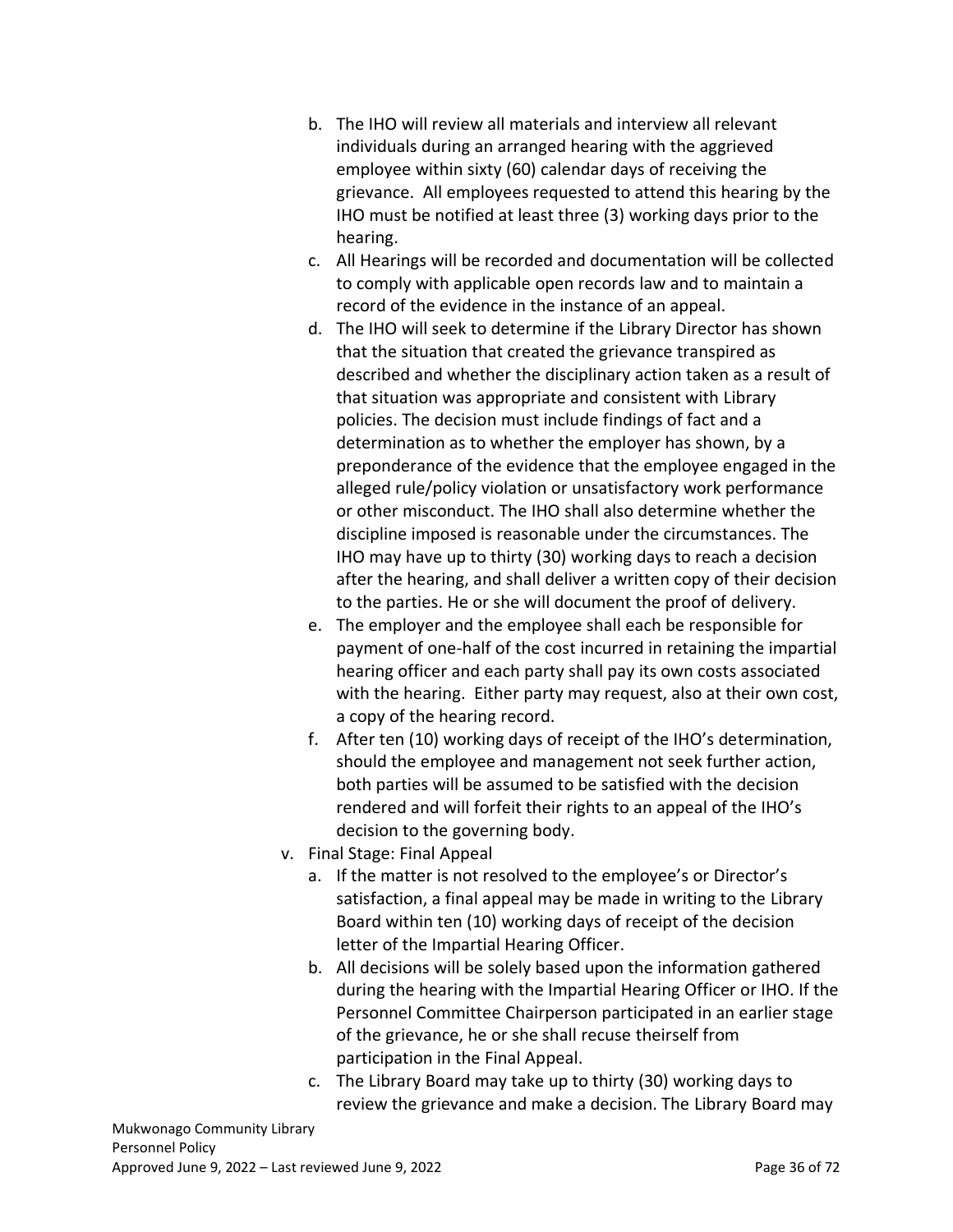exceed this timeframe, within reason, in order to comply with public records laws and to make adequate time for reviewing evidence and deliberation. The final decision must be issued in writing to the employee within five (5) working days of the decision.

- d. The Library Board's decision is final and no further appeals may be sought.
- d. Procedure for the Library Director
	- i. If a grievance concerns the Library Director, the Director may appeal a reprimand, suspension, demotion or termination of employment by proceeding to Step 2 of the above procedure: a written grievance to the Board President or their designee within five (5) working days of the incident that caused or incited the grievance. The grievance procedure continues as described above at this point, with recommendations from the Library Board President or their designee and a hearing with an IHO (if applicable) going directly to the Library Board.
- G. Corrective Discipline

Occasionally, it becomes necessary for the Library Director to discipline an employee. Discipline can result when an employee's actions do not conform with generally accepted standards of good behavior, when an employee violates work rules or when an employee's work performance is not acceptable.

The following examples of misconduct are listed for the guidance of all employees. This is not intended to be a comprehensive list of all prohibited activities, only a list of examples of conduct that might result in discipline, up to and including termination:

- i. Sexual, racial, or other harassment of a fellow employee, or anyone that an employee may come into contact with while working for the Library.
- ii. Failure of the employee to perform their duties, as listed in the job description, with competence and integrity.
- iii. Neglect of duty, contractual obligations, or other rules and regulations.
- iv. Refusal or failure to obey legitimate orders from an immediate supervisor.
- v. Unwillingness to submit to the immediate supervisor's authority or insulting behavior toward an immediate supervisor or co-worker.
- vi. Failure to respect confidentiality of records.
- vii. Recovering payment for time not actually on duty.
- viii. Frequent tardiness and absenteeism.
- ix. Falsification of forms or expense vouchers.
- x. Reporting for work, or while at work, visibly displaying evidence of having consumed alcoholic beverages or illegal drugs or having possession of such items.
- xi. Deliberate misuse of equipment.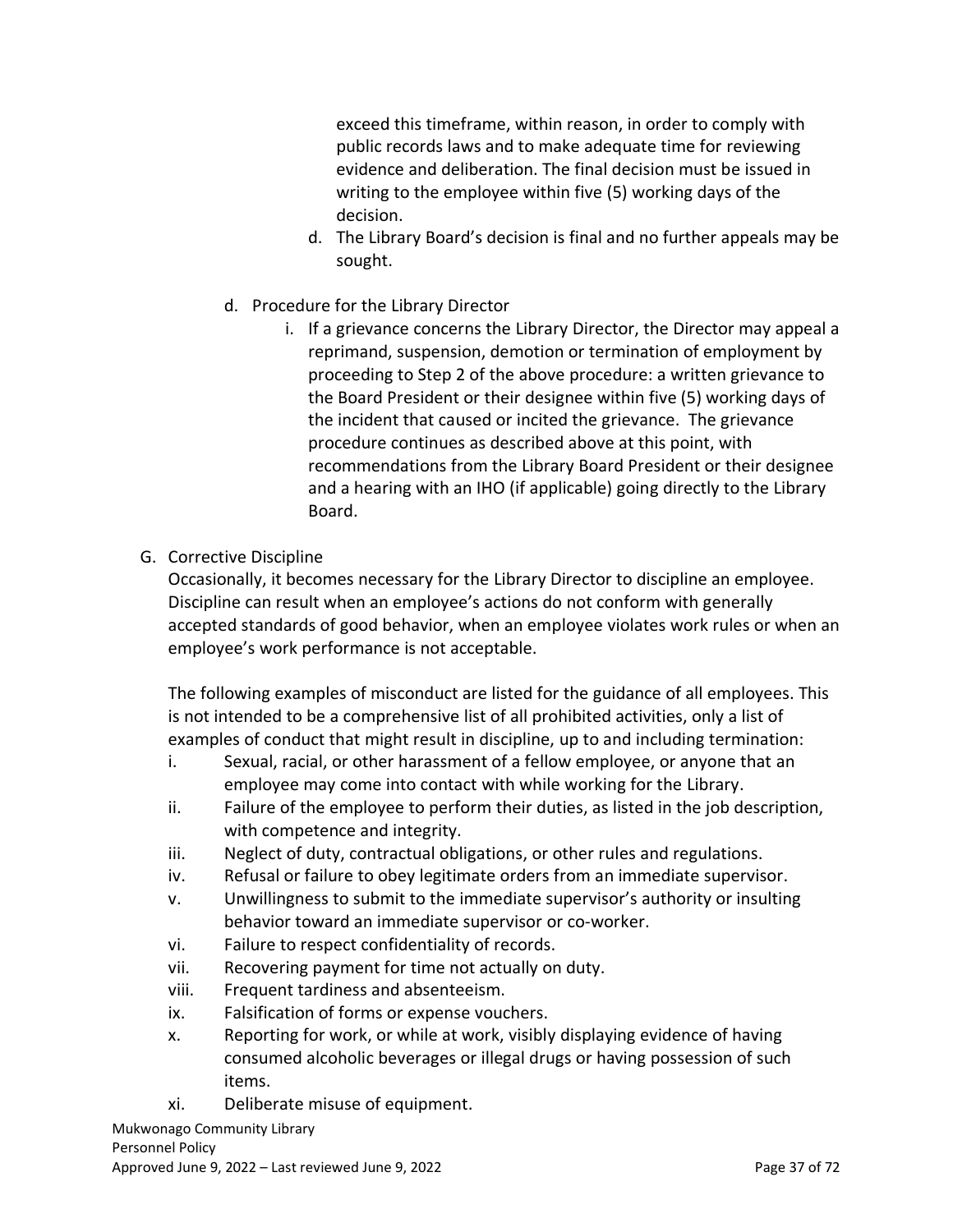- xii. Acceptance of gifts or gratuities in violation of the code of ethics.
- xiii. Failure to exercise good judgment, or being discourteous, in dealing with fellow employees or members of the public.

Employees who fail to abide by the policies and rules of the Library or who fail to perform the tasks and duties of their position are liable to corrective discipline from their immediate supervisor. Such discipline shall be in the following forms, each step normally to follow on the other, if behavior is not corrected. The Director may elect to use all or some of these forms of discipline and may skip one or more of these steps for serious misconduct:

- i. Verbal warning.
- ii. Written warning to be included in the employee's personnel file. Such written warning will be dated and signed by both the immediate supervisor and the employee, both of whom will receive a copy.
- iii. Suspension without pay.
- iv. Dismissal can occur as the last stage in progressive discipline. In addition, flagrant misconduct or commission of a crime, especially while on duty, can result in immediate dismissal.
- H. Code of Ethics

The Library Director and the Library Board of the Mukwonago Community Library have adopted the American Library Association Code of Ethics (Appendix H) and the Village of Mukwonago's Code of Ethics (Appendix I) to guide the behavior of Library employees.

I. Cooperation and Courtesy

Employees are expected to cooperate with all immediate supervisors and all employees in the performance of their job duties. All employees are expected to treat each other with proper respect. Any conduct detrimental to the well-being and morale of the Library or its employees will not be tolerated. Ordinary good judgment, common sense, and common courtesy to both the public and the employee's co-workers are expected of all employees.

J. Smoking

To promote a clean and healthy work environment for all employees, smoking is prohibited in all Village buildings, including the Library. Smoking is also prohibited on Village grounds, including the Library, except for specific designated exterior areas.

K. Social Media Use

This policy establishes rules and guidelines concerning personal web pages or Internet sites when referencing the Mukwonago Community Library or the Village of Mukwonago. This policy clearly identifies prohibited activities by employees on social networking and other web sites, both on and off duty. Professionalism, ethics, and integrity are essential to our work as we attempt to provide the best quality of governmental services to the community. To achieve and maintain the public's highest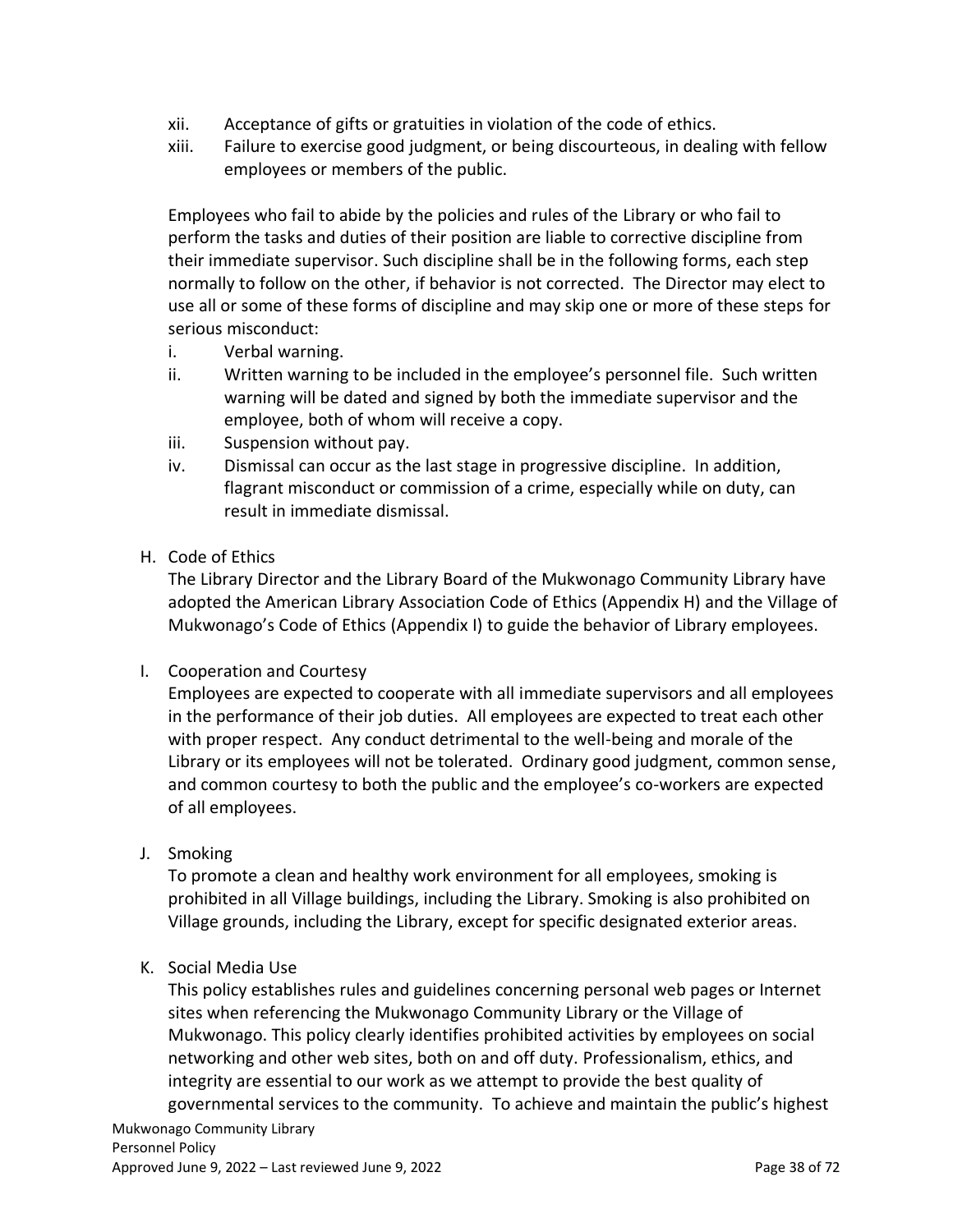level of respect, we must place reasonable restrictions on our conduct and hold to these standards of conduct, whether on or off the job. This policy will ensure all employees treat any confidential material handled by the Library appropriately.

- i. The Library respects an employee's rights to use social networking sites as a medium of self-expression during non-work time. However, when statements include information about the Library or the Village that, by its nature, may compromise public confidence or cause significant disruption to the Library or the Village, the contents are restricted by this policy. All employees utilizing social networking sites off the job should take personal responsibility for all posts made. This policy applies to written or oral forums, websites, online conversations, blogs, e-mail, and social networking sites.
- ii. The following prohibited activity and guidelines apply to employees both on and off the job:
	- a. Unless in the performance of an authorized duty or with specific authorization by the Library Director or their designee, employee use of Library computers to access social networking sites, blogs, or online bulletin boards is prohibited.
	- b. No Library e-mail accounts may be used to register for or to respond to social media sites unless authorized by the Library Director or his/her designee.
	- c. Employees may not use their work e-mail for non-work related online activities and publications.
	- d. Employees are prohibited from posting content inconsistent with their duties and obligations. Offensive comments regarding protected classes (race, religion, sex, color, national origin, age, disability, ancestry, and sexual orientation), village residents or the public in general, tend to undermine trust and confidence in the Library and the Village of Mukwonago.
	- e. The Library strictly prohibits knowingly or recklessly posting of false information about the Library or Village and its agencies, management, coworkers, and public officials.
	- f. The Library strictly prohibits the use of any social media for the purpose of harassment, intimidation, or retaliation against any person by an employee.
	- g. Never post confidential or proprietary information. Never publish or report on conversations meant to be private or internal to the Library.
	- h. Do not cite or reference Library patrons, citizens, or suppliers without their approval.
- iii. Employees should be aware that posting on websites, including social networking sites, should not be presumed to be private. Accordingly, employees may be subject to discipline for violating any of the above referenced conditions.
- iv. Library employees are personally responsible for the content they publish on blogs, wikis, or any other form of user-generated media. Employees need to be mindful that what they publish will be public for a long time and are encouraged to protect their privacy.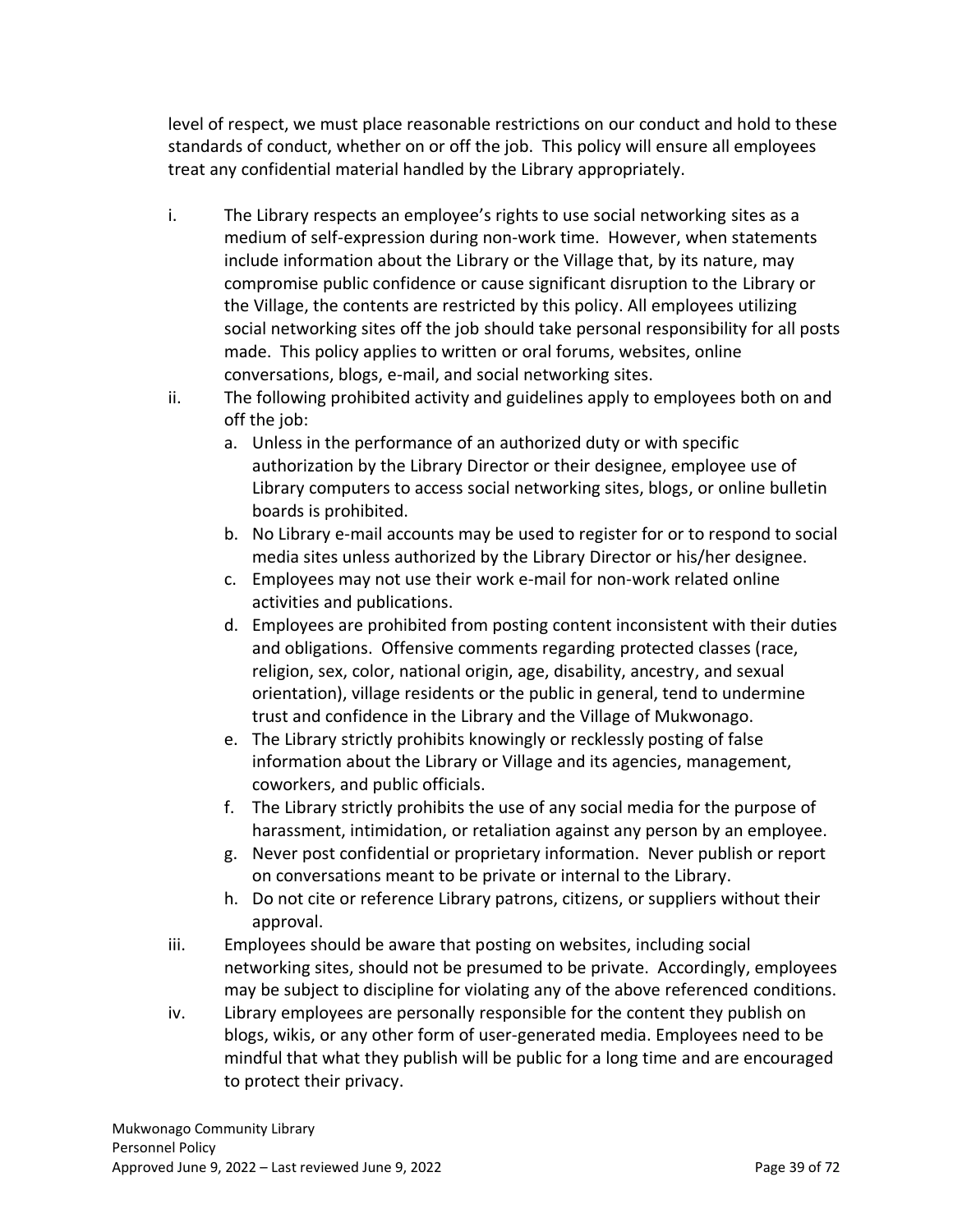- v. If an employee wishes to publish content to any non-Library website that has content related to the Library or the Village of Mukwonago, they must use this disclaimer: "The postings on this site are my own and don't necessarily represent the Library's or the Village of Mukwonago's positions, strategies, or opinions."
- vi. Uphold all laws governing copyright, fair use, privacy, financial disclosure, defamation, libel and other similar issues.
- vii. Upon hire, all employees must sign a the "[Social Media Policy Acknowledgement](#page-68-0)  [Form](#page-68-0)" (Appendix J). The form will be kept in the employee's personnel file.
- viii. Violations of this policy may lead to disciplinary action.

## L. Electronic Mail (Email) and Internet Use

The Library electronic mail (email) and computer network is to be used for work-related matters only. Any and all emails created on Library computers are the property of the Library and are subject to review by the employer as well as being subject to Wisconsin's Public Records statutes and regulations. It is expected that employee statements in electronic messages and files will be professional. Employees are expected to respect the confidentiality of messages sent to others.

Employees may not use the Library's computers to access the Internet except for job related purposes when on duty. Employees may utilize the Library's computers for personal use during breaks or at times when they are off-duty. Employees shall not knowingly use, view, submit, publish, display, or transmit on the Library's network any information that utilizes the Internet for illegal purpose; conducts any gambling, betting or gaming activity; violates or infringes on the rights of any other person; contains defamatory, false, abusive, obscene, pornographic, profane, sexually oriented, threatening, racially offensive, or otherwise bias, discriminatory, or illegal materials; or violates any applicable federal, state, and local laws and regulations prohibiting sexual harassment.

Library/Village policies prohibiting sexual or other harassment are applicable to the email system. Messages that contain foul, inappropriate, or offensive language or those containing racial or ethnic slurs or sexual innuendo, are prohibited.

If the Library determines that there has been a violation of this policy, the Library will take appropriate disciplinary action, up to and including termination. An employee may also be subject to civil liability and criminal prosecution may result from certain actions.

All employees are required to cooperate with the investigation of violations of this policy. Failure to cooperate with an investigation, or making a false statement in an investigation, could subject the employee to discipline, up to and including discharge.

#### M. Outside Employment

Employees are discouraged from holding another full-time or part-time job if it is likely that in doing so the individual's efficiency or effectiveness as a Library employee may be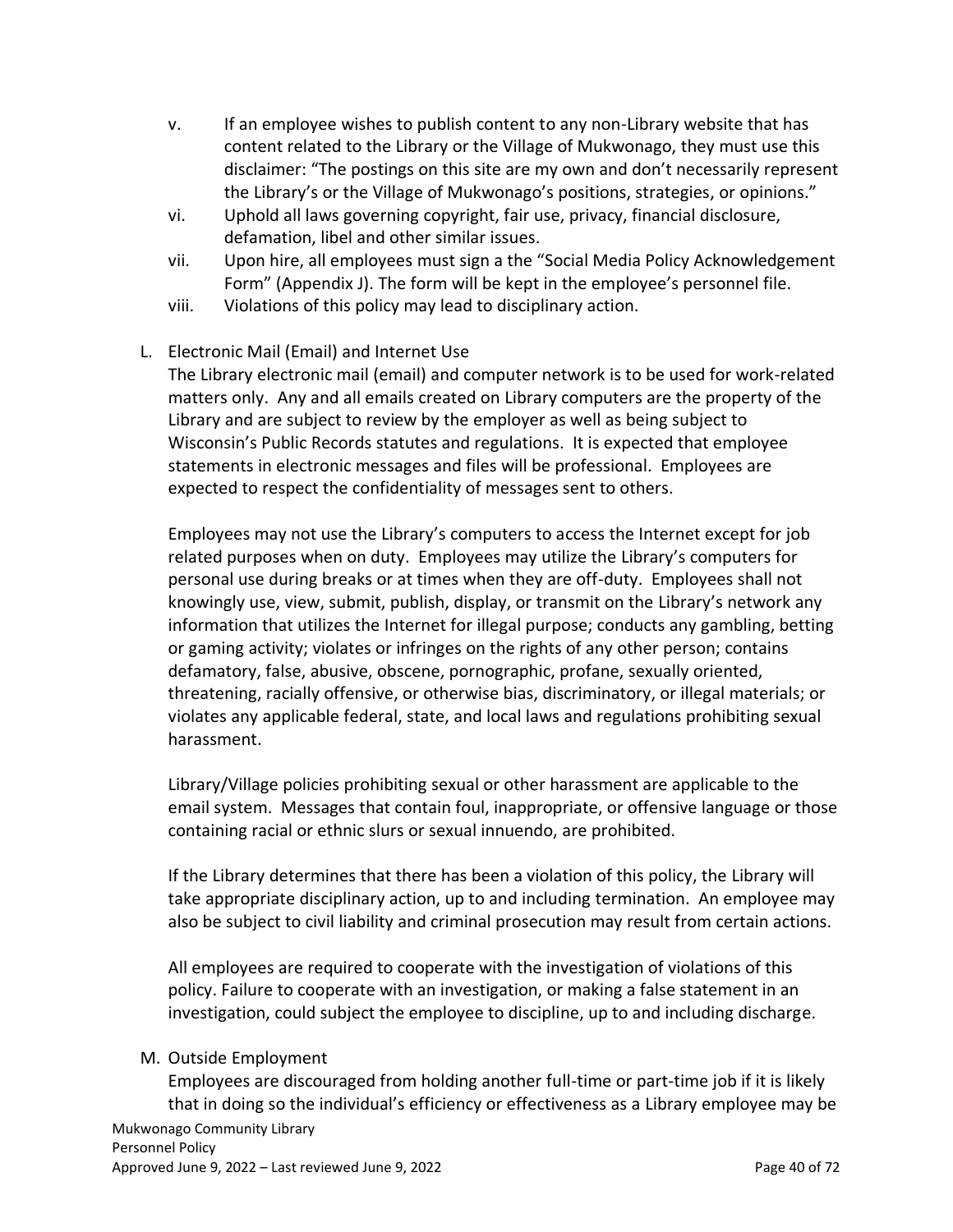impaired; if the nature of the outside employment is such that it will reflect adversely on the Library; or if there is a potential for a conflict of interest. Employees contemplating outside employment must secure the approval of the Library Director before accepting an offer of employment.

#### N. Solicitation / Distribution

In the interests of maintaining a proper business environment and preventing interference with work and inconvenience to others, employees may not distribute literature or printed materials of any kind, sell merchandise, solicit financial contributions, or solicit for any other cause during working time. Employees who are not on working time, e.g. on lunch hour or breaks, may not solicit employees who are on working time for any cause or distribute literature of any kind to them. This policy includes solicitations via email and other telephonic communication systems.

Working time does not include the time before the employee's scheduled workday begins, the time after the employee's scheduled workday ends or the employee's breaks or lunch period. Working areas includes all areas of the premises except the breakroom and the parking lot.

#### O. Video Surveillance

Mukwonago Community Library strives to maintain a safe and secure environment for its staff and patrons. In pursuit of this objective, selected public and staff areas of the Library premises are under continuous video surveillance and recording. Please refer to the Library's Confidentiality and Privacy Policy in regards to reviewing and release of surveillance camera recordings.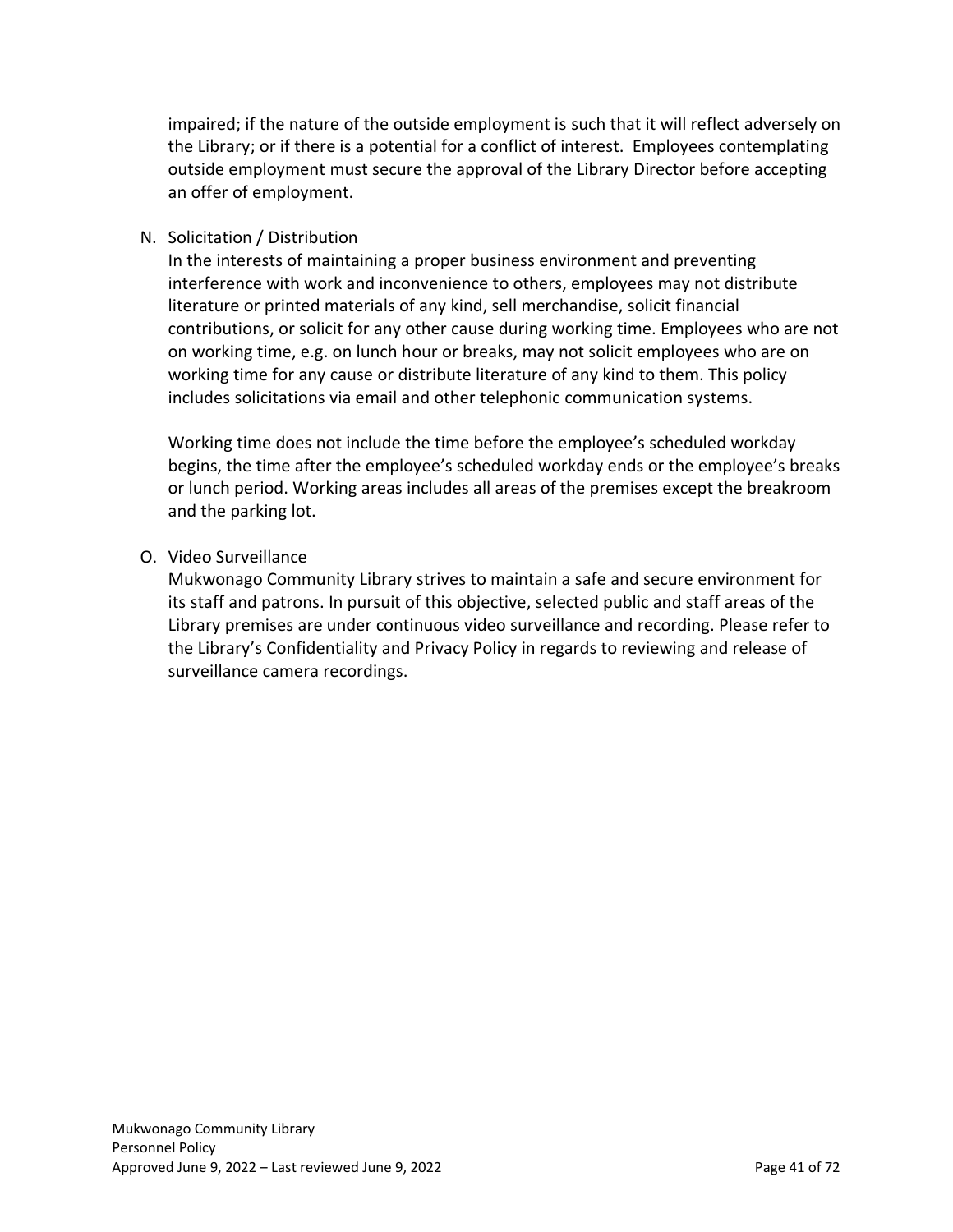#### **VI. LEAVES OF ABSENCES**

#### A. Vacations

Regular full-time employees, those employed for forty (40) hours per week, will be eligible for vacations based on the following schedule:

One week (5 days) of vacation after one (1) year of employment. Two weeks (10 days) of vacation after two (2) years of employment. Three weeks (15 days) of vacation after five (5) years of employment. Four weeks (20 days) of vacation after ten (10) years of employment. Five weeks (25 days) of vacation after fifteen (15) years of employment.

Part-time employees working thirty (30) hours or more per week will follow the same schedule but it will be pro-rated to the number of hours they are scheduled. For example 30-hour-per-week employees will be paid for six (6) hours per day of vacation.

Vacations must be used in the benefit year in which they are accrued. Vacations are not cumulative.

The employee Benefit Year coincides with the calendar year. All employees are expected to schedule and use their vacation, personal, and compensatory time during the benefit year. The Library Director may extend vacation and/or personal time up to one hundred twenty (120) days into the succeeding year. Compensatory time, either earned after the first December payroll or scheduled and then cancelled due to a departmental emergency may also be extended and used in the succeeding year within the first one hundred twenty (120) days.

Vacation days may only be taken in increments of at least four (4) hours at a time, unless approved otherwise by the Library Director.

Employees are discouraged from taking vacation time during certain months when the workload is particularly heavy.

Employees are encouraged to submit their vacation requests to their immediate supervisor at least thirty (30) days in advance to allow for scheduling needs of the Library.

#### B. Holidays

The Library will be closed on the following days:

New Year's Day Memorial Day Fourth of July Labor Day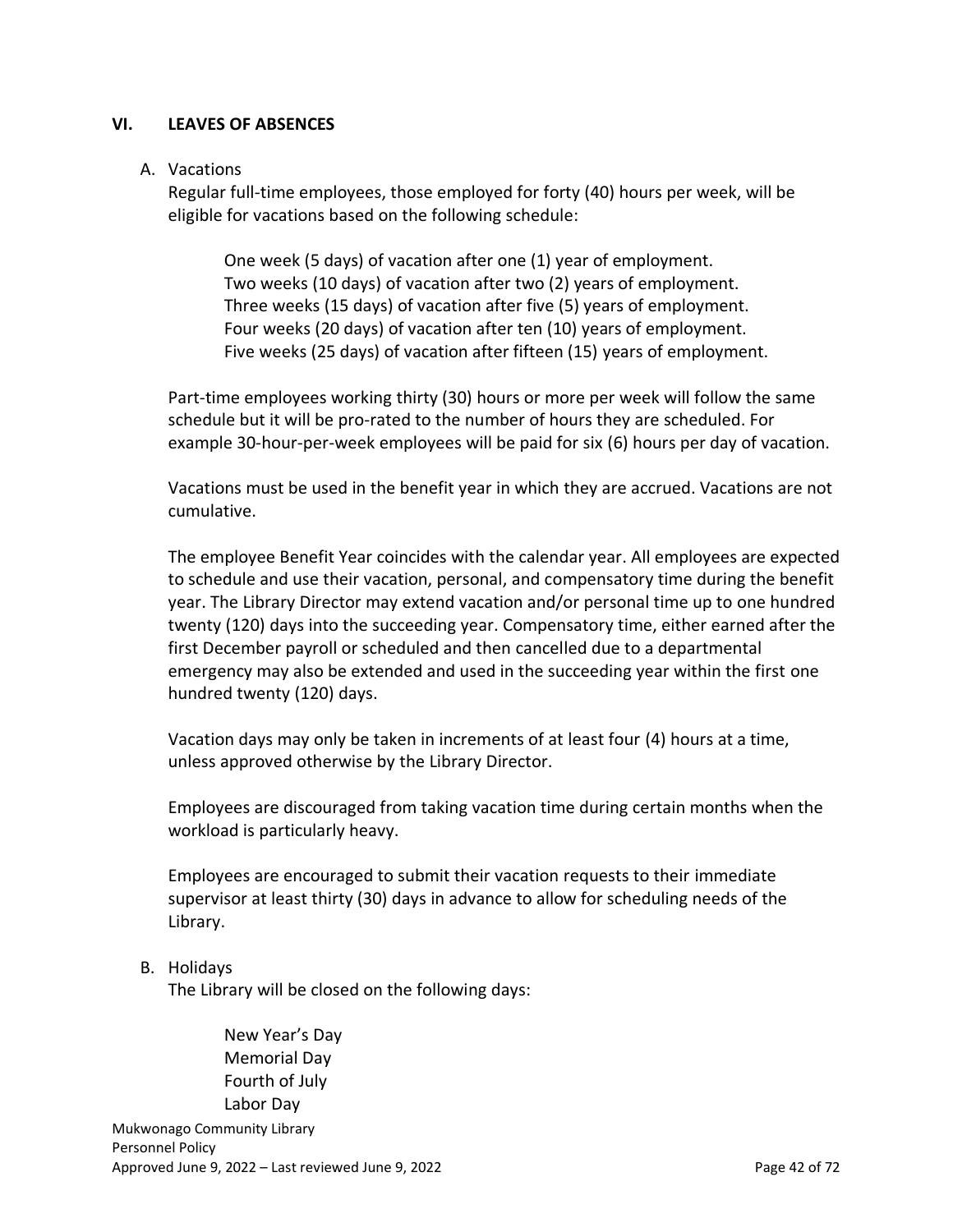Thanksgiving Day Christmas Eve Day Christmas Day New Year's Eve Day

Eight (8) hours of straight time pay, based on the employee's current hourly rate, will be paid to eligible regular full-time employees. Part-time employees who are scheduled to work thirty (30) hours or more, but less than forty (40) hours, will receive pro-rated pay. For example, employees who work thirty (30) hours will receive payment for six (6) hours.

If a holiday falls on a Saturday, the preceding Friday will be the holiday. If a holiday falls on a Sunday, the following Monday will be the holiday.

### C. Personal Days

Four (4) personal days are given to eligible regular full-time employees and four (4) pro rated personal days are given to eligible part-time employees working thirty (30) hours or more, but less than forty (40) hours. The four (4) personal days will be taken by mutual agreement of the employee and the Library Director. These days are not cumulative and personal days not used during the calendar year cannot be carried over to the next year.

#### D. Sick Leave

Eligible regular full-time employees will accrue one (1) day of sick leave for every month of service completed. Eligible part-time employees working more than thirty (30) hours, but less than forty (40) hours, can accrue pro-rated sick leave. Sick leave shall not accrue for any month in which the employee is absent for fifteen (15) or more assigned work days. Sick leave may be used when the employee or a member of the employee's immediate family is ill and it is necessary that the employee care for this person until other arrangements can be made. Sick leave may not be used for injury incurred in supplemental employment, regular doctor visits and checkups, or other routine care an employee can schedule around regular work time.

When illness develops, the employee must contact their immediate supervisor and the Library Director as soon as they find it necessary to stay at home and no later than thirty (30) minutes prior to starting time each day absence occurs. Sick leave with pay may be permitted without requiring the employee to submit a doctor's certificate provided that the Library Director has had other satisfactory evidence of an illness. The Library Director, at their discretion, may require medical certification to justify the absence.

Failure to notify the Library Director within twenty-four (24) hours from the beginning of an employee's work shift on the first day of absence may be cause for denial of sick leave credit for the period of absence. Notice of absence must be made to the Library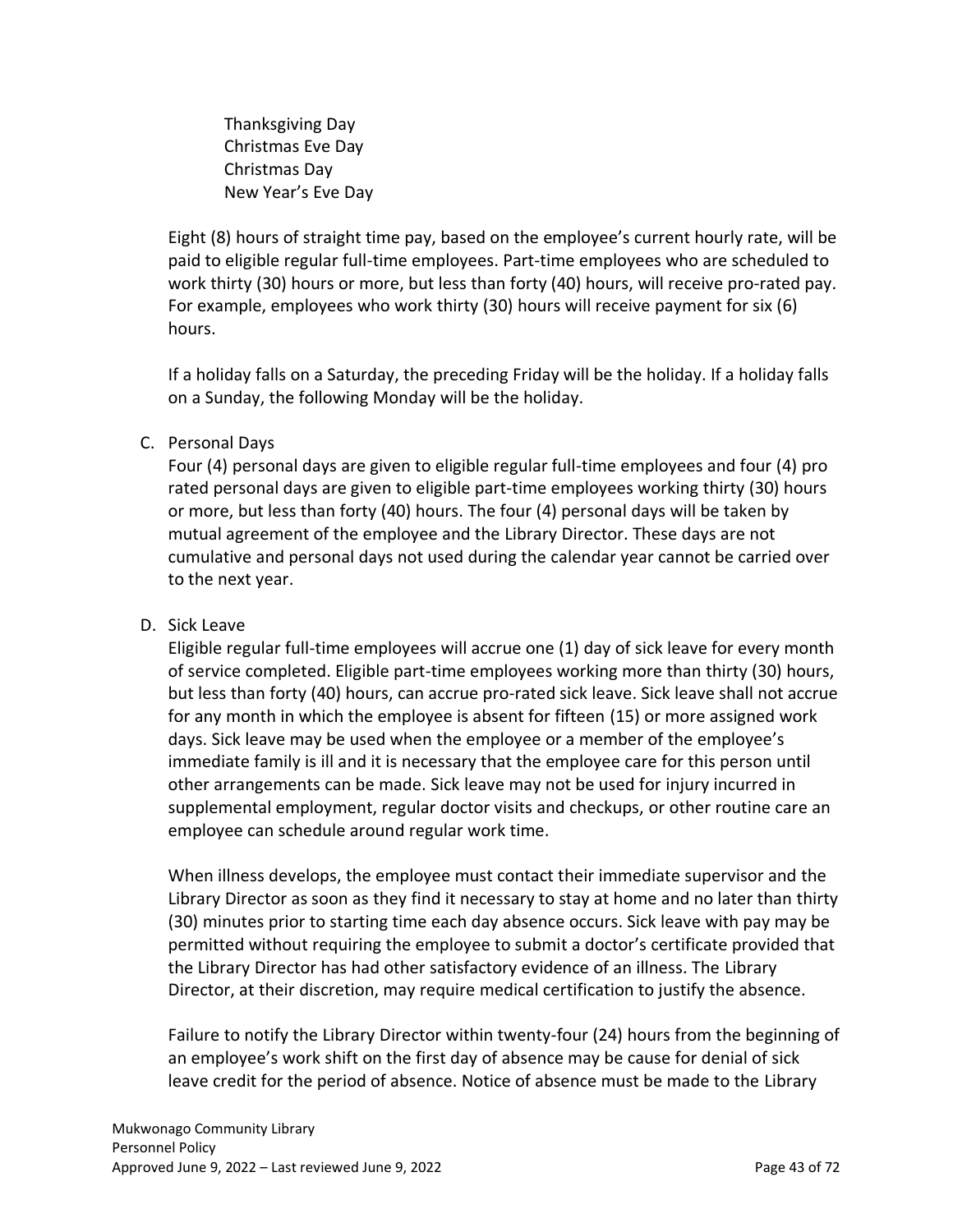Director; messages are not to be left with other employees in regard to employee absences.

Employees may accumulate a maximum of one hundred twenty (120) sick days. At retirement, or employee resignation, upon completion of no less than twenty (20) years of full-time service to the Library, an employee may elect one of three options for payment of accrued unused sick leave. The employee must elect their option at least ninety (90) days preceding the anticipated date of departure from the Library. Any request for exceptions to this election date requirement based upon health changes, which may force retirement, will be reviewed individually by the Personnel Committee of the Mukwonago Community Library.

On December 17th, 2013, the Village of Mukwonago Board voted to eliminate the payout of sick leave upon retirement of new employees hired on or after January 1st, 2014. The elimination of the sick leave payout benefit applies only to all Library employees hired after this date. This payout policy is further amended effective March 16th, 2016 to add the following:

- i. Employees hired prior to  $1/1/2014$  in a part-time, less than thirty (30) hours per week capacity and who transition to a position where they are eligible for the sick leave accumulation benefit on or after 1/1/2014, will not be eligible for a future payout of accumulated sick leave.
- ii. Employees hired prior to 1/1/2014 who separate from the Village and who are later rehired, will not be eligible for a future payout of accumulated sick leave.
- iii. An employee fraudulently using sick leave may be suspended or dismissed.

This policy will be enforced consistent with the federal family and medical leave (FMLA) law. The Library reserves the right to administer this policy within its sole discretion.

E. Family and Medical Leave (FMLA)

This policy is in accordance with the federal Family and Medical Leave Act (FMLA) and the Wisconsin Family Medical Leave Act (WFMA). Employees eligible for this leave will have been employed by the Library for at least twelve (12) consecutive months and have worked 1,250 hours in the twelve (12) month period prior to the time the leave begins. An eligible employee may take up to twelve (12) weeks of unpaid leave within a twelve (12) month period, regardless of the number of events for any one or a combination of the for the following reasons:

- i. The birth or adoption of a child or the placement of a child with the employee for adoption or foster care.
- ii. The care of a spouse, child, or parent of the employee if the spouse, child, or parent has a serious health condition. Unpaid leave may be taken to care for a son, daughter, spouse or parent with a "serious health condition." If leave is requested for such individuals, the employee must provide the Village with a health care provider certification form completed by a health care provider which states that the employee is needed to care for the person. Health care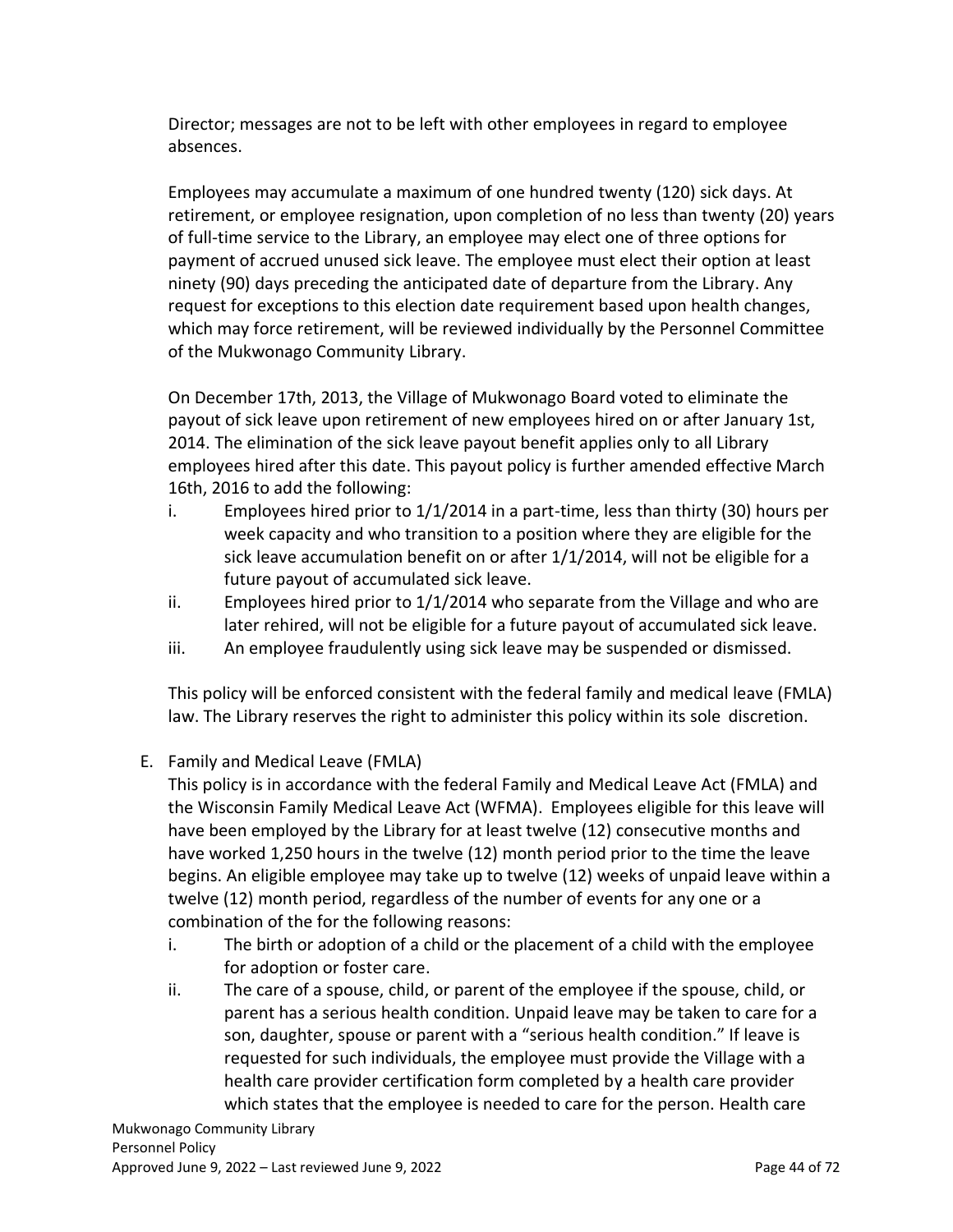provider certification forms are available from the Village administration offices. The medical leave may be taken all at once or in smaller increments where medically necessary. If leave is taken in smaller increments, the Library Director may decide to temporarily change the employee's job duties to better accommodate the schedule of treatment or care. An employee may request the use of accrued leave such as vacation or sick leave to be paid for all, or a portion, of the unpaid leave. This paid time will not be available later.

iii. The employee's own serious health condition. If the health condition causes the employee to be unable to perform the functions of their job, all or a portion of this leave will be paid consistent with federal law if the employee elects to substitute accrued leave, such as vacation or sick leave, for the unpaid time.

- a. If an employee experiences a serious health condition and is eligible for benefits under the disability plan of the Village of Mukwonago, the employee will be paid for the unpaid time to the extent permitted under the disability plan.
- b. If an employee suffers a work-related injury that qualifies as a serious health condition, the employee's federal family and medical leave will be considered as taken along with the leave required under the workers' compensation law. The taking of leave under this policy will not be used against an employee in any employment decision, including in the determination of wage increases or discipline.

iv. Military Exigency Leave: Employees are entitled to FMLA leave due to any qualifying exigency arising from an immediate family member's (the employee's spouse, son, daughter, or parent) serving on active military duty in a foreign country. The following circumstances constitute a "qualifying exigency":

- a. Short-notice deployment (seven (7) days' notice or less)
- b. Attending military events/ceremonies and related activities related to active duty or call to active duty
- c. Childcare and school activities
- d. Financial and legal arrangements
- e. Counseling
- f. Spending time with a military member who is on temporary rest and recuperation leave
- g. Post-deployment activities
- h. Additional activities not encompassed in the other categories, but agreed to by the employer and employee
- v. Military Medical Leave: FMLA entitles employees up to twenty-six (26) work weeks of unpaid leave in a single twelve (12) month period to care their parent, spouse, child, or next of kin who is a current member of the Armed Forces, including a member of the National Guard or Reserves, who has a serious injury or illness incurred or aggravated in the line of duty within the last five (5) years, that may render the service member medically unfit to perform their duties and for which the service member is undergoing medical treatment, recuperation or therapy, is in outpatient status, or is on the temporary disability retired list.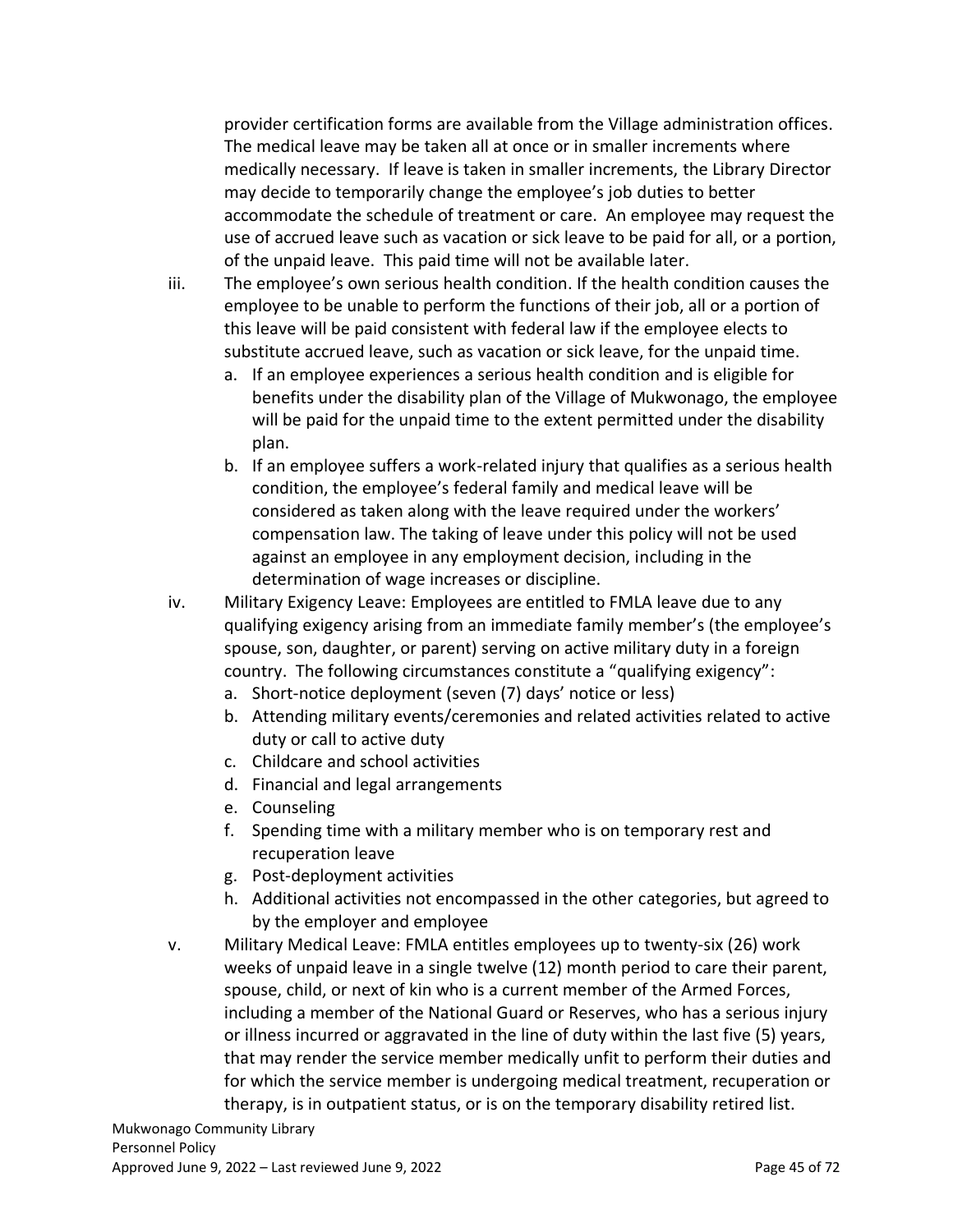In the event an employee would like to request family or medical leave, the Library Director must be notified, if at all possible, at least thirty (30) days before the date on which leave is to begin. A form to request family or medical leave is available from the Library Director. In an emergency situation, notice must be given to the Library Director of the need for leave as soon as possible.

An employee's health care coverage will not end because an employee is away from work for leave that qualifies under the federal FMLA, unless the employee chooses to end coverage. Employees may elect to continue health care coverage insurance while on a family and medical leave but must pay for the employee cost of coverage during the leave. Other employee benefits, such as group life and disability coverage, may be continued by the employee during the leave but the employee must pay for the employee cost of coverage. The election to continue health care coverage and the other insurance benefits must be made on the Benefit Election Form, which is available from the Library Director. The Village will notify the employee when payments are due for the continuation of coverage.

At the end of an employee's family and/or medical leave, they will be returned to his/her former position or, if the position is filled, to equivalent employment within the Library. If an employee wants to return to work before his/her leave is scheduled to end, the employee must notify the Library Director. If the reason for leave was due to the serious health condition of the employee, a fitness for duty certification form must be provided to the Library Director before returning to work.

F. Bereavement Leave

Time off with pay will be granted to full-time employees for an absence to attend the funeral or to handle related family matters caused by the death of a family member.

- i. Three (3) working days for will be given for the death of a mother, father, child, spouse, sister, brother, mother-in-law or father-in-law, brother-in-law, sister-inlaw, step-parents, step-children, step-siblings, step-grandchildren, grandparents and grandchildren.
- ii. An employee shall not be compensated for any days on which they are not scheduled to work in that three (3) day period.
- G. Jury and Witness Duty

The Library complies with all applicable laws concerning jury and witness duty. For purposes of this policy, an employee will be deemed to be required to serve as a witness only in cases in which the employee is not a party and is compelled to attend by subpoena. Employees must provide proof of such subpoena service.

Employees shall be granted a leave of absence to a maximum of ten (10) working days per calendar year and shall be compensated in an amount equal to the difference, if any, between regular Library compensation and compensation received for jury duty,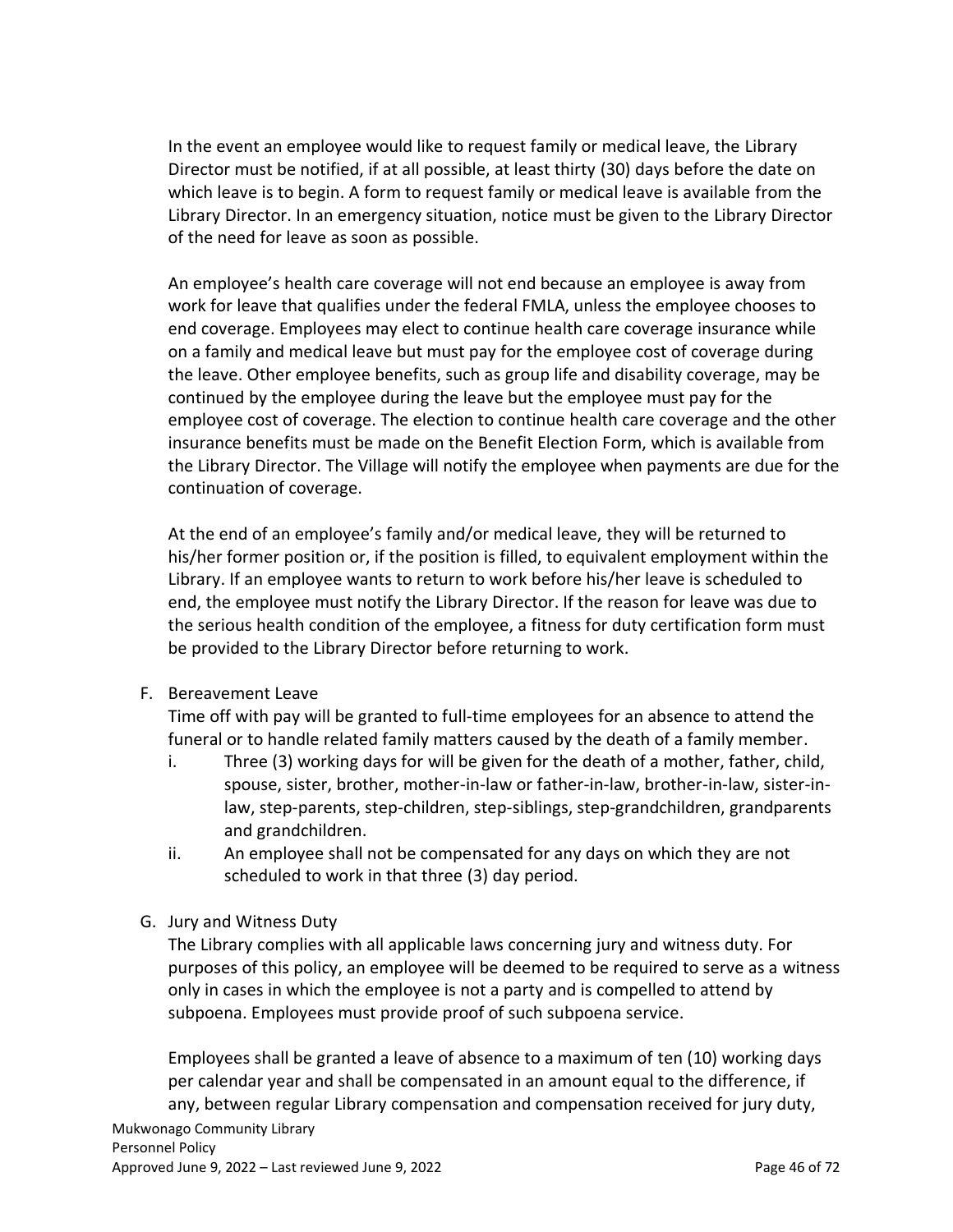exclusive of travel compensation. Upon return from witness or jury duty, the employee must present the check stub(s) or voucher(s) reflecting duty payment.

### H. Military Duty

If an employee is called to active military duty or to the Reserve or National Guard training, or if the employee volunteers for the same, they are to submit copies of the military orders to the Library Director as soon as possible. The Library will grant a military leave of absence without pay for the period of military service, in accordance with applicable federal and state laws. The employee's eligibility for reinstatement after the military duty or training is completed is also determined in accordance with applicable federal and state laws.

## I. Director Extended Absence

In the event the Library Director will be absent for seven (7) working days or more, including weekends and all days the Library is open to the public, they will notify the Library Board President and will determine a chain of command including identifying who will be acting as Director and the Board's contact.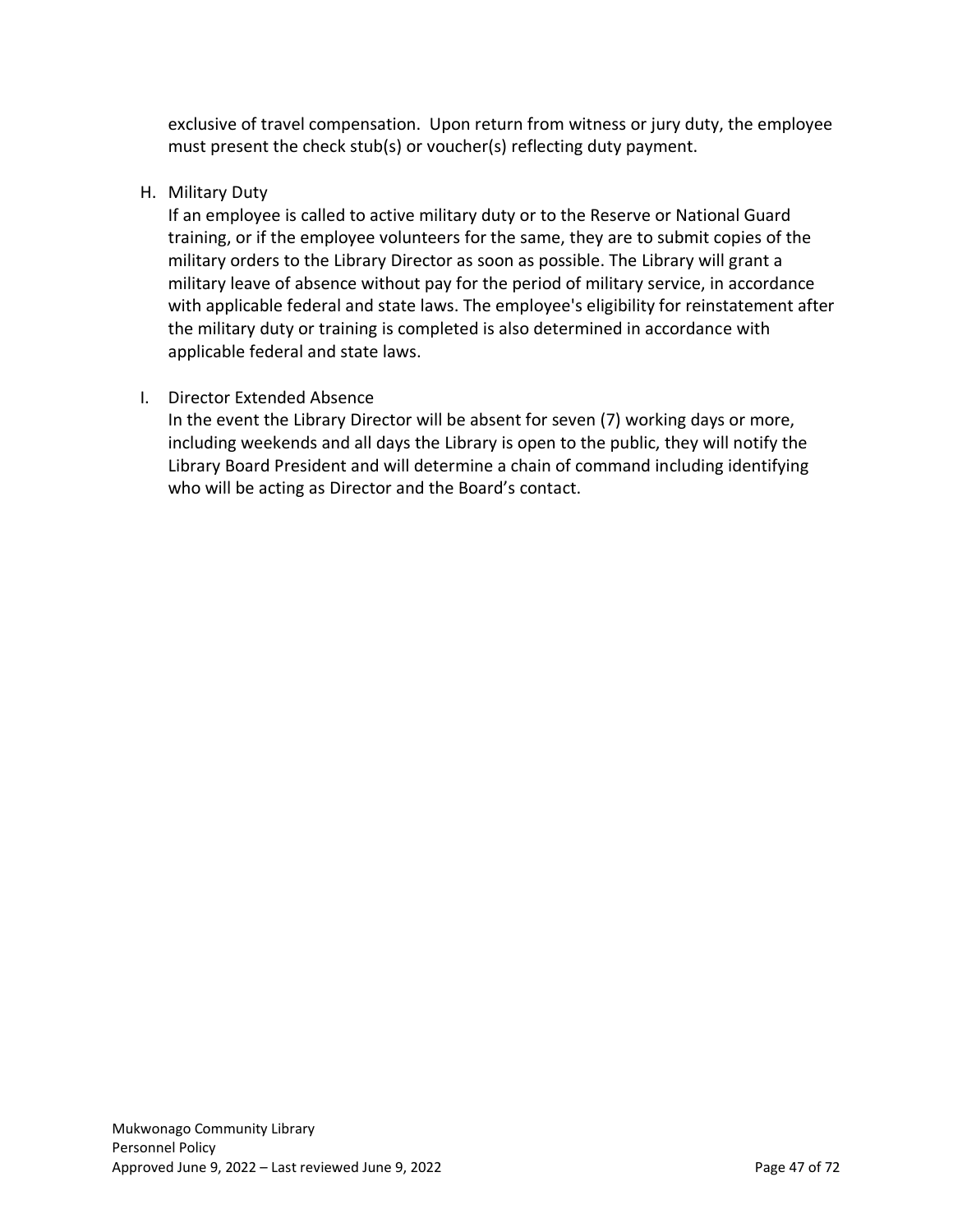#### **VII. OTHER EMPLOYEE BENEFITS** (refer to the Village handbook for further information)

#### A. Health Insurance

All regular full-time employees and part-time employees scheduled to work thirty (30) hours or more per week are eligible for group medical insurance benefits the first of the month after a full month of employment. Since the Village of Mukwonago contracts with the state for health insurance benefits, the provider of the insurance may change from one year to the next and/or the employee may have a choice of more than one insurance provider. The Village of Mukwonago will provide health insurance information, including deductibles and cost of premiums, to the Library employees in October so each employee can make an informed decision.

#### B. Continuation of Health Insurance

All employees eligible for group health insurance are eligible for continuation of that health insurance coverage when certain events occur. Also, a spouse and/or dependent children may become eligible for continuation coverage when certain events occur.

Complete information about the circumstances under which the employee, a spouse and/or dependent children may become eligible for continuation coverage will be given to the employee at the time they becomes covered by the Village group health plan.

### C. Health Reimbursement Account (HRA)

Effective January 1, 2021, the Village will no longer provide funding to HRAs for employees to use towards dental or vision expenses. Active employees with HRA balances will be provided information on a 2021 deadline to use any remaining balances before the accounts are closed.

#### D. Dental and Vision Insurance

Employees may take advantage of basic dental coverage available through their health plan election as well as any supplemental Vision and Dental plans offered. Participation in dental and vision plans are at 100% employee cost.

#### E. Life Insurance

The Library, through the Village of Mukwonago, shall provide and maintain life insurance for full-time employees at a benefit level equal to the nearest \$1,000 of the employee's salary, as provided by the Group Insurance Plan for Employees of Wisconsin Municipalities. The Village will allow an employee to upgrade his/her policy limits and/or add dependent coverage through the Wisconsin State Retirement Program, provided such coverage is available, at the employee's expense.

#### F. Worker's Compensation

Each employee is covered by Worker's Compensation insurance in the event of an injury at work and the injury requires a doctor's attention. This insurance is fully paid by the Library. Any accident, however minor, must be reported to the Library Director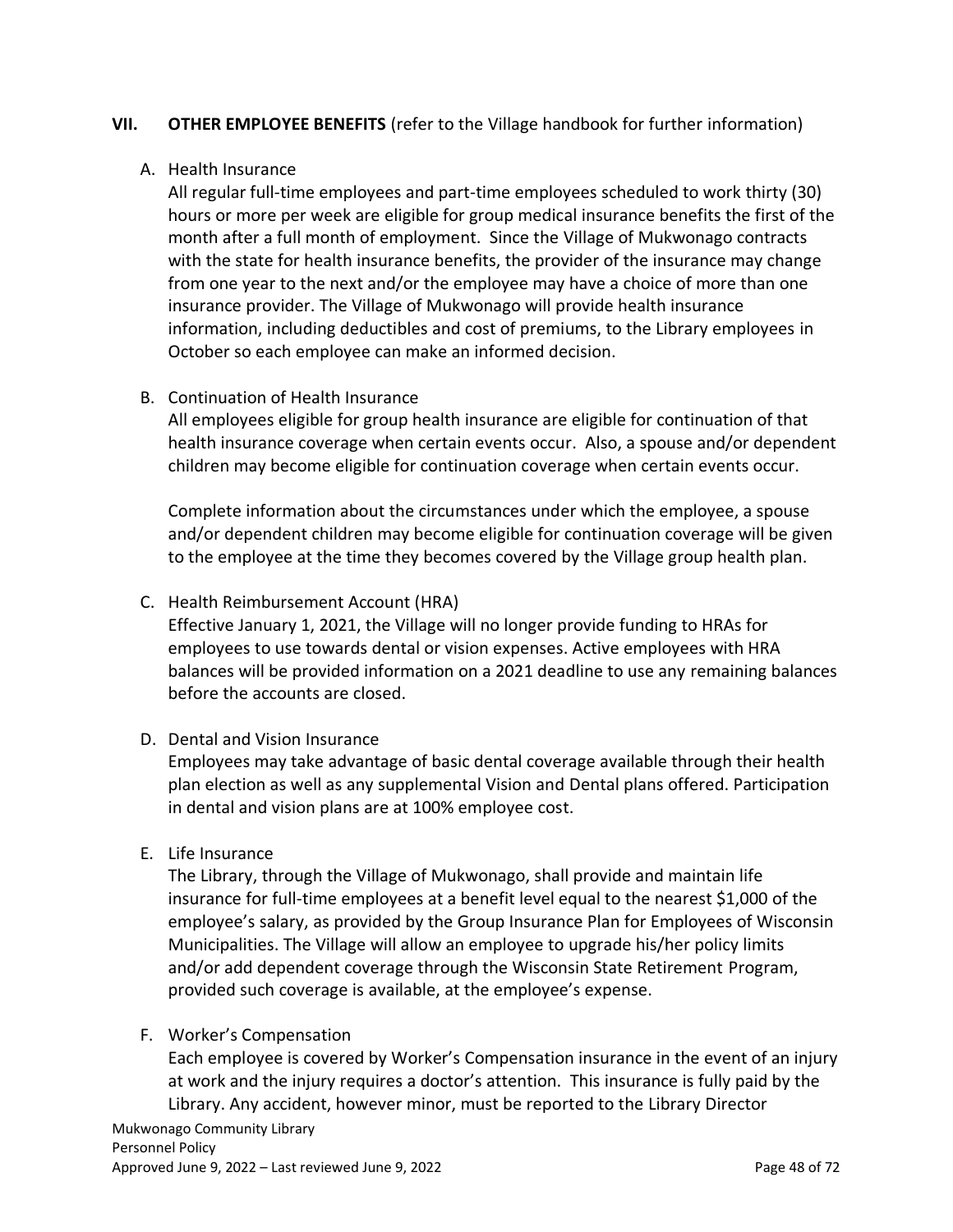immediately so the proper forms can be completed and filed with the necessary insurance provider.

If an employee is injured in the course of employment, subject to Worker's Compensation, the Village shall pay the difference between the Worker's Compensation benefits and 80% of the employee's regular rate of pay for 365 days.

Upon returning from a work-related injury, the employee may be required to provide a certification from the treating physician verifying that they are able to safely perform their normal job duties. In the event the treating physician identifies restrictions and/or limitations on the employee's ability to perform their job responsibilities, the Library will consider whether it can provide a restrictive or light duty position for the employee.

### G. Retirement

Effective January 1, 2001, all full-time employees will be covered by the State of Wisconsin Retirement System (WRS), in accordance with Chapter 40 of the Wisconsin Statutes. All part-time employees working a minimum of 1200 hours in at least ten (10) of twelve (12) consecutive months are also covered. The Library will pay the employer's share of the WRS contribution and the employee will pay the employee's share of the WRS contribution.

### H. Deferred Compensation

Effective January 1, 2001, the Library will make a contribution equal to two and one half (2.5%) of all full-time employees' wages to a deferred compensation system.

#### I. Longevity Compensation

After five (5) years of continuous service, a full-time employee may be eligible to receive longevity compensation. Longevity is paid once each year during the first pay period in December. Longevity rates are as follows:

| After five (5) years of employment     | \$250.00 |
|----------------------------------------|----------|
| After ten (10) years of employment     | \$350.00 |
| After fifteen (15) years of employment | \$450.00 |
| After twenty (20) years of employment  | \$500.00 |

For an employee who leaves employment by voluntary resignation or retirement, the Library will provide pro-rated longevity pay to that employee based on the number of months worked prior to leaving employment. The Library reserves the right to change or eliminate the longevity rates with or without notice.

#### J. Flexible Spending Plan

This is an IRS approved pre-tax program that can be used to help with out-of-pocket expenses not covered by the existing primary insurance coverage. It is available to those employees who work thirty (30) or more hours per week and who request it. At present, the limit is \$2,500 per year.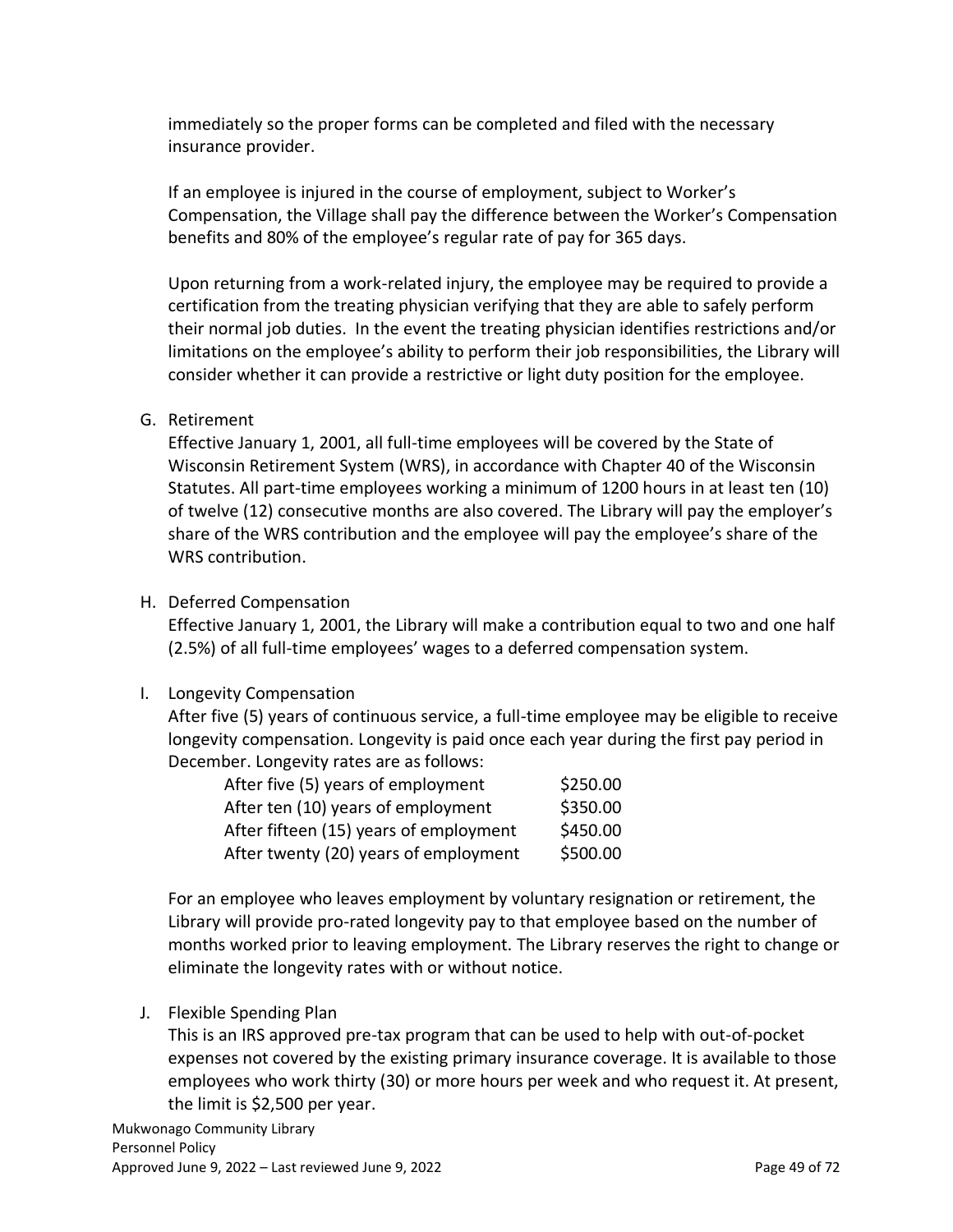#### **Appendix A**

## **Mukwonago Community Library Personnel Policy Receipt Acknowledgement Form**

I acknowledge that I have received and read the Mukwonago Community Library Personnel Policy and understand the provisions contained therein. I understand that the terms described in the Personnel Policy may be altered, modified, changed, or eliminated by the Library Board or by the Village of Mukwonago at any time, with or without prior notice.

I understand that this Personnel Policy supersedes any previous handbook or polices I may have received, making them void.

I understand that I may ask for a copy of this this form after I sign it and that the original will be placed in my personnel file.

I further understand that the Mukwonago Community Library Personnel Policy and any other provisions contained therein do not constitute a guarantee of employment or an employment contract, express or implied. I understand that, as a non-represented employee, my employment is "at will" unless covered by Civil Service provisions or other applicable State of Wisconsin statutes or Village of Mukwonago ordinances or policies, and my employment may be terminated at any time for any reason, with or without cause, and with or without notice.

Signature of Employee \_\_\_\_\_\_\_\_\_\_\_\_\_\_\_\_\_\_\_\_\_\_\_\_\_\_\_\_\_\_\_\_\_\_\_\_\_\_\_\_\_\_\_\_\_\_\_\_\_\_\_\_\_\_\_\_\_\_\_

Date \_\_\_\_\_\_\_\_\_\_\_\_\_\_\_\_\_\_\_\_\_\_\_\_\_\_\_\_\_\_\_\_\_\_\_\_

Signature of Library Director \_\_\_\_\_\_\_\_\_\_\_\_\_\_\_\_\_\_\_\_\_\_\_\_\_\_\_\_\_\_\_\_\_\_\_\_\_\_\_\_\_\_\_\_\_\_\_\_\_\_\_\_\_\_

Date \_\_\_\_\_\_\_\_\_\_\_\_\_\_\_\_\_\_\_\_\_\_\_\_\_\_\_\_\_\_\_\_\_\_\_\_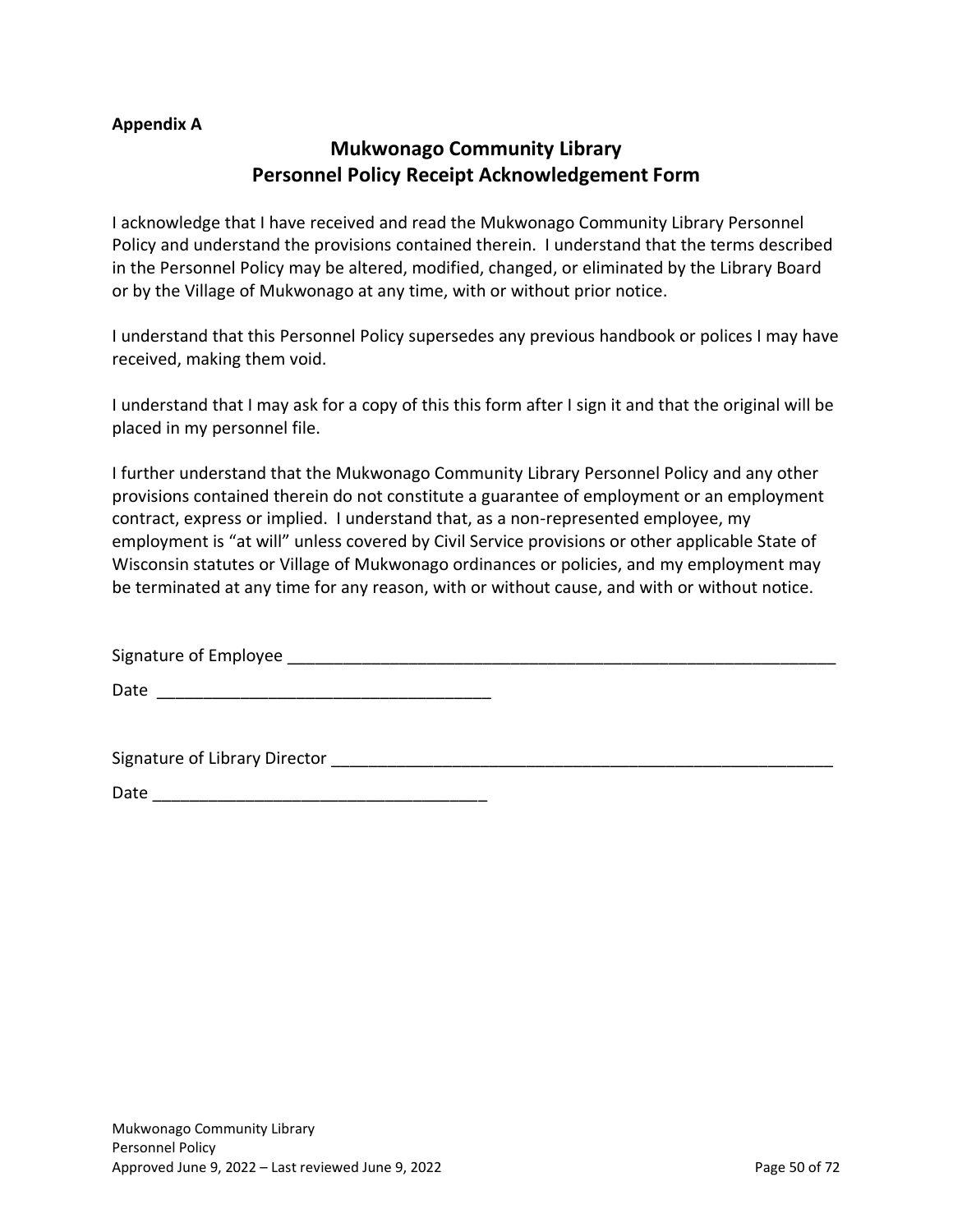### **Appendix B**

## **Mukwonago Community Library Remote Work Arrangement Form**

Once a Library employee, their immediate supervisor, and the Library Director agree that remote work is the best option for the employee, this form must be filled out and signed by all parties before the remote work arrangement can go into effect.

| <b>Employee's Contact Information</b>                                                                                                                               |          |
|---------------------------------------------------------------------------------------------------------------------------------------------------------------------|----------|
|                                                                                                                                                                     |          |
|                                                                                                                                                                     |          |
| <b>Emergency Contact Information</b>                                                                                                                                |          |
|                                                                                                                                                                     |          |
|                                                                                                                                                                     |          |
| Equipment                                                                                                                                                           |          |
| Computer Peripherals (circle all that apply): mouse keyboard                                                                                                        | speakers |
|                                                                                                                                                                     |          |
|                                                                                                                                                                     |          |
| Schedule of Work and Check-Ins - Attach a sheet describing duties and check-in schedule.                                                                            |          |
| As an employee, I understand that I must adhere to all aspects of the Remote Work<br>Arrangement policy. All equipment must be returned within 5 days of my return. |          |
|                                                                                                                                                                     |          |
|                                                                                                                                                                     |          |
|                                                                                                                                                                     |          |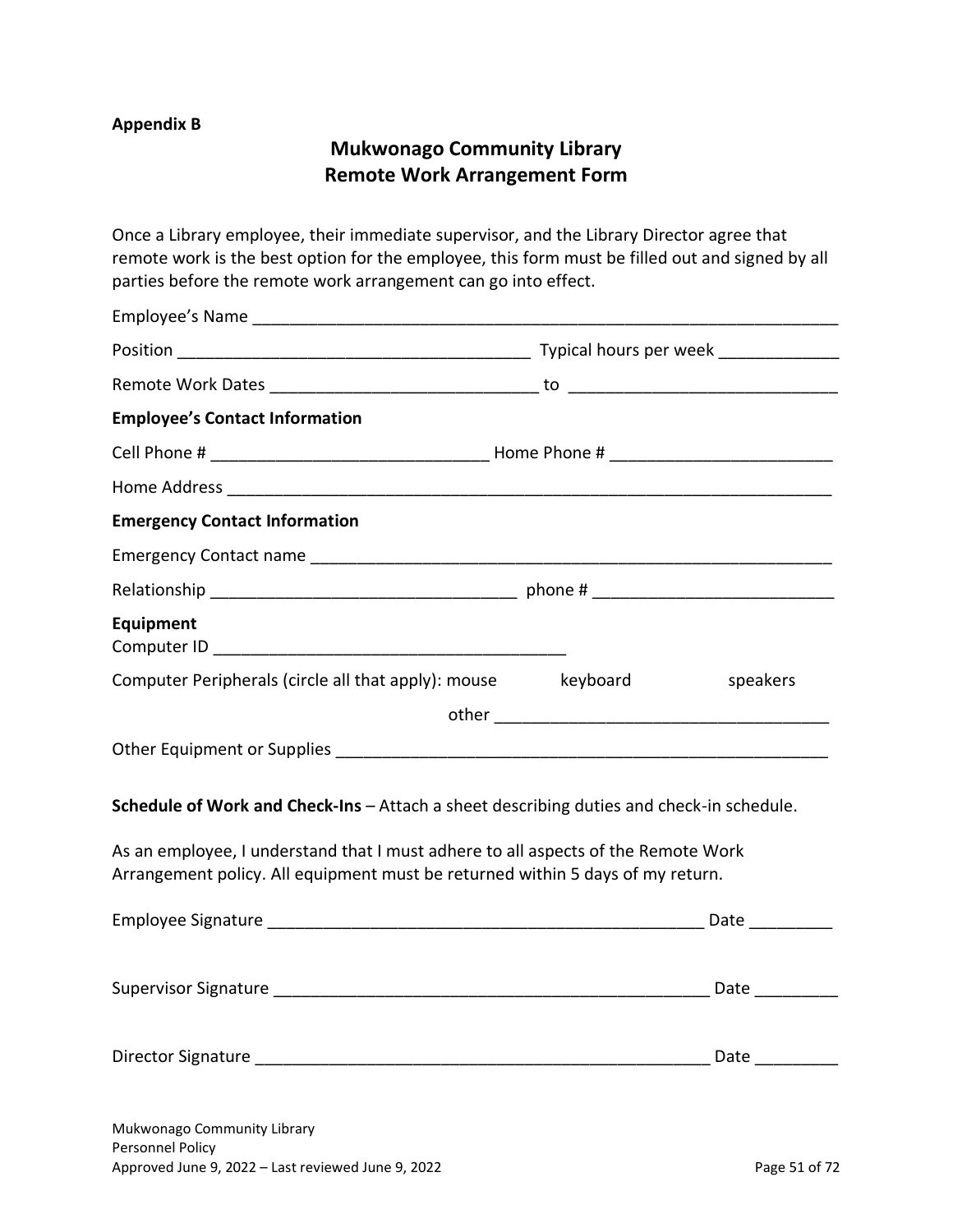# **Mukwonago Community Library Employee Performance Standards Rubric**

|                             | <b>PERFORMANCE STANDARDS</b>                                                                                                                                                                                                                                     |                                                                                                                                                                                               |                                                                                                                                                                                                                                                          |  |
|-----------------------------|------------------------------------------------------------------------------------------------------------------------------------------------------------------------------------------------------------------------------------------------------------------|-----------------------------------------------------------------------------------------------------------------------------------------------------------------------------------------------|----------------------------------------------------------------------------------------------------------------------------------------------------------------------------------------------------------------------------------------------------------|--|
|                             | <b>Below Expectations</b>                                                                                                                                                                                                                                        | <b>Meets Expectations</b>                                                                                                                                                                     | <b>Exceeds Expectations</b>                                                                                                                                                                                                                              |  |
| <b>Adaptability</b>         | Is rigid and resists change<br>Insists that his or her way is                                                                                                                                                                                                    | Adjusts to changes in<br>situations without apparent<br>difficulty                                                                                                                            | Adapts quickly to rapidly changing<br>situations                                                                                                                                                                                                         |  |
|                             | the only way to get something<br>done                                                                                                                                                                                                                            | Is responsive to alternative<br>methods                                                                                                                                                       | Very receptive to considering<br>alternative approaches and/or<br>methods                                                                                                                                                                                |  |
|                             | Is unresponsive to alternative<br>methods                                                                                                                                                                                                                        | Demonstrates openness to<br>new organizational<br>structures, procedures, and<br>task requirements                                                                                            | Looks for ways to help others<br>adapt to change                                                                                                                                                                                                         |  |
| <b>Attendance</b>           | <b>Unexcused absences</b>                                                                                                                                                                                                                                        | Uses only necessary sick<br>leave                                                                                                                                                             | Employee had no unexcused<br>absences                                                                                                                                                                                                                    |  |
|                             | Improper use of sick leave<br>Fails to follow proper<br>procedures relating to<br>absences<br>Is unconcerned about coverage<br>or library events when<br>scheduling time off<br>Not dependable - late or<br>absent without proper<br>notification or preapproval | Follows proper procedure for<br>reporting absences<br>Makes a concerted effort to<br>arrive on time for their<br>assigned shift                                                               | Is willing to reschedule planned<br>time off if unexpected work<br>demands require it<br>Employee is consistently punctual<br>and is willing to assist when<br>requests are made to cover shifts<br>or take on extra hours. Manages<br>time effectively. |  |
| <b>Communication Skills</b> | Interrupts while others are<br>speaking or engages in side<br>conversations rather than<br>listening to the speaker<br>Has difficulty communicating<br>ideas verbally: uses jargon or<br>terms not easily understood by clear, concise language and is<br>others | Understands the most<br>important aspect of<br>communication is the act of<br>listening and actively strives<br>to improve those skills.<br>Speaks with confidence using<br>easily understood | Demonstrates active listening<br>skills with the ability to accurately<br>interpret and restate what the<br>speaker has said<br>Verbally presents ideas<br>demonstrating an understanding<br>of both topic and audience                                  |  |
|                             | Written work is unclear or<br>disorganized; style may be<br>inappropriate; or content<br>might not convey the<br>appropriate amount of<br>information required                                                                                                   | Produces well thought-out,<br>or reports free of<br>grammatical and spelling<br>errors                                                                                                        | Demonstrates ability to document<br>complex details and technical<br>professional correspondence issues in an orderly, coherent style<br>that is meaningful to the intended<br>audience, as well as the ability to<br>influence others by modeling       |  |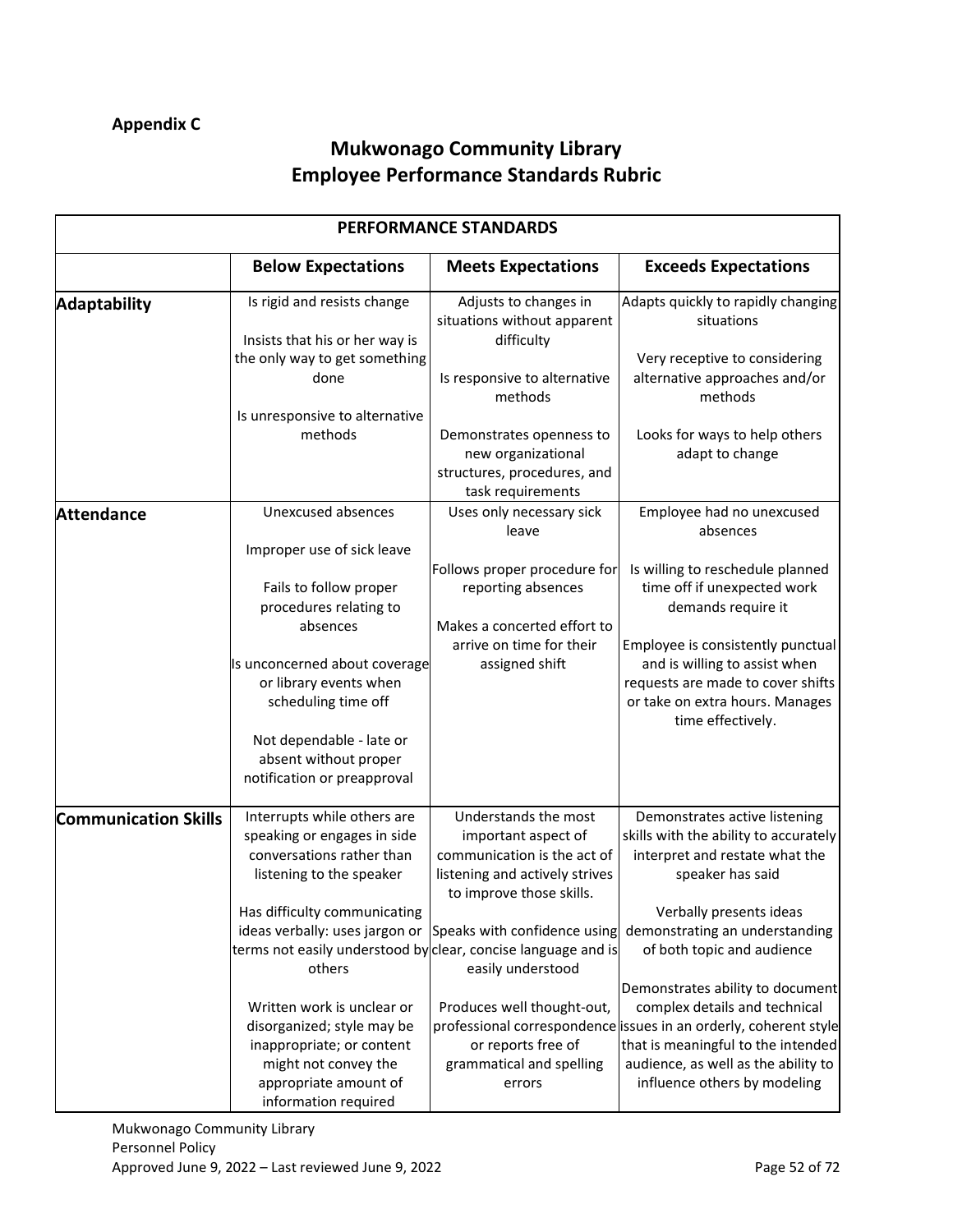| <b>Communication Skills</b> |                                                               | <b>Transparently shares</b>                        | appropriate body language and                                            |
|-----------------------------|---------------------------------------------------------------|----------------------------------------------------|--------------------------------------------------------------------------|
| (cont.)                     | Comes across as either rude or                                | important information with                         | nonverbal communication                                                  |
|                             | too-casual in phone or email                                  | others and communicates in                         |                                                                          |
|                             | communications.                                               | a clear and concise manner                         |                                                                          |
| <b>Customer Service /</b>   | Displays lack of concern for                                  | Creates positive image and                         | Takes extraordinary steps to assist                                      |
| Focus                       | patrons and their issues                                      | shows concern for patrons                          | patrons with their information                                           |
|                             |                                                               | needs                                              | needs or with using the library                                          |
|                             | Fails to display empathy                                      |                                                    |                                                                          |
|                             | toward patrons                                                | Provides the patrons with                          | Displays a sense of                                                      |
|                             |                                                               | resources and accurate                             | approachability by being alert and                                       |
|                             | Fails to provide resources or<br>accurate information         | information                                        | willing to be of assistance                                              |
|                             |                                                               | Greets patrons as they come                        | Knows and greets many patrons                                            |
|                             | At times, is unfriendly or                                    | in the Library                                     | by name                                                                  |
|                             | disengaged towards patrons                                    |                                                    |                                                                          |
|                             |                                                               | Attempts to make eye                               | Asks follow up questions to be                                           |
|                             | Avoids eye contact                                            | contact or otherwise                               | sure patrons are satisfied with the                                      |
|                             |                                                               | acknowledge every patron                           | answer to their questions                                                |
|                             | Often gives incomplete or                                     |                                                    |                                                                          |
|                             | incorrect answers to patron                                   | Seeks out the correct                              | Willingly puts in extra time and                                         |
|                             | questions                                                     | information to answer                              | effort in crisis situations; goes the<br>"extra" mile to ensure customer |
|                             |                                                               | patron questions and follows                       |                                                                          |
|                             | Inconsistently greet patrons                                  | up with customers and<br>coworkers to ensure       | and coworker needs are met                                               |
|                             |                                                               | satisfaction                                       |                                                                          |
|                             |                                                               |                                                    | Encourages and instructs staff to<br>present a cheerful and              |
|                             |                                                               |                                                    | accommodating manner with                                                |
|                             |                                                               |                                                    | customers and coworkers                                                  |
|                             |                                                               |                                                    |                                                                          |
| Initiative                  | Does not evaluate situations                                  | Demonstrates the ability to                        | Regularly plays devil's advocate to                                      |
|                             | for potential issues; or take                                 | foresee problems and takes                         | consider potential problems and                                          |
|                             | steps to resolve any problems                                 | action to prevent or minimize                      | actions that could prevent or                                            |
|                             | that do arise                                                 | them                                               | minimize the issues                                                      |
|                             |                                                               |                                                    |                                                                          |
|                             | Rarely uses knowledge to                                      | Utilizes analytical skills to                      | Provides imaginative approaches                                          |
|                             | interpret or anticipate needs                                 | effectively interpret and                          | which are highly effective in                                            |
|                             | that could result from a                                      | anticipate needs when                              | problem definition and resolution                                        |
|                             | proposed action                                               | proposals are being                                |                                                                          |
|                             |                                                               | considered                                         | Thinks "outside the box"                                                 |
|                             | Cannot or will not "think out of                              |                                                    |                                                                          |
|                             | the box" to resolve a problem   Successfully accomplishes all |                                                    | Highly motivated individual                                              |
|                             |                                                               | tasks and assignments                              |                                                                          |
|                             |                                                               |                                                    | Without direction, identifies job                                        |
|                             |                                                               | Has goals and works towards                        | tasks and completes them                                                 |
|                             |                                                               | them                                               |                                                                          |
|                             |                                                               |                                                    |                                                                          |
|                             |                                                               | Displays the desires to<br>improve performance and |                                                                          |
|                             |                                                               | knowledge                                          |                                                                          |
|                             |                                                               |                                                    |                                                                          |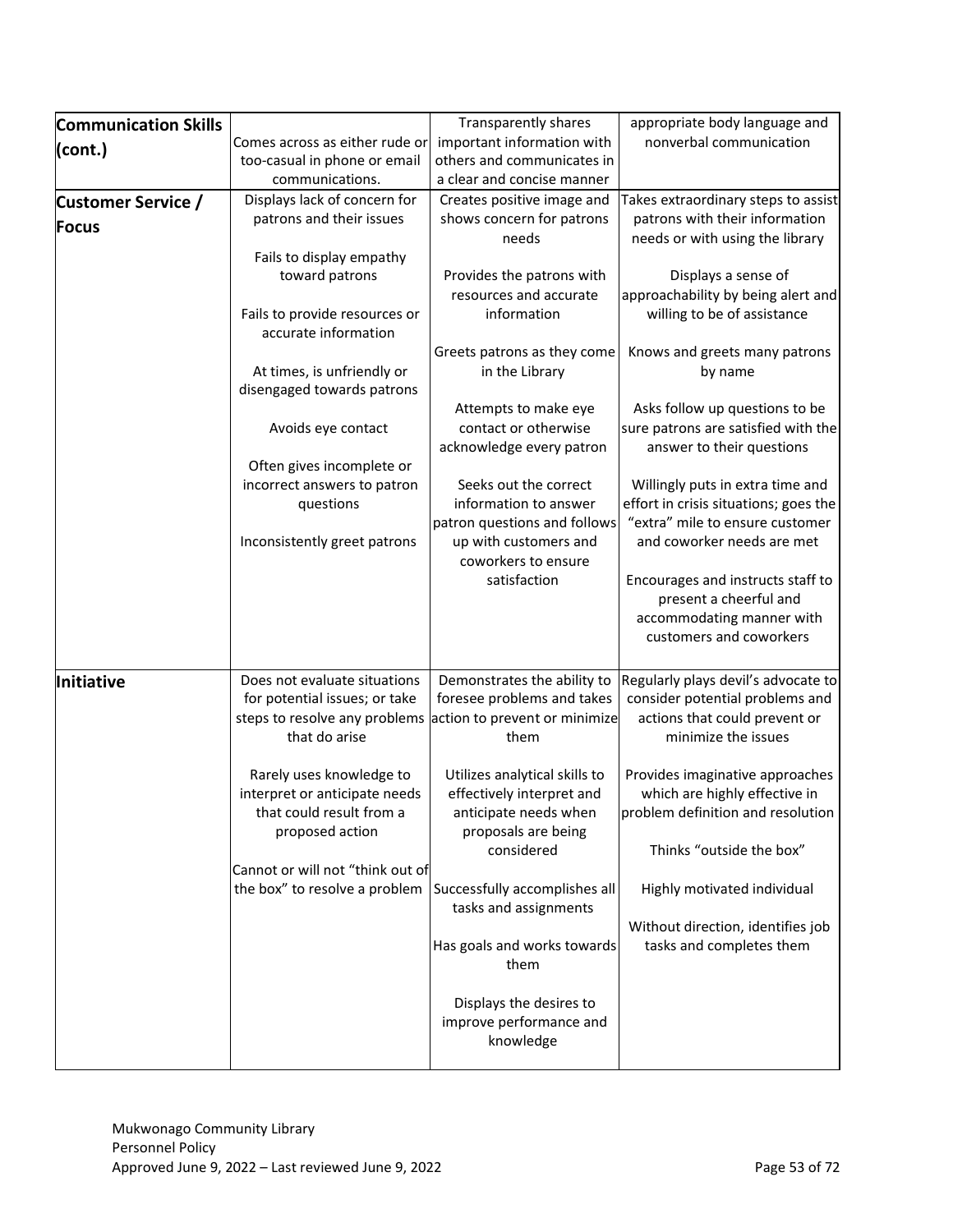| Job Knowledge /     | Displays limited knowledge,           | Demonstrates the essential                          | Actively seeks feedback and uses          |
|---------------------|---------------------------------------|-----------------------------------------------------|-------------------------------------------|
| Pride               | abilities, attitudes and skills to    | knowledge, abilities,                               | it to improve performance                 |
|                     | be effective in his / her             | attitudes, and skills to be                         |                                           |
|                     | position                              | effective in his / her position                     | Utilizes skill and knowledge in           |
|                     |                                       |                                                     | assessing, responding to or               |
|                     | Does not take pride in their          | Takes pride in their work and                       | referring to problems                     |
|                     | work and duties as assigned           | consistently performs job                           |                                           |
|                     |                                       | duties as assigned                                  | Able to work with appropriate             |
|                     |                                       | Executes the job with                               | staff from other departments              |
|                     |                                       | accuracy and thoughtfulness                         | Demonstrates willingness to adapt         |
|                     |                                       |                                                     | to needed change, learning new            |
|                     |                                       |                                                     | skills / tools                            |
|                     |                                       |                                                     |                                           |
|                     |                                       |                                                     | Creatively seeks solutions to             |
|                     |                                       |                                                     | problems and issues                       |
|                     |                                       |                                                     |                                           |
| Judgment            | Makes limited attempt to              | Identifies and assesses                             | Consistently looks beyond the             |
|                     | identify or resolve problems; is      | problems, explores options,                         | immediate situation when                  |
|                     | critical of others' ideas and         | and implements appropriate                          | considering problems and                  |
|                     | proposals                             | solutions using applicable                          | potential solutions                       |
|                     |                                       | policies and guidelines                             |                                           |
|                     | Does not contribute to the            |                                                     | Seeks out and proposes new                |
|                     | development of new ideas to           | Actively contributes to the                         | (realistic) ideas that will improve       |
|                     | improve work processes or             | development of new ideas                            | the efficiency and effectiveness of       |
|                     | systems                               | and approaches that will                            | Library processes                         |
|                     |                                       | improve work processes and                          |                                           |
|                     |                                       | systems                                             |                                           |
| <b>Policies and</b> | After receiving direction, does       | Knows and follows Library                           | Assists other staff in                    |
|                     | not follow Library policies           | policies                                            | understanding and applying the            |
| <b>Procedures</b>   |                                       |                                                     | policies and procedures of the            |
|                     | Unfamiliar of current Library         | Displays understanding by                           | library                                   |
|                     | policies and procedures               | the daily application of                            |                                           |
|                     |                                       | policies in work behavior                           | Helps with the updates and                |
|                     | Incorrectly or inconsistently         |                                                     | continuations of the policies and         |
|                     | applies policies and                  | Knows Library core values                           | procedures to reflect current             |
|                     | procedures                            |                                                     | thinking in library science               |
|                     |                                       | Is aware of changes to                              |                                           |
|                     | Has difficulty understanding          | policies, and procedures                            | Displays an in-depth knowledge of         |
|                     | applicable policies and<br>procedures |                                                     | library laws, policies, and<br>procedures |
|                     |                                       | Understands and applies<br>applicable policies, and |                                           |
|                     | Requires supervisor interaction       | procedures                                          | Brings changes in policies and            |
|                     | in most cases                         |                                                     | procedures to staff                       |
|                     |                                       | Can handle routine                                  |                                           |
|                     |                                       | interactions without                                |                                           |
|                     |                                       | supervisor interaction                              |                                           |
|                     |                                       |                                                     |                                           |
| Reliability         | Underestimates how long it            | Determines the appropriate                          | Expert at determining priorities          |
|                     | will take to complete duties          | allocation of time to ensure                        | and completing tasks accordingly          |
|                     |                                       | completion of all duties                            |                                           |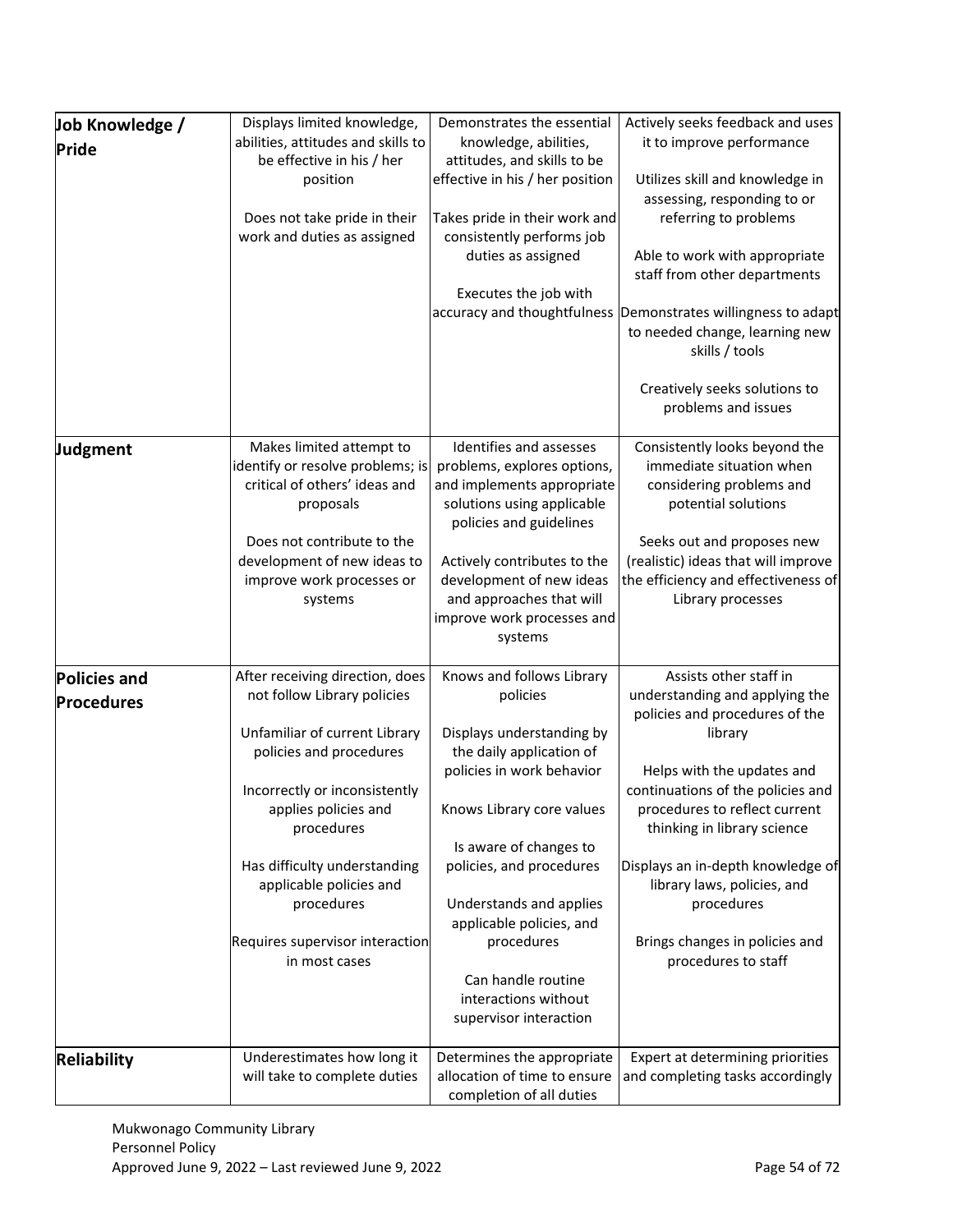| <b>Reliability (cont.)</b> | and is often late in completing   |                                                           | Completes assignments in a timely   |
|----------------------------|-----------------------------------|-----------------------------------------------------------|-------------------------------------|
|                            | them on time                      | Balances conflicting priorities                           | manner                              |
|                            |                                   | in order to manage                                        |                                     |
|                            | Focuses on lower priority items   | workflow, ensure the                                      | Work is thorough and accurate       |
|                            | at the expense of tasks that      | completion of essential                                   |                                     |
|                            | are more important.               | projects, and meet critical                               | Makes an effort to improve          |
|                            |                                   | deadlines                                                 | performance beyond the direction    |
|                            | Becomes defensive or              |                                                           | provided with positive results      |
|                            | argumentative when issues         | Remains calm and open to                                  |                                     |
|                            | arise for which they are          | information when issues                                   |                                     |
|                            | responsible                       | arise for which they are                                  |                                     |
|                            |                                   | responsible                                               |                                     |
|                            | Blames others for problems        |                                                           |                                     |
|                            |                                   | Is willing to fix the problem                             |                                     |
|                            | Resists direction                 | and implement change to                                   |                                     |
|                            |                                   | prevent future issues                                     |                                     |
|                            | Does not accept assigned tasks    |                                                           |                                     |
|                            | without complaint                 | Accepts corrective direction                              |                                     |
|                            |                                   | designed to improve                                       |                                     |
|                            |                                   | performance                                               |                                     |
|                            |                                   |                                                           |                                     |
|                            |                                   | Accepts assigned tasks                                    |                                     |
|                            |                                   |                                                           |                                     |
| Team Work / Work           | Shows lack of respect for         | Maintains good working                                    | Takes a leadership role with the    |
| Environment                | Supervisor                        | relationships with                                        | Library in its efforts to provide   |
|                            |                                   | supervisor and supports the                               | service to the community            |
|                            | Undermines Supervisor's           | supervisor in achieving the                               |                                     |
|                            | authority                         | goals of the Library                                      | Always is positive with a           |
|                            |                                   |                                                           | courteous, professional and "can    |
|                            | Argues with Supervisor            | Acts as a leader who                                      | do" attitude                        |
|                            |                                   | understand the importance                                 |                                     |
|                            | Shows disrespect for other        | of supporting the supervisor                              | Takes initiative to improve         |
|                            | staff members                     |                                                           | working relationships and foster    |
|                            |                                   | Maintains good productive                                 | feelings of mutual respect with     |
|                            | Does not maintain acceptable      | working relationships with                                | coworkers and customers             |
|                            | working relationships with        | library staff                                             |                                     |
|                            | other staff members               |                                                           | Builds trust and creates a positive |
|                            |                                   | Displays a positive and                                   | work environment by inclusion       |
|                            | Works against the goals of the    | courteous attitude in the                                 | and supportive approaches to        |
|                            | Library in its efforts to provide | work environment                                          | daily activities                    |
|                            | service to the community.         |                                                           |                                     |
|                            |                                   | Brings a positive energy to                               |                                     |
|                            | Fails to display common           | the workplace and with                                    |                                     |
|                            |                                   |                                                           |                                     |
|                            | courtesy.                         | patrons                                                   |                                     |
|                            |                                   |                                                           |                                     |
|                            | Has a negative demeanor           | Demonstrates tact and                                     |                                     |
|                            | bringing negative energy into     | diplomacy when resolving                                  |                                     |
|                            | the workplace or into a patron    | conflicts, addressing                                     |                                     |
|                            | interaction                       | concerns and working with                                 |                                     |
|                            |                                   | various constituencies and<br>treats others with courtesy |                                     |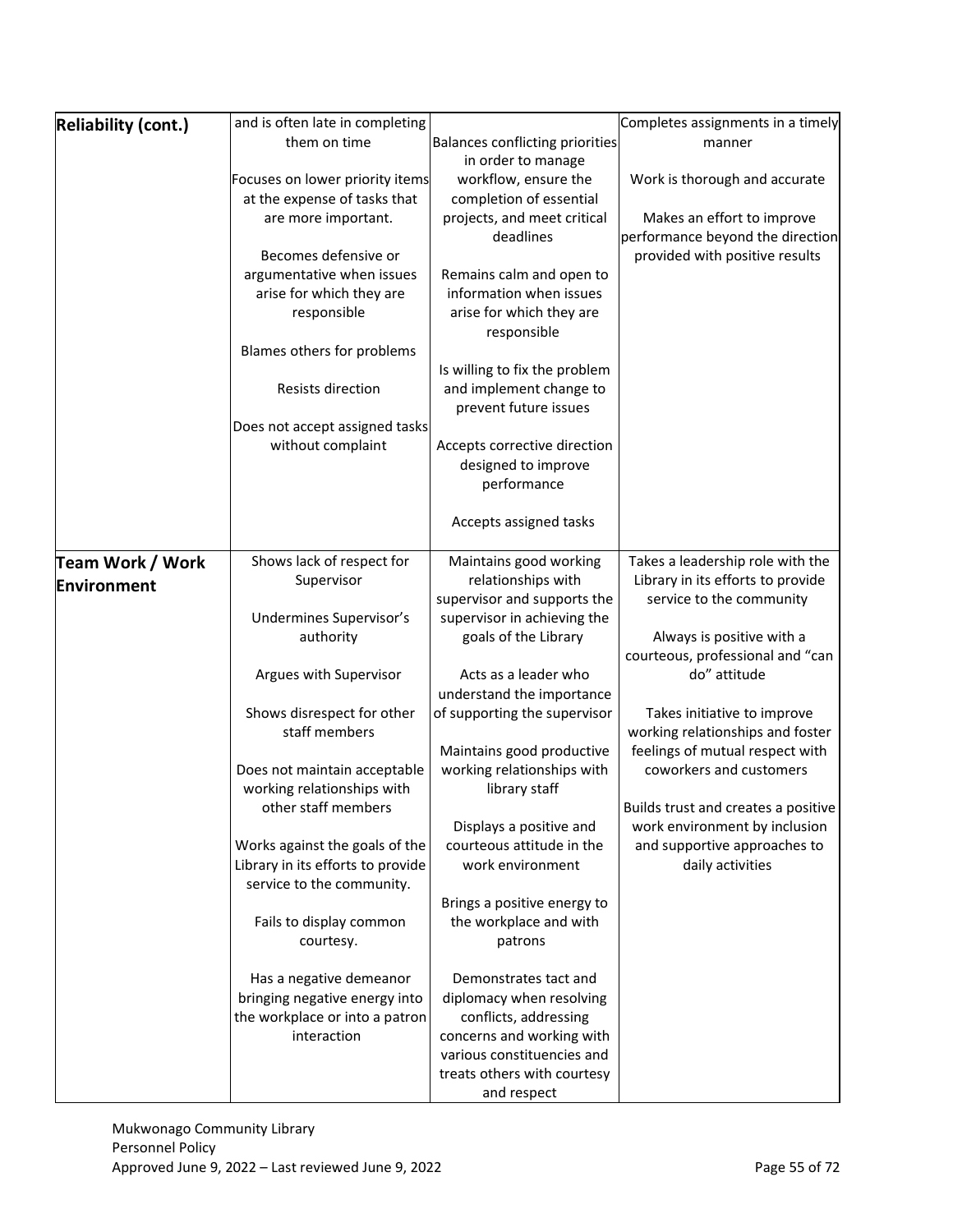| ADDITIONAL FACTORS: PERFORMANCE STANDARDS RUBRIC (AS APPLICABLE) |                                                                                                                                                                                                      |                                                                                                                                                                                                                       |                                                                                                                                                                                                                              |
|------------------------------------------------------------------|------------------------------------------------------------------------------------------------------------------------------------------------------------------------------------------------------|-----------------------------------------------------------------------------------------------------------------------------------------------------------------------------------------------------------------------|------------------------------------------------------------------------------------------------------------------------------------------------------------------------------------------------------------------------------|
|                                                                  | <b>Below Expectations</b>                                                                                                                                                                            | <b>Meets Expectations</b>                                                                                                                                                                                             | <b>Exceed Expectations</b>                                                                                                                                                                                                   |
| <b>Budgets</b>                                                   | Does not understand the<br>general ledger and library<br>budget impact of financial<br>processes or decisions                                                                                        | Has a working knowledge of<br>how all financial processes<br>and decisions impact the<br>general ledger and library<br>budget                                                                                         | Can expertly predict the impact of<br>all financial processes and<br>decisions - particularly when<br>something new is being proposed                                                                                        |
|                                                                  | Does not make careful use of<br>budgeted amounts<br>Spends budget too quickly or<br>too slowly causing workflow<br>problems                                                                          | Spends budget throughout<br>the year to keep workflow on<br>pace<br>Makes effective use of<br>budget                                                                                                                  |                                                                                                                                                                                                                              |
| <b>Decision-Making</b>                                           | Does not use sound judgment<br>in making decisions; is<br>unwilling or unable to make a<br>reasonable decision without<br>direction<br>Does not bring problems or<br>issues to appropriate personnel | Exhibits sound judgment and<br>ability to make reasonable<br>decisions in the absence of<br>direction<br>Swiftly refers problems /<br>issues to the appropriate<br>person(s) when necessary                           | Routinely makes reasonable<br>decisions without guidance or<br>direction.<br>Proactively assesses non-routine<br>tasks or challenges and comes up<br>with effective and efficient ways<br>of completing them                 |
|                                                                  | in a timely manner<br>Seeks guidance beyond what<br>would be expected for the level<br>of experience possessed                                                                                       | Works effectively without<br>constant and direct<br>supervision or guidance                                                                                                                                           |                                                                                                                                                                                                                              |
| Professional<br>Development                                      | Does not understand the<br>importance of lifelong learning<br>for all levels of library work and<br>shows little interest in<br>partaking in outside<br>workshops, continuing                        | Attends continuing education<br>and professional<br>development opportunities<br>as assigned, as well as seeks<br>out opportunities for<br>professional growth and                                                    | Understands the importance of<br>lifelong learning for all levels of<br>library work and actively pursues<br>personal and professional growth<br>through continuing education                                                |
|                                                                  | education opportunities, or<br>professional development<br>courses<br>Does not take the steps and                                                                                                    | development<br>Pursues further learning and<br>is open to exploring multiple<br>formats and practices for                                                                                                             | Recognizes the value of<br>professional networking and<br>actively participates in<br>professional opportunities                                                                                                             |
|                                                                  | makes little effort to seek out<br>new opportunities to learn new<br>applicable knowledge to job<br>position                                                                                         | self-directed learning<br>Uses what was taught during<br>continuing educational<br>sessions to improve goals,<br>professional work,<br>programming, customer<br>services, and implementation<br>of new library trends | Seeks opportunities to apply new<br>knowledge and to share best<br>practices, research and<br>experiences with colleagues<br>Routinely seeks feedback from<br>their supervisor to identify<br>appropriate areas for learning |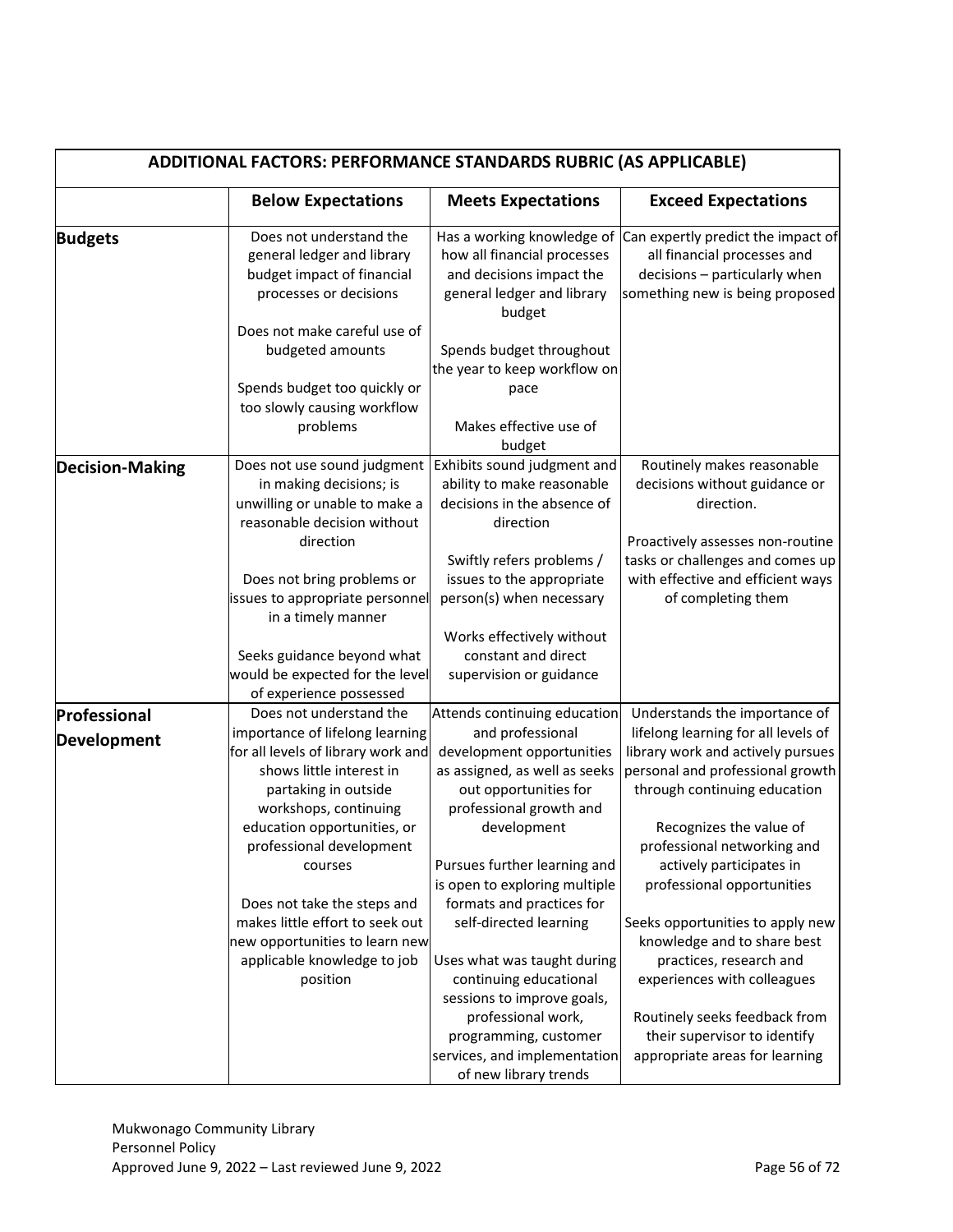| Is not actively involved in<br>Organizes and promotes<br>Seeks out extra programming<br>Programming<br>organizing and promoting<br>creative, unique and<br>opportunities beyond what is<br>creative, unique, and engaging<br>engaging programs based on<br>assigned<br>the interests of the<br>programs<br>Regularly researches creative and<br>community<br>incentive programming ideas<br>Hesitates in trying new<br>programming and fails to adapt<br>while ensuring community needs<br>Maintains open<br>to the change in customer<br>communication with<br>are met<br>supervisor when researching,<br>interest<br>Seeks ways to improve<br>planning, and implementing<br>programming numbers and<br>programs and maintains<br>customer response to programs<br>statistics for programs<br>with survey questionnaires, or<br>other data gathering tool as<br>created<br>approved by the Director<br>Is not afraid to try new<br>programs or adapt to the<br>Regularly uses library<br>change in customer interest<br>programming trends and best<br>practices to plan and implement<br>new programs, as well as create<br>Creates consistent<br>promotional items for<br>interest throughout the<br>programs, events, and<br>community<br>classes, taking into account<br>previously approved<br>materials, programming<br>dates, and library<br>expectations<br>Monitors and evaluates<br>Fails to lead work teams with<br>Employs sound project<br><b>Project Management</b><br>clear direction and effective<br>projects and uses the results<br>management principles and<br>procedures in the planning and<br>communication<br>for project improvement<br>implementation of programs and<br>Does not monitor nor evaluate<br>Develops a work plan with<br>services<br>projects and does not use the<br>tasks, timeframes,<br>results for project<br>milestones, resources and<br>Leads work teams with clear<br>realistic deadlines<br>direction and effective<br>improvement<br>communication<br>Lacks basic principles and<br>procedures of project<br>management<br>Fails to be on time for<br>On time to the Reference<br>Volunteers and assists with<br>Reference<br>beginning of Reference Desk<br>Desk at the beginning of<br>filling-in for extra shifts on the<br>Reference Desk<br>shifts and leaves desk during<br>shifts and does not leave<br>scheduled shift to<br>desk shifts early, greets<br>remain in office<br>Spends little to no time chatting<br>customers with an open and<br>with desk partner while on desk<br>friendly manner, answers<br>customer requests for<br>Fails to greet patrons and is<br>reluctant in assisting with<br>information in person, over<br>Roams the stacks during off desk<br>time to seek out customers that<br>the phone, and electronically,<br>customer service requests<br>and refers customers to<br>may need assistance<br>Fails to gain knowledge of<br>additional sources as needed<br>available resources and has<br>Maintains a clean and tidy<br>limited knowledge of library<br>Assists customers with library workspace at the Reference Desk<br>technology, databases,<br>technology, databases, |  |  |
|----------------------------------------------------------------------------------------------------------------------------------------------------------------------------------------------------------------------------------------------------------------------------------------------------------------------------------------------------------------------------------------------------------------------------------------------------------------------------------------------------------------------------------------------------------------------------------------------------------------------------------------------------------------------------------------------------------------------------------------------------------------------------------------------------------------------------------------------------------------------------------------------------------------------------------------------------------------------------------------------------------------------------------------------------------------------------------------------------------------------------------------------------------------------------------------------------------------------------------------------------------------------------------------------------------------------------------------------------------------------------------------------------------------------------------------------------------------------------------------------------------------------------------------------------------------------------------------------------------------------------------------------------------------------------------------------------------------------------------------------------------------------------------------------------------------------------------------------------------------------------------------------------------------------------------------------------------------------------------------------------------------------------------------------------------------------------------------------------------------------------------------------------------------------------------------------------------------------------------------------------------------------------------------------------------------------------------------------------------------------------------------------------------------------------------------------------------------------------------------------------------------------------------------------------------------------------------------------------------------------------------------------------------------------------------------------------------------------------------------------------------------------------------------------------------------------------------------------------------------------------------------------------------------------------------------------------------------------------------------------------------------------------------------------------------------------------------------------------------------------------------------------------------------------------|--|--|
|                                                                                                                                                                                                                                                                                                                                                                                                                                                                                                                                                                                                                                                                                                                                                                                                                                                                                                                                                                                                                                                                                                                                                                                                                                                                                                                                                                                                                                                                                                                                                                                                                                                                                                                                                                                                                                                                                                                                                                                                                                                                                                                                                                                                                                                                                                                                                                                                                                                                                                                                                                                                                                                                                                                                                                                                                                                                                                                                                                                                                                                                                                                                                                            |  |  |
|                                                                                                                                                                                                                                                                                                                                                                                                                                                                                                                                                                                                                                                                                                                                                                                                                                                                                                                                                                                                                                                                                                                                                                                                                                                                                                                                                                                                                                                                                                                                                                                                                                                                                                                                                                                                                                                                                                                                                                                                                                                                                                                                                                                                                                                                                                                                                                                                                                                                                                                                                                                                                                                                                                                                                                                                                                                                                                                                                                                                                                                                                                                                                                            |  |  |
|                                                                                                                                                                                                                                                                                                                                                                                                                                                                                                                                                                                                                                                                                                                                                                                                                                                                                                                                                                                                                                                                                                                                                                                                                                                                                                                                                                                                                                                                                                                                                                                                                                                                                                                                                                                                                                                                                                                                                                                                                                                                                                                                                                                                                                                                                                                                                                                                                                                                                                                                                                                                                                                                                                                                                                                                                                                                                                                                                                                                                                                                                                                                                                            |  |  |
|                                                                                                                                                                                                                                                                                                                                                                                                                                                                                                                                                                                                                                                                                                                                                                                                                                                                                                                                                                                                                                                                                                                                                                                                                                                                                                                                                                                                                                                                                                                                                                                                                                                                                                                                                                                                                                                                                                                                                                                                                                                                                                                                                                                                                                                                                                                                                                                                                                                                                                                                                                                                                                                                                                                                                                                                                                                                                                                                                                                                                                                                                                                                                                            |  |  |
|                                                                                                                                                                                                                                                                                                                                                                                                                                                                                                                                                                                                                                                                                                                                                                                                                                                                                                                                                                                                                                                                                                                                                                                                                                                                                                                                                                                                                                                                                                                                                                                                                                                                                                                                                                                                                                                                                                                                                                                                                                                                                                                                                                                                                                                                                                                                                                                                                                                                                                                                                                                                                                                                                                                                                                                                                                                                                                                                                                                                                                                                                                                                                                            |  |  |
|                                                                                                                                                                                                                                                                                                                                                                                                                                                                                                                                                                                                                                                                                                                                                                                                                                                                                                                                                                                                                                                                                                                                                                                                                                                                                                                                                                                                                                                                                                                                                                                                                                                                                                                                                                                                                                                                                                                                                                                                                                                                                                                                                                                                                                                                                                                                                                                                                                                                                                                                                                                                                                                                                                                                                                                                                                                                                                                                                                                                                                                                                                                                                                            |  |  |
|                                                                                                                                                                                                                                                                                                                                                                                                                                                                                                                                                                                                                                                                                                                                                                                                                                                                                                                                                                                                                                                                                                                                                                                                                                                                                                                                                                                                                                                                                                                                                                                                                                                                                                                                                                                                                                                                                                                                                                                                                                                                                                                                                                                                                                                                                                                                                                                                                                                                                                                                                                                                                                                                                                                                                                                                                                                                                                                                                                                                                                                                                                                                                                            |  |  |
|                                                                                                                                                                                                                                                                                                                                                                                                                                                                                                                                                                                                                                                                                                                                                                                                                                                                                                                                                                                                                                                                                                                                                                                                                                                                                                                                                                                                                                                                                                                                                                                                                                                                                                                                                                                                                                                                                                                                                                                                                                                                                                                                                                                                                                                                                                                                                                                                                                                                                                                                                                                                                                                                                                                                                                                                                                                                                                                                                                                                                                                                                                                                                                            |  |  |
|                                                                                                                                                                                                                                                                                                                                                                                                                                                                                                                                                                                                                                                                                                                                                                                                                                                                                                                                                                                                                                                                                                                                                                                                                                                                                                                                                                                                                                                                                                                                                                                                                                                                                                                                                                                                                                                                                                                                                                                                                                                                                                                                                                                                                                                                                                                                                                                                                                                                                                                                                                                                                                                                                                                                                                                                                                                                                                                                                                                                                                                                                                                                                                            |  |  |
|                                                                                                                                                                                                                                                                                                                                                                                                                                                                                                                                                                                                                                                                                                                                                                                                                                                                                                                                                                                                                                                                                                                                                                                                                                                                                                                                                                                                                                                                                                                                                                                                                                                                                                                                                                                                                                                                                                                                                                                                                                                                                                                                                                                                                                                                                                                                                                                                                                                                                                                                                                                                                                                                                                                                                                                                                                                                                                                                                                                                                                                                                                                                                                            |  |  |
|                                                                                                                                                                                                                                                                                                                                                                                                                                                                                                                                                                                                                                                                                                                                                                                                                                                                                                                                                                                                                                                                                                                                                                                                                                                                                                                                                                                                                                                                                                                                                                                                                                                                                                                                                                                                                                                                                                                                                                                                                                                                                                                                                                                                                                                                                                                                                                                                                                                                                                                                                                                                                                                                                                                                                                                                                                                                                                                                                                                                                                                                                                                                                                            |  |  |
|                                                                                                                                                                                                                                                                                                                                                                                                                                                                                                                                                                                                                                                                                                                                                                                                                                                                                                                                                                                                                                                                                                                                                                                                                                                                                                                                                                                                                                                                                                                                                                                                                                                                                                                                                                                                                                                                                                                                                                                                                                                                                                                                                                                                                                                                                                                                                                                                                                                                                                                                                                                                                                                                                                                                                                                                                                                                                                                                                                                                                                                                                                                                                                            |  |  |
|                                                                                                                                                                                                                                                                                                                                                                                                                                                                                                                                                                                                                                                                                                                                                                                                                                                                                                                                                                                                                                                                                                                                                                                                                                                                                                                                                                                                                                                                                                                                                                                                                                                                                                                                                                                                                                                                                                                                                                                                                                                                                                                                                                                                                                                                                                                                                                                                                                                                                                                                                                                                                                                                                                                                                                                                                                                                                                                                                                                                                                                                                                                                                                            |  |  |
|                                                                                                                                                                                                                                                                                                                                                                                                                                                                                                                                                                                                                                                                                                                                                                                                                                                                                                                                                                                                                                                                                                                                                                                                                                                                                                                                                                                                                                                                                                                                                                                                                                                                                                                                                                                                                                                                                                                                                                                                                                                                                                                                                                                                                                                                                                                                                                                                                                                                                                                                                                                                                                                                                                                                                                                                                                                                                                                                                                                                                                                                                                                                                                            |  |  |
|                                                                                                                                                                                                                                                                                                                                                                                                                                                                                                                                                                                                                                                                                                                                                                                                                                                                                                                                                                                                                                                                                                                                                                                                                                                                                                                                                                                                                                                                                                                                                                                                                                                                                                                                                                                                                                                                                                                                                                                                                                                                                                                                                                                                                                                                                                                                                                                                                                                                                                                                                                                                                                                                                                                                                                                                                                                                                                                                                                                                                                                                                                                                                                            |  |  |
|                                                                                                                                                                                                                                                                                                                                                                                                                                                                                                                                                                                                                                                                                                                                                                                                                                                                                                                                                                                                                                                                                                                                                                                                                                                                                                                                                                                                                                                                                                                                                                                                                                                                                                                                                                                                                                                                                                                                                                                                                                                                                                                                                                                                                                                                                                                                                                                                                                                                                                                                                                                                                                                                                                                                                                                                                                                                                                                                                                                                                                                                                                                                                                            |  |  |
|                                                                                                                                                                                                                                                                                                                                                                                                                                                                                                                                                                                                                                                                                                                                                                                                                                                                                                                                                                                                                                                                                                                                                                                                                                                                                                                                                                                                                                                                                                                                                                                                                                                                                                                                                                                                                                                                                                                                                                                                                                                                                                                                                                                                                                                                                                                                                                                                                                                                                                                                                                                                                                                                                                                                                                                                                                                                                                                                                                                                                                                                                                                                                                            |  |  |
|                                                                                                                                                                                                                                                                                                                                                                                                                                                                                                                                                                                                                                                                                                                                                                                                                                                                                                                                                                                                                                                                                                                                                                                                                                                                                                                                                                                                                                                                                                                                                                                                                                                                                                                                                                                                                                                                                                                                                                                                                                                                                                                                                                                                                                                                                                                                                                                                                                                                                                                                                                                                                                                                                                                                                                                                                                                                                                                                                                                                                                                                                                                                                                            |  |  |
|                                                                                                                                                                                                                                                                                                                                                                                                                                                                                                                                                                                                                                                                                                                                                                                                                                                                                                                                                                                                                                                                                                                                                                                                                                                                                                                                                                                                                                                                                                                                                                                                                                                                                                                                                                                                                                                                                                                                                                                                                                                                                                                                                                                                                                                                                                                                                                                                                                                                                                                                                                                                                                                                                                                                                                                                                                                                                                                                                                                                                                                                                                                                                                            |  |  |
|                                                                                                                                                                                                                                                                                                                                                                                                                                                                                                                                                                                                                                                                                                                                                                                                                                                                                                                                                                                                                                                                                                                                                                                                                                                                                                                                                                                                                                                                                                                                                                                                                                                                                                                                                                                                                                                                                                                                                                                                                                                                                                                                                                                                                                                                                                                                                                                                                                                                                                                                                                                                                                                                                                                                                                                                                                                                                                                                                                                                                                                                                                                                                                            |  |  |
|                                                                                                                                                                                                                                                                                                                                                                                                                                                                                                                                                                                                                                                                                                                                                                                                                                                                                                                                                                                                                                                                                                                                                                                                                                                                                                                                                                                                                                                                                                                                                                                                                                                                                                                                                                                                                                                                                                                                                                                                                                                                                                                                                                                                                                                                                                                                                                                                                                                                                                                                                                                                                                                                                                                                                                                                                                                                                                                                                                                                                                                                                                                                                                            |  |  |
|                                                                                                                                                                                                                                                                                                                                                                                                                                                                                                                                                                                                                                                                                                                                                                                                                                                                                                                                                                                                                                                                                                                                                                                                                                                                                                                                                                                                                                                                                                                                                                                                                                                                                                                                                                                                                                                                                                                                                                                                                                                                                                                                                                                                                                                                                                                                                                                                                                                                                                                                                                                                                                                                                                                                                                                                                                                                                                                                                                                                                                                                                                                                                                            |  |  |
|                                                                                                                                                                                                                                                                                                                                                                                                                                                                                                                                                                                                                                                                                                                                                                                                                                                                                                                                                                                                                                                                                                                                                                                                                                                                                                                                                                                                                                                                                                                                                                                                                                                                                                                                                                                                                                                                                                                                                                                                                                                                                                                                                                                                                                                                                                                                                                                                                                                                                                                                                                                                                                                                                                                                                                                                                                                                                                                                                                                                                                                                                                                                                                            |  |  |
|                                                                                                                                                                                                                                                                                                                                                                                                                                                                                                                                                                                                                                                                                                                                                                                                                                                                                                                                                                                                                                                                                                                                                                                                                                                                                                                                                                                                                                                                                                                                                                                                                                                                                                                                                                                                                                                                                                                                                                                                                                                                                                                                                                                                                                                                                                                                                                                                                                                                                                                                                                                                                                                                                                                                                                                                                                                                                                                                                                                                                                                                                                                                                                            |  |  |
|                                                                                                                                                                                                                                                                                                                                                                                                                                                                                                                                                                                                                                                                                                                                                                                                                                                                                                                                                                                                                                                                                                                                                                                                                                                                                                                                                                                                                                                                                                                                                                                                                                                                                                                                                                                                                                                                                                                                                                                                                                                                                                                                                                                                                                                                                                                                                                                                                                                                                                                                                                                                                                                                                                                                                                                                                                                                                                                                                                                                                                                                                                                                                                            |  |  |
|                                                                                                                                                                                                                                                                                                                                                                                                                                                                                                                                                                                                                                                                                                                                                                                                                                                                                                                                                                                                                                                                                                                                                                                                                                                                                                                                                                                                                                                                                                                                                                                                                                                                                                                                                                                                                                                                                                                                                                                                                                                                                                                                                                                                                                                                                                                                                                                                                                                                                                                                                                                                                                                                                                                                                                                                                                                                                                                                                                                                                                                                                                                                                                            |  |  |
|                                                                                                                                                                                                                                                                                                                                                                                                                                                                                                                                                                                                                                                                                                                                                                                                                                                                                                                                                                                                                                                                                                                                                                                                                                                                                                                                                                                                                                                                                                                                                                                                                                                                                                                                                                                                                                                                                                                                                                                                                                                                                                                                                                                                                                                                                                                                                                                                                                                                                                                                                                                                                                                                                                                                                                                                                                                                                                                                                                                                                                                                                                                                                                            |  |  |
|                                                                                                                                                                                                                                                                                                                                                                                                                                                                                                                                                                                                                                                                                                                                                                                                                                                                                                                                                                                                                                                                                                                                                                                                                                                                                                                                                                                                                                                                                                                                                                                                                                                                                                                                                                                                                                                                                                                                                                                                                                                                                                                                                                                                                                                                                                                                                                                                                                                                                                                                                                                                                                                                                                                                                                                                                                                                                                                                                                                                                                                                                                                                                                            |  |  |
|                                                                                                                                                                                                                                                                                                                                                                                                                                                                                                                                                                                                                                                                                                                                                                                                                                                                                                                                                                                                                                                                                                                                                                                                                                                                                                                                                                                                                                                                                                                                                                                                                                                                                                                                                                                                                                                                                                                                                                                                                                                                                                                                                                                                                                                                                                                                                                                                                                                                                                                                                                                                                                                                                                                                                                                                                                                                                                                                                                                                                                                                                                                                                                            |  |  |
|                                                                                                                                                                                                                                                                                                                                                                                                                                                                                                                                                                                                                                                                                                                                                                                                                                                                                                                                                                                                                                                                                                                                                                                                                                                                                                                                                                                                                                                                                                                                                                                                                                                                                                                                                                                                                                                                                                                                                                                                                                                                                                                                                                                                                                                                                                                                                                                                                                                                                                                                                                                                                                                                                                                                                                                                                                                                                                                                                                                                                                                                                                                                                                            |  |  |
|                                                                                                                                                                                                                                                                                                                                                                                                                                                                                                                                                                                                                                                                                                                                                                                                                                                                                                                                                                                                                                                                                                                                                                                                                                                                                                                                                                                                                                                                                                                                                                                                                                                                                                                                                                                                                                                                                                                                                                                                                                                                                                                                                                                                                                                                                                                                                                                                                                                                                                                                                                                                                                                                                                                                                                                                                                                                                                                                                                                                                                                                                                                                                                            |  |  |
|                                                                                                                                                                                                                                                                                                                                                                                                                                                                                                                                                                                                                                                                                                                                                                                                                                                                                                                                                                                                                                                                                                                                                                                                                                                                                                                                                                                                                                                                                                                                                                                                                                                                                                                                                                                                                                                                                                                                                                                                                                                                                                                                                                                                                                                                                                                                                                                                                                                                                                                                                                                                                                                                                                                                                                                                                                                                                                                                                                                                                                                                                                                                                                            |  |  |
|                                                                                                                                                                                                                                                                                                                                                                                                                                                                                                                                                                                                                                                                                                                                                                                                                                                                                                                                                                                                                                                                                                                                                                                                                                                                                                                                                                                                                                                                                                                                                                                                                                                                                                                                                                                                                                                                                                                                                                                                                                                                                                                                                                                                                                                                                                                                                                                                                                                                                                                                                                                                                                                                                                                                                                                                                                                                                                                                                                                                                                                                                                                                                                            |  |  |
|                                                                                                                                                                                                                                                                                                                                                                                                                                                                                                                                                                                                                                                                                                                                                                                                                                                                                                                                                                                                                                                                                                                                                                                                                                                                                                                                                                                                                                                                                                                                                                                                                                                                                                                                                                                                                                                                                                                                                                                                                                                                                                                                                                                                                                                                                                                                                                                                                                                                                                                                                                                                                                                                                                                                                                                                                                                                                                                                                                                                                                                                                                                                                                            |  |  |
|                                                                                                                                                                                                                                                                                                                                                                                                                                                                                                                                                                                                                                                                                                                                                                                                                                                                                                                                                                                                                                                                                                                                                                                                                                                                                                                                                                                                                                                                                                                                                                                                                                                                                                                                                                                                                                                                                                                                                                                                                                                                                                                                                                                                                                                                                                                                                                                                                                                                                                                                                                                                                                                                                                                                                                                                                                                                                                                                                                                                                                                                                                                                                                            |  |  |
|                                                                                                                                                                                                                                                                                                                                                                                                                                                                                                                                                                                                                                                                                                                                                                                                                                                                                                                                                                                                                                                                                                                                                                                                                                                                                                                                                                                                                                                                                                                                                                                                                                                                                                                                                                                                                                                                                                                                                                                                                                                                                                                                                                                                                                                                                                                                                                                                                                                                                                                                                                                                                                                                                                                                                                                                                                                                                                                                                                                                                                                                                                                                                                            |  |  |
|                                                                                                                                                                                                                                                                                                                                                                                                                                                                                                                                                                                                                                                                                                                                                                                                                                                                                                                                                                                                                                                                                                                                                                                                                                                                                                                                                                                                                                                                                                                                                                                                                                                                                                                                                                                                                                                                                                                                                                                                                                                                                                                                                                                                                                                                                                                                                                                                                                                                                                                                                                                                                                                                                                                                                                                                                                                                                                                                                                                                                                                                                                                                                                            |  |  |
|                                                                                                                                                                                                                                                                                                                                                                                                                                                                                                                                                                                                                                                                                                                                                                                                                                                                                                                                                                                                                                                                                                                                                                                                                                                                                                                                                                                                                                                                                                                                                                                                                                                                                                                                                                                                                                                                                                                                                                                                                                                                                                                                                                                                                                                                                                                                                                                                                                                                                                                                                                                                                                                                                                                                                                                                                                                                                                                                                                                                                                                                                                                                                                            |  |  |
|                                                                                                                                                                                                                                                                                                                                                                                                                                                                                                                                                                                                                                                                                                                                                                                                                                                                                                                                                                                                                                                                                                                                                                                                                                                                                                                                                                                                                                                                                                                                                                                                                                                                                                                                                                                                                                                                                                                                                                                                                                                                                                                                                                                                                                                                                                                                                                                                                                                                                                                                                                                                                                                                                                                                                                                                                                                                                                                                                                                                                                                                                                                                                                            |  |  |
|                                                                                                                                                                                                                                                                                                                                                                                                                                                                                                                                                                                                                                                                                                                                                                                                                                                                                                                                                                                                                                                                                                                                                                                                                                                                                                                                                                                                                                                                                                                                                                                                                                                                                                                                                                                                                                                                                                                                                                                                                                                                                                                                                                                                                                                                                                                                                                                                                                                                                                                                                                                                                                                                                                                                                                                                                                                                                                                                                                                                                                                                                                                                                                            |  |  |
|                                                                                                                                                                                                                                                                                                                                                                                                                                                                                                                                                                                                                                                                                                                                                                                                                                                                                                                                                                                                                                                                                                                                                                                                                                                                                                                                                                                                                                                                                                                                                                                                                                                                                                                                                                                                                                                                                                                                                                                                                                                                                                                                                                                                                                                                                                                                                                                                                                                                                                                                                                                                                                                                                                                                                                                                                                                                                                                                                                                                                                                                                                                                                                            |  |  |
|                                                                                                                                                                                                                                                                                                                                                                                                                                                                                                                                                                                                                                                                                                                                                                                                                                                                                                                                                                                                                                                                                                                                                                                                                                                                                                                                                                                                                                                                                                                                                                                                                                                                                                                                                                                                                                                                                                                                                                                                                                                                                                                                                                                                                                                                                                                                                                                                                                                                                                                                                                                                                                                                                                                                                                                                                                                                                                                                                                                                                                                                                                                                                                            |  |  |
|                                                                                                                                                                                                                                                                                                                                                                                                                                                                                                                                                                                                                                                                                                                                                                                                                                                                                                                                                                                                                                                                                                                                                                                                                                                                                                                                                                                                                                                                                                                                                                                                                                                                                                                                                                                                                                                                                                                                                                                                                                                                                                                                                                                                                                                                                                                                                                                                                                                                                                                                                                                                                                                                                                                                                                                                                                                                                                                                                                                                                                                                                                                                                                            |  |  |
|                                                                                                                                                                                                                                                                                                                                                                                                                                                                                                                                                                                                                                                                                                                                                                                                                                                                                                                                                                                                                                                                                                                                                                                                                                                                                                                                                                                                                                                                                                                                                                                                                                                                                                                                                                                                                                                                                                                                                                                                                                                                                                                                                                                                                                                                                                                                                                                                                                                                                                                                                                                                                                                                                                                                                                                                                                                                                                                                                                                                                                                                                                                                                                            |  |  |
|                                                                                                                                                                                                                                                                                                                                                                                                                                                                                                                                                                                                                                                                                                                                                                                                                                                                                                                                                                                                                                                                                                                                                                                                                                                                                                                                                                                                                                                                                                                                                                                                                                                                                                                                                                                                                                                                                                                                                                                                                                                                                                                                                                                                                                                                                                                                                                                                                                                                                                                                                                                                                                                                                                                                                                                                                                                                                                                                                                                                                                                                                                                                                                            |  |  |
|                                                                                                                                                                                                                                                                                                                                                                                                                                                                                                                                                                                                                                                                                                                                                                                                                                                                                                                                                                                                                                                                                                                                                                                                                                                                                                                                                                                                                                                                                                                                                                                                                                                                                                                                                                                                                                                                                                                                                                                                                                                                                                                                                                                                                                                                                                                                                                                                                                                                                                                                                                                                                                                                                                                                                                                                                                                                                                                                                                                                                                                                                                                                                                            |  |  |
|                                                                                                                                                                                                                                                                                                                                                                                                                                                                                                                                                                                                                                                                                                                                                                                                                                                                                                                                                                                                                                                                                                                                                                                                                                                                                                                                                                                                                                                                                                                                                                                                                                                                                                                                                                                                                                                                                                                                                                                                                                                                                                                                                                                                                                                                                                                                                                                                                                                                                                                                                                                                                                                                                                                                                                                                                                                                                                                                                                                                                                                                                                                                                                            |  |  |
|                                                                                                                                                                                                                                                                                                                                                                                                                                                                                                                                                                                                                                                                                                                                                                                                                                                                                                                                                                                                                                                                                                                                                                                                                                                                                                                                                                                                                                                                                                                                                                                                                                                                                                                                                                                                                                                                                                                                                                                                                                                                                                                                                                                                                                                                                                                                                                                                                                                                                                                                                                                                                                                                                                                                                                                                                                                                                                                                                                                                                                                                                                                                                                            |  |  |
|                                                                                                                                                                                                                                                                                                                                                                                                                                                                                                                                                                                                                                                                                                                                                                                                                                                                                                                                                                                                                                                                                                                                                                                                                                                                                                                                                                                                                                                                                                                                                                                                                                                                                                                                                                                                                                                                                                                                                                                                                                                                                                                                                                                                                                                                                                                                                                                                                                                                                                                                                                                                                                                                                                                                                                                                                                                                                                                                                                                                                                                                                                                                                                            |  |  |
|                                                                                                                                                                                                                                                                                                                                                                                                                                                                                                                                                                                                                                                                                                                                                                                                                                                                                                                                                                                                                                                                                                                                                                                                                                                                                                                                                                                                                                                                                                                                                                                                                                                                                                                                                                                                                                                                                                                                                                                                                                                                                                                                                                                                                                                                                                                                                                                                                                                                                                                                                                                                                                                                                                                                                                                                                                                                                                                                                                                                                                                                                                                                                                            |  |  |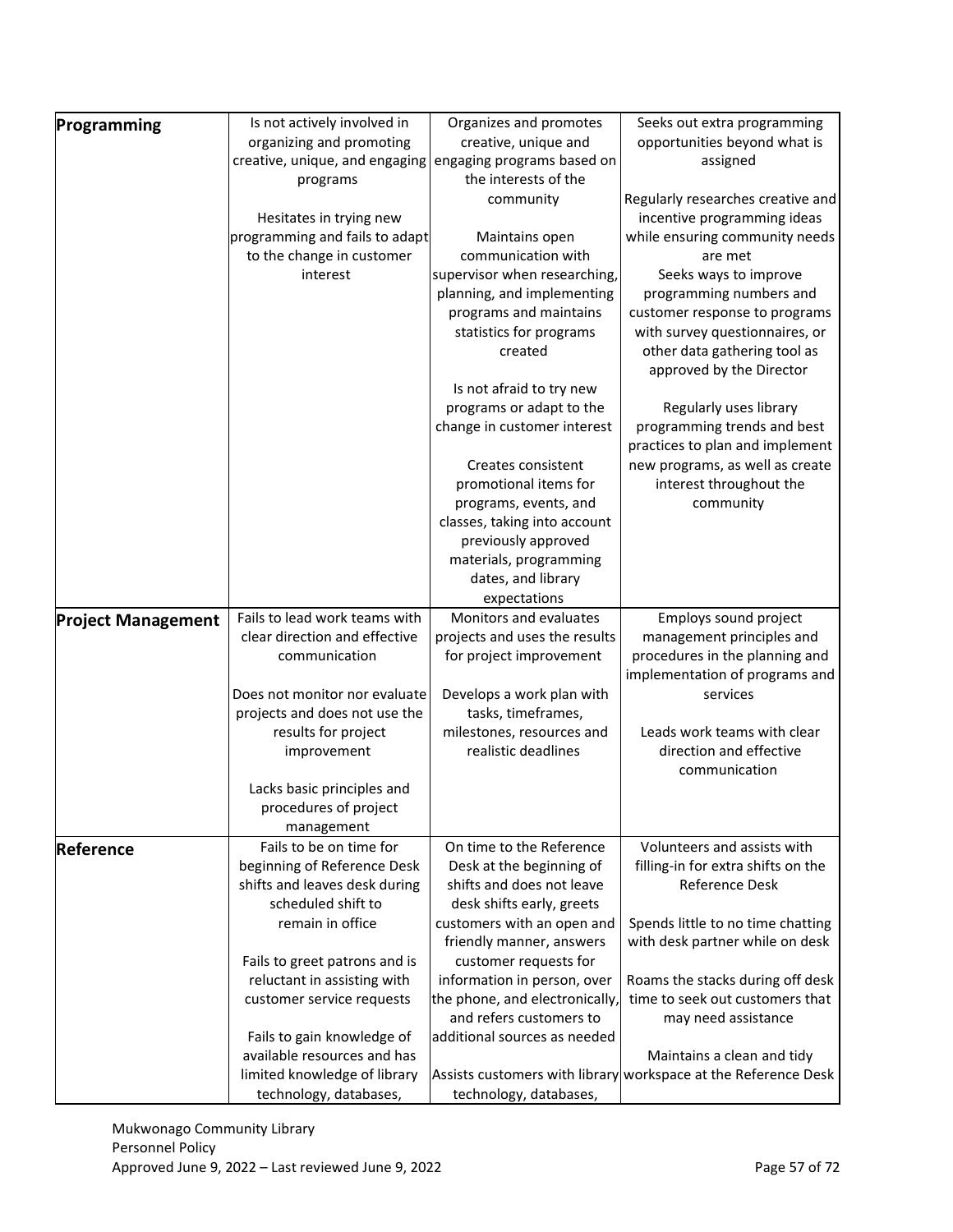|                           | websites, and software                                                                   | websites, and software                                          | Continuously researches current                                                                 |
|---------------------------|------------------------------------------------------------------------------------------|-----------------------------------------------------------------|-------------------------------------------------------------------------------------------------|
|                           | applications                                                                             | applications                                                    | library trends and practices and                                                                |
|                           |                                                                                          |                                                                 | searches for ways to implement                                                                  |
|                           | When not busy at the                                                                     | Provides readers' advisory                                      | all trends at MCL                                                                               |
|                           | Reference Desk, does not make services to customers, assists                             |                                                                 |                                                                                                 |
|                           | an effort to perform other                                                               | customers in locating or                                        | Active interest in creating,                                                                    |
|                           | duties while on shift                                                                    | placing requests for items                                      | assisting, and maintaining<br>monthly book displays                                             |
|                           |                                                                                          | Performs other duties on                                        |                                                                                                 |
|                           |                                                                                          | desk as assigned while                                          | Creates new book lists and                                                                      |
|                           |                                                                                          | maintaining an open and                                         | subject guides with approval of                                                                 |
|                           |                                                                                          | available attitude and always<br>puts customers first           | the Director                                                                                    |
|                           |                                                                                          |                                                                 | Regularly updates brochures and<br>subject guides so as to keep<br>information up to date       |
| <b>Supervisory Skills</b> | Has a negative demeanor                                                                  | Maintains a positive attitude                                   | Manages own area of                                                                             |
|                           | bringing negative energy into<br>the workplace or into a patron<br>interaction           | and sets an example for<br>others to follow                     | responsibility without regularly<br>intruding upon the scheduled<br>time of other staff members |
|                           |                                                                                          | Fosters an environment                                          |                                                                                                 |
|                           | Fails to build trust or<br>relationships with staff<br>members and shows                 | based on integrity and high<br>ethical standards                | Understands the goals and needs<br>of the library and its staff as a<br>whole                   |
|                           | disrespect to them                                                                       | Engages people in both                                          |                                                                                                 |
|                           | Does not delegate decision-<br>making authority and task                                 | creative and critical thinking<br>Demonstrates familiarity with | Gains the respect and trust of<br>fellow staff members by acting as<br>a good role model        |
|                           | allocation appropriately to<br>maximize the effectiveness of<br>the department's efforts | a problem solving process /<br>framework                        | Articulates the mission, vision and<br>values of the library                                    |
|                           |                                                                                          |                                                                 |                                                                                                 |
|                           |                                                                                          |                                                                 | Motivates and inspires coworkers                                                                |
|                           |                                                                                          |                                                                 | Delegates decision-making                                                                       |
|                           |                                                                                          |                                                                 | authority and task allocation                                                                   |
|                           |                                                                                          |                                                                 | appropriately to maximize the                                                                   |
|                           |                                                                                          |                                                                 | effectiveness of the department's                                                               |
|                           |                                                                                          |                                                                 | efforts                                                                                         |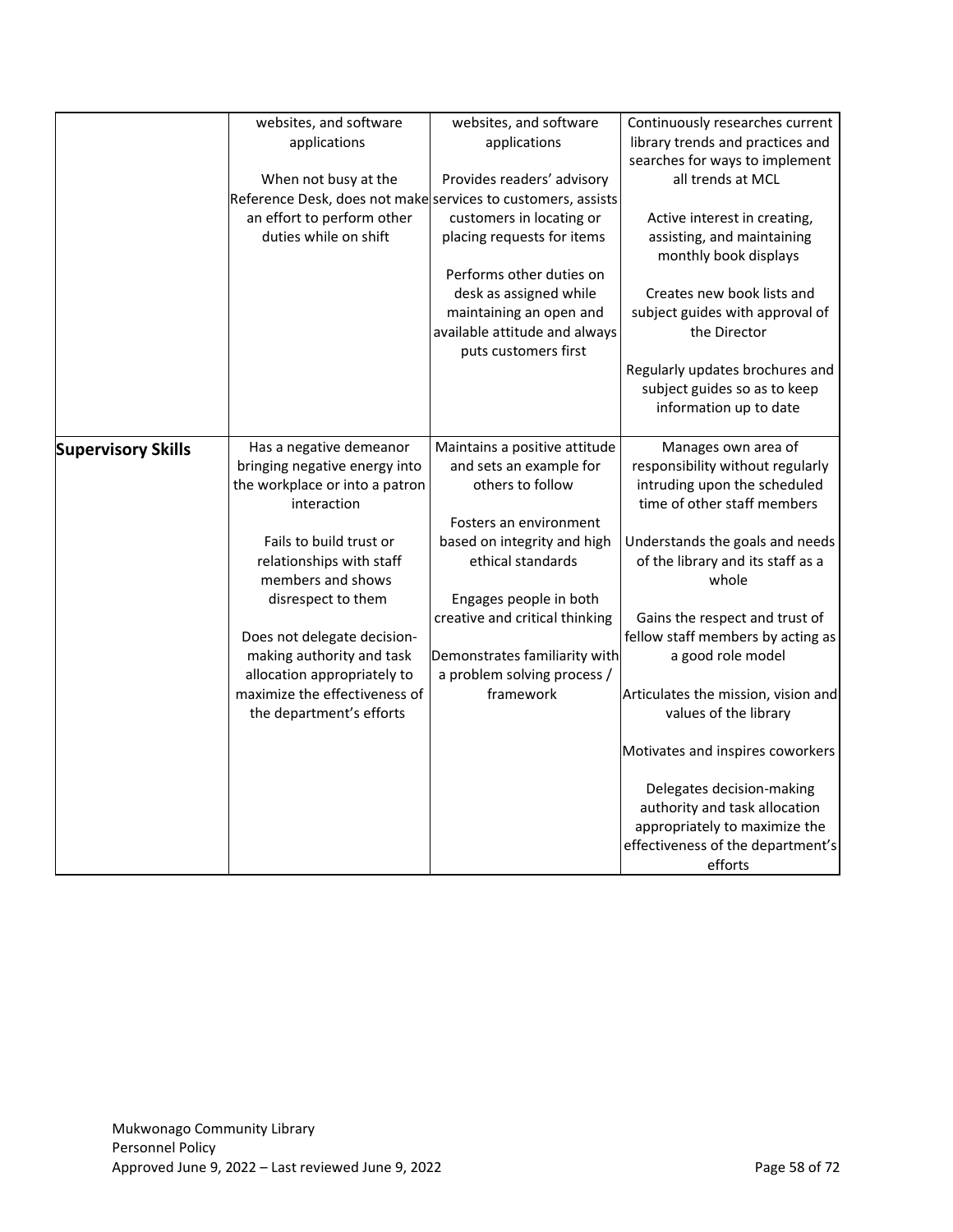#### **Appendix D**

## **Mukwonago Community Library Employee Performance Annual Evaluation Form**

| Date                          |    |  |
|-------------------------------|----|--|
|                               |    |  |
| Job Title                     |    |  |
| Name of Supervisor/Evaluator  |    |  |
| <b>Evaluation Period from</b> | to |  |

#### **Rating Guideline:**

**3 = Exceeds Expectations:** Employee consistently performs above the established performance standard for the competency. In addition, the employee regularly makes positive contributions to the library that demonstrates creativity and initiative. Employee has complete understanding of all the requirements of the position and how they relate to the goals of the organization, the mission of the department and the needs of other departments. Employee takes a leadership role in developing new ideas on how to improve the level of service and possesses the job knowledge, skills and abilities required to successfully complete all assigned tasks efficiently and effectively. Only a small number of employees typically achieve this level of performance.

**2 = Meets Expectations:** Employee maintains performance level in accordance with the established standard for the competency and performs position duties at or near full proficiency. Employee's work is completed accurately and on time and the employee works well with associates and the public. The majority of all employees perform at this level.

**1 = Below Expectations:** Employee is not meeting a significant number of performance standards established for the competencies required of this position. Employee lacks the required knowledge, skills and abilities and is unable to perform many of the tasks required of the position. Corrective measures are necessary and a formal performance plan should be implemented.

**N/A** = **Not Applicable:** Reviewer has no direct knowledge of employee's behavior in this area or the category is not applicable to employee's position.

| <b>Job Functions for Period of</b> | <b>Performance of Job Functions.</b>              | Rating  |
|------------------------------------|---------------------------------------------------|---------|
| <b>Evaluation</b>                  | Quality of work, productivity, knowledge of task. | $(1-3)$ |
|                                    |                                                   |         |
| 2.                                 |                                                   |         |
| Β.                                 |                                                   |         |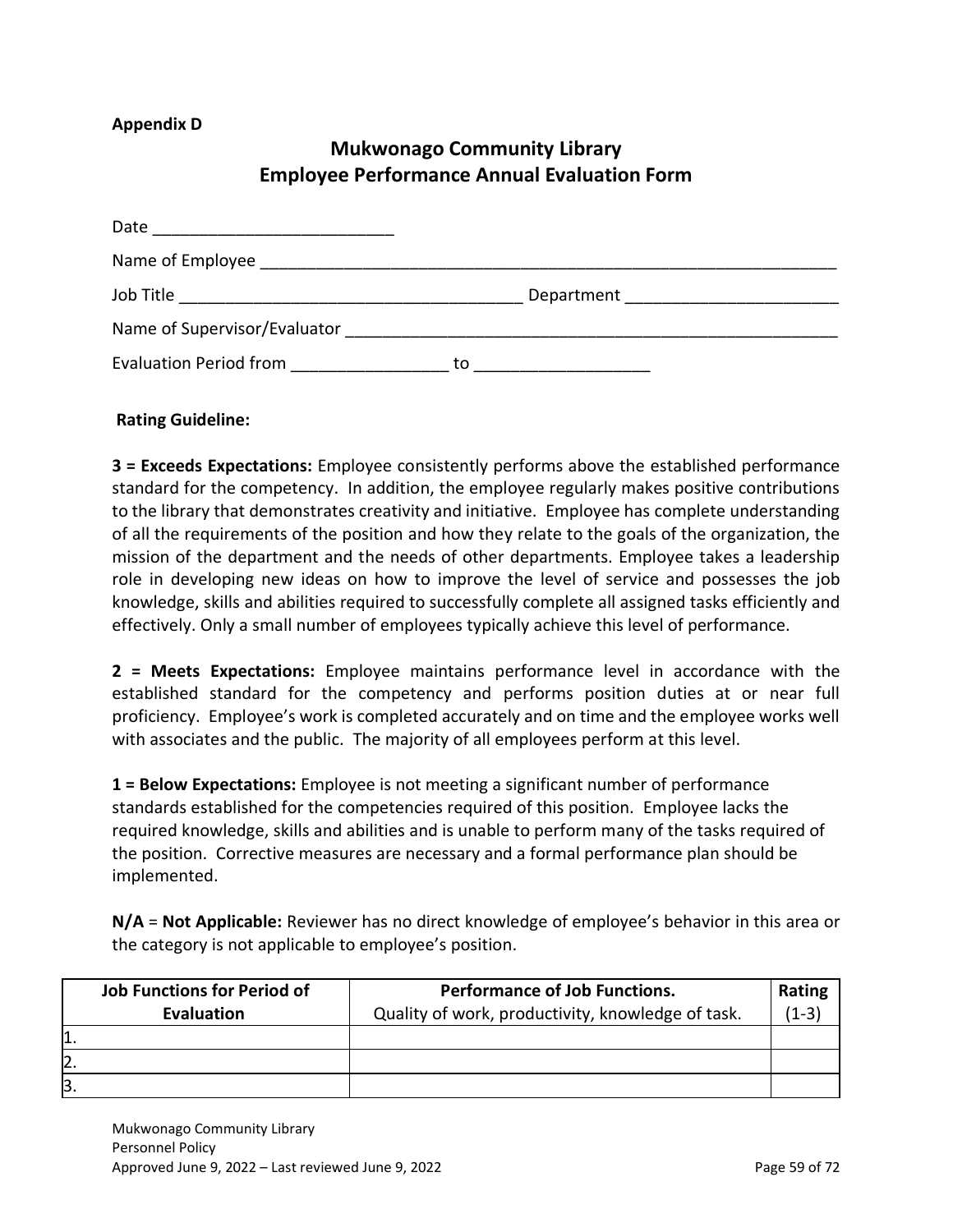|                                                                                     | <b>Comments</b> (Necessary for any rating of 1 or 3.) | <b>Rating</b> |
|-------------------------------------------------------------------------------------|-------------------------------------------------------|---------------|
| <b>Additional Factors</b>                                                           | List examples when able to.                           | $(1-3)$       |
| Adaptability (ability to adapt to change,                                           |                                                       |               |
| being open to new ideas, proactive                                                  |                                                       |               |
| mindset, handling pressure and                                                      |                                                       |               |
| uncertainty)                                                                        |                                                       |               |
| <b>Attendance</b> (includes tardiness, leaving                                      |                                                       |               |
| early, unplanned absences, long lunch                                               |                                                       |               |
| hours, excessive break time)                                                        |                                                       |               |
| <b>Communication Skills</b> (written and                                            |                                                       |               |
| verbal, listening, sharing information with                                         |                                                       |               |
| coworkers)                                                                          |                                                       |               |
| <b>Customer Service / Focus</b> (service to                                         |                                                       |               |
| the public and coworkers, friendliness and                                          |                                                       |               |
| respectful, interaction with supervisor /                                           |                                                       |               |
| director, building relationships, positive                                          |                                                       |               |
| attitude)                                                                           |                                                       |               |
| <b>Initiative</b> (seeking out new                                                  |                                                       |               |
| responsibilities, generating new ideas,                                             |                                                       |               |
| creativity, self-development)                                                       |                                                       |               |
| Job Knowledge / Pride (demonstrates                                                 |                                                       |               |
| the essential knowledge, abilities,                                                 |                                                       |               |
| attitudes, and skills to be effective in                                            |                                                       |               |
| his/her position)                                                                   |                                                       |               |
| <b>Judgment</b> (problem solving, thoughtful                                        |                                                       |               |
| and timely decisions)                                                               |                                                       |               |
| <b>Policies and Procedures</b>                                                      |                                                       |               |
| (understands, follows, and enforces library                                         |                                                       |               |
| policies and procedures, technical                                                  |                                                       |               |
| knowledge, aware of any changes in                                                  |                                                       |               |
| policies and procedures)                                                            |                                                       |               |
| <b>Reliability</b> (timeliness and completion of                                    |                                                       |               |
| job tasks, work standards, working                                                  |                                                       |               |
| independently, accepting accountability,                                            |                                                       |               |
| ability to take constructive criticism,                                             |                                                       |               |
| accepts responsibility and direction)                                               |                                                       |               |
| Team Work / Work Environment                                                        |                                                       |               |
| (promoting mutual respect, advocating for                                           |                                                       |               |
| the library, knowledge and following of<br>safety policies, keeping workplace safe, |                                                       |               |
| etc. Team contributor and cooperative                                               |                                                       |               |
| team spirit)                                                                        |                                                       |               |
| <b>OTHER</b> (Please list other common factors                                      |                                                       |               |
| to consider for employees in same                                                   |                                                       |               |
| classification)                                                                     |                                                       |               |
|                                                                                     |                                                       |               |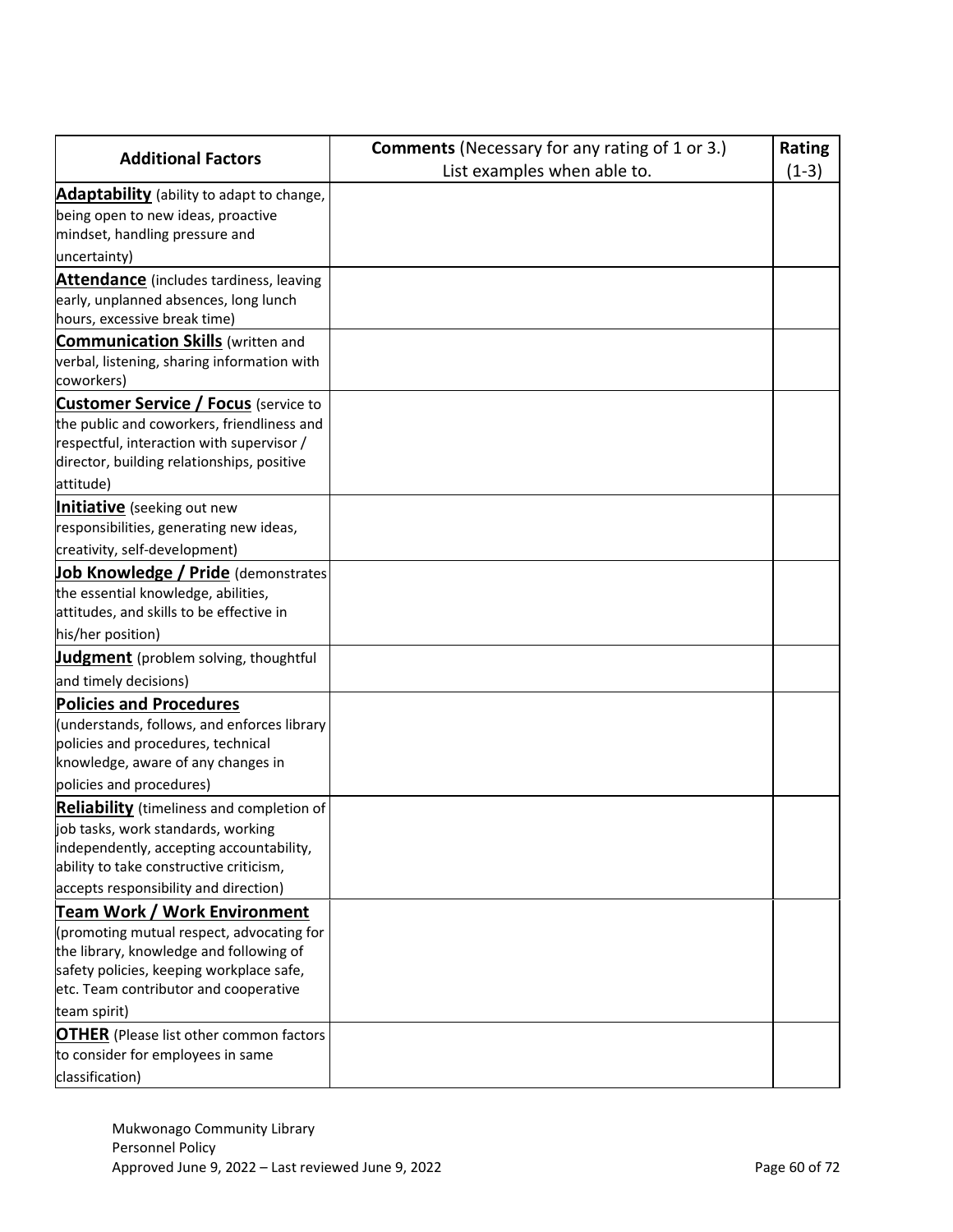## **ADDITIONAL FACTORS FOR EMPLOYEES WITH LEAD OR SUPERVISORY RESPONSIBLITIES**

| <b>Budgets</b> (managing, tracking and<br>adjusting, communicating on budget<br>priorities, and collaborating for future<br>planning)<br><b>Decision Making</b> (dealing with crisis,<br>able to manage risk, considers impact of<br>decisions, understanding boundaries, etc.)<br><b>Professional Development (stays</b><br>current with any changes developments in<br>the field, participates in staff training)<br>executes programs and events throughout<br><b>Project Management</b> (develops and<br>adheres to policies and procedures,<br>establishes and maintains project goals,<br>responsibilities)<br><b>Supervisory Skills / Leadership</b><br>(helps motivate and coach staff, fair,<br><b>Supervisor Comments:</b><br><b>Employee Comments:</b><br>Recommendations / Future Goals and Objectives: |                                           |  |
|---------------------------------------------------------------------------------------------------------------------------------------------------------------------------------------------------------------------------------------------------------------------------------------------------------------------------------------------------------------------------------------------------------------------------------------------------------------------------------------------------------------------------------------------------------------------------------------------------------------------------------------------------------------------------------------------------------------------------------------------------------------------------------------------------------------------|-------------------------------------------|--|
|                                                                                                                                                                                                                                                                                                                                                                                                                                                                                                                                                                                                                                                                                                                                                                                                                     |                                           |  |
|                                                                                                                                                                                                                                                                                                                                                                                                                                                                                                                                                                                                                                                                                                                                                                                                                     |                                           |  |
|                                                                                                                                                                                                                                                                                                                                                                                                                                                                                                                                                                                                                                                                                                                                                                                                                     |                                           |  |
|                                                                                                                                                                                                                                                                                                                                                                                                                                                                                                                                                                                                                                                                                                                                                                                                                     |                                           |  |
|                                                                                                                                                                                                                                                                                                                                                                                                                                                                                                                                                                                                                                                                                                                                                                                                                     |                                           |  |
|                                                                                                                                                                                                                                                                                                                                                                                                                                                                                                                                                                                                                                                                                                                                                                                                                     |                                           |  |
|                                                                                                                                                                                                                                                                                                                                                                                                                                                                                                                                                                                                                                                                                                                                                                                                                     |                                           |  |
|                                                                                                                                                                                                                                                                                                                                                                                                                                                                                                                                                                                                                                                                                                                                                                                                                     |                                           |  |
|                                                                                                                                                                                                                                                                                                                                                                                                                                                                                                                                                                                                                                                                                                                                                                                                                     |                                           |  |
|                                                                                                                                                                                                                                                                                                                                                                                                                                                                                                                                                                                                                                                                                                                                                                                                                     |                                           |  |
|                                                                                                                                                                                                                                                                                                                                                                                                                                                                                                                                                                                                                                                                                                                                                                                                                     | Programming (assists, develops, and       |  |
|                                                                                                                                                                                                                                                                                                                                                                                                                                                                                                                                                                                                                                                                                                                                                                                                                     |                                           |  |
|                                                                                                                                                                                                                                                                                                                                                                                                                                                                                                                                                                                                                                                                                                                                                                                                                     | the year based on community needs)        |  |
|                                                                                                                                                                                                                                                                                                                                                                                                                                                                                                                                                                                                                                                                                                                                                                                                                     |                                           |  |
|                                                                                                                                                                                                                                                                                                                                                                                                                                                                                                                                                                                                                                                                                                                                                                                                                     |                                           |  |
|                                                                                                                                                                                                                                                                                                                                                                                                                                                                                                                                                                                                                                                                                                                                                                                                                     |                                           |  |
|                                                                                                                                                                                                                                                                                                                                                                                                                                                                                                                                                                                                                                                                                                                                                                                                                     | outlines and understands roles /          |  |
|                                                                                                                                                                                                                                                                                                                                                                                                                                                                                                                                                                                                                                                                                                                                                                                                                     |                                           |  |
|                                                                                                                                                                                                                                                                                                                                                                                                                                                                                                                                                                                                                                                                                                                                                                                                                     | Reference (assists patrons of all ages in |  |
|                                                                                                                                                                                                                                                                                                                                                                                                                                                                                                                                                                                                                                                                                                                                                                                                                     | their use of the library at the Reference |  |
|                                                                                                                                                                                                                                                                                                                                                                                                                                                                                                                                                                                                                                                                                                                                                                                                                     | Desk. Researches and provides answers to  |  |
|                                                                                                                                                                                                                                                                                                                                                                                                                                                                                                                                                                                                                                                                                                                                                                                                                     | all reference questions)                  |  |
|                                                                                                                                                                                                                                                                                                                                                                                                                                                                                                                                                                                                                                                                                                                                                                                                                     |                                           |  |
|                                                                                                                                                                                                                                                                                                                                                                                                                                                                                                                                                                                                                                                                                                                                                                                                                     |                                           |  |
|                                                                                                                                                                                                                                                                                                                                                                                                                                                                                                                                                                                                                                                                                                                                                                                                                     | develops shared sense of purpose,         |  |
|                                                                                                                                                                                                                                                                                                                                                                                                                                                                                                                                                                                                                                                                                                                                                                                                                     | delegating responsibility)                |  |
|                                                                                                                                                                                                                                                                                                                                                                                                                                                                                                                                                                                                                                                                                                                                                                                                                     |                                           |  |
|                                                                                                                                                                                                                                                                                                                                                                                                                                                                                                                                                                                                                                                                                                                                                                                                                     |                                           |  |
|                                                                                                                                                                                                                                                                                                                                                                                                                                                                                                                                                                                                                                                                                                                                                                                                                     |                                           |  |
|                                                                                                                                                                                                                                                                                                                                                                                                                                                                                                                                                                                                                                                                                                                                                                                                                     |                                           |  |

| Recommendations / Future Goals and Objectives:                      |  |  |
|---------------------------------------------------------------------|--|--|
| 1.                                                                  |  |  |
| 2.                                                                  |  |  |
| 3.                                                                  |  |  |
| Annual Increase Recommended? Yes No From Pay Rate \$ To Pay Rate \$ |  |  |
|                                                                     |  |  |
|                                                                     |  |  |
|                                                                     |  |  |
|                                                                     |  |  |
|                                                                     |  |  |
|                                                                     |  |  |
| Mukwonago Community Library                                         |  |  |
| Personnel Policy                                                    |  |  |

Approved June 9, 2022 – Last reviewed June 9, 2022 **Page 61 of 72** Page 61 of 72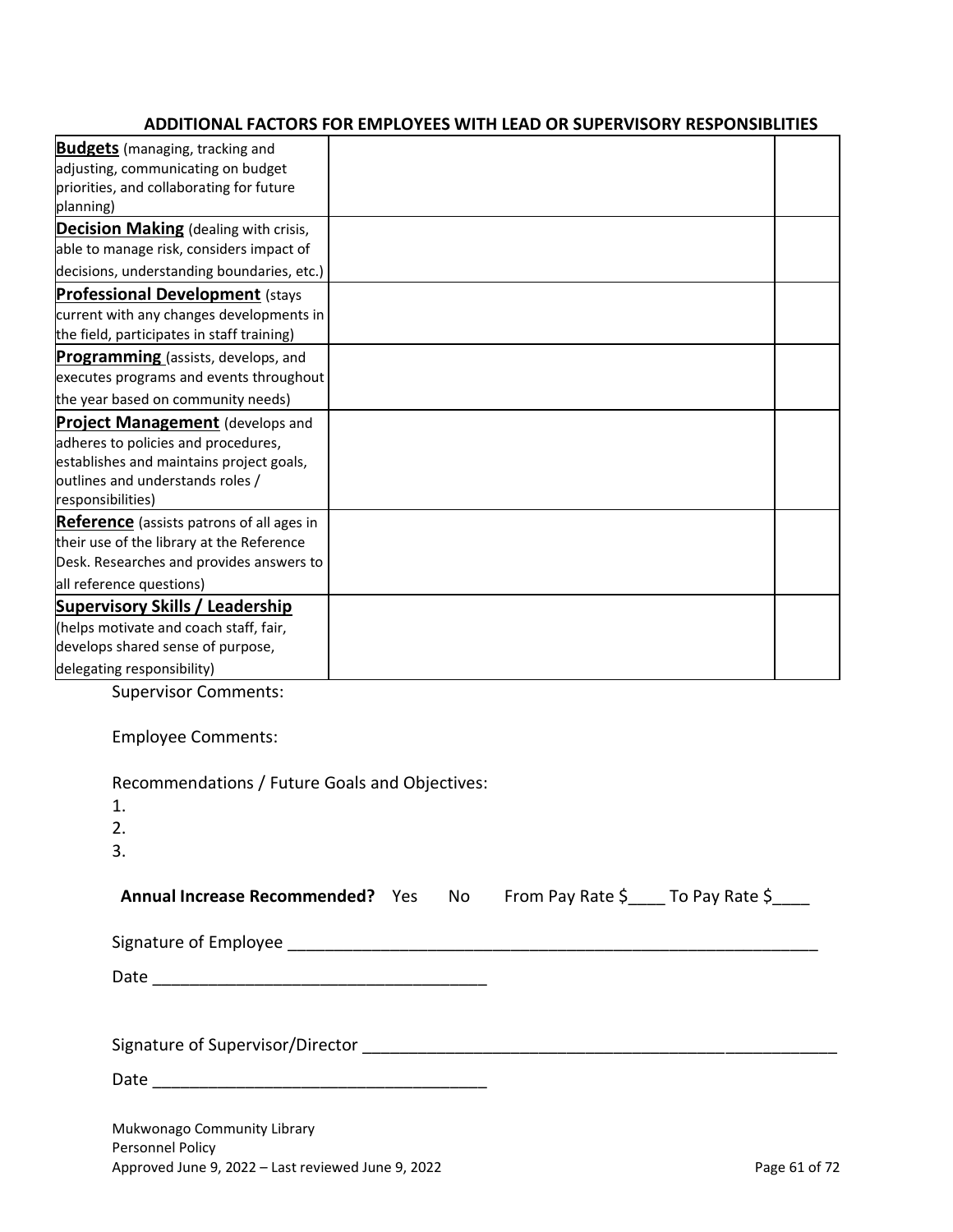# **Appendix E**

# **Mukwonago Community Library Employee Performance Periodic Evaluation Form**

| <b>Employee's Goals and Objectives:</b><br>1.<br>2.<br>3.                                             |               |
|-------------------------------------------------------------------------------------------------------|---------------|
| Highlights since we last met:                                                                         |               |
| Greatest strengths with regards to position:                                                          |               |
| <b>Support Needed?</b>                                                                                |               |
| Improvements / Suggestions prior to next evaluation:                                                  |               |
|                                                                                                       |               |
|                                                                                                       |               |
|                                                                                                       |               |
|                                                                                                       |               |
| Mukwonago Community Library<br>Personnel Policy<br>Approved June 9, 2022 - Last reviewed June 9, 2022 | Page 62 of 72 |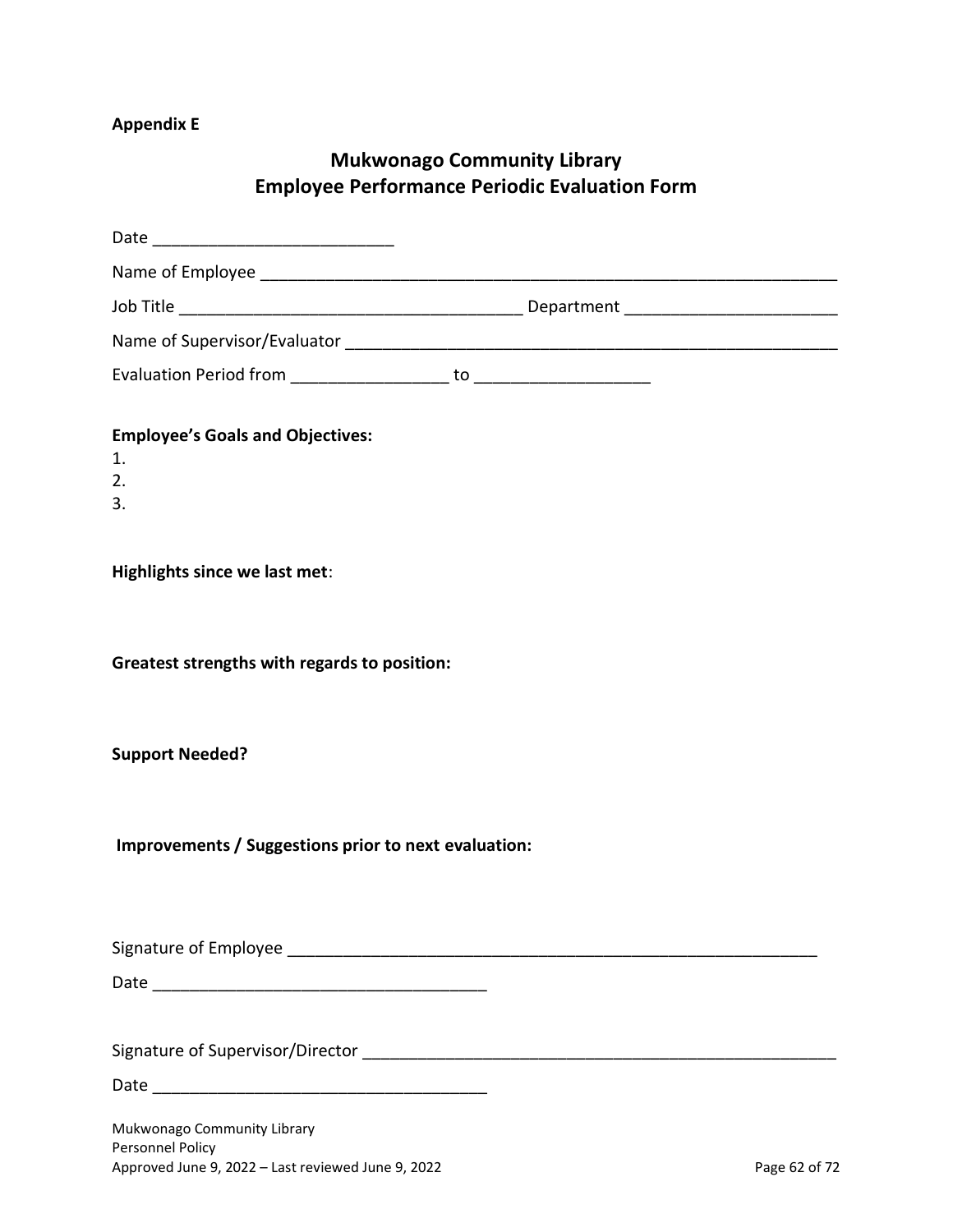#### **Appendix F**

## **Mukwonago Community Library Harassment Complaint Form**

| Date                |  |  |
|---------------------|--|--|
| Name of Complainant |  |  |
| Job Title           |  |  |

Complaint Statement: (circle one) Typed below OR See attachment

Relief Sought: (circle one) Typed below OR See attachment

| Signature of Complainant |  |
|--------------------------|--|
|                          |  |

Date submitted \_\_\_\_\_\_\_\_\_\_\_\_\_\_\_\_\_\_\_\_\_\_\_\_\_\_\_\_\_\_\_\_\_\_\_\_

Signature of Supervisor/Director \_\_\_\_\_\_\_\_\_\_\_\_\_\_\_\_\_\_\_\_\_\_\_\_\_\_\_\_\_\_\_\_\_\_\_\_\_\_\_\_\_\_\_\_\_\_\_\_\_\_\_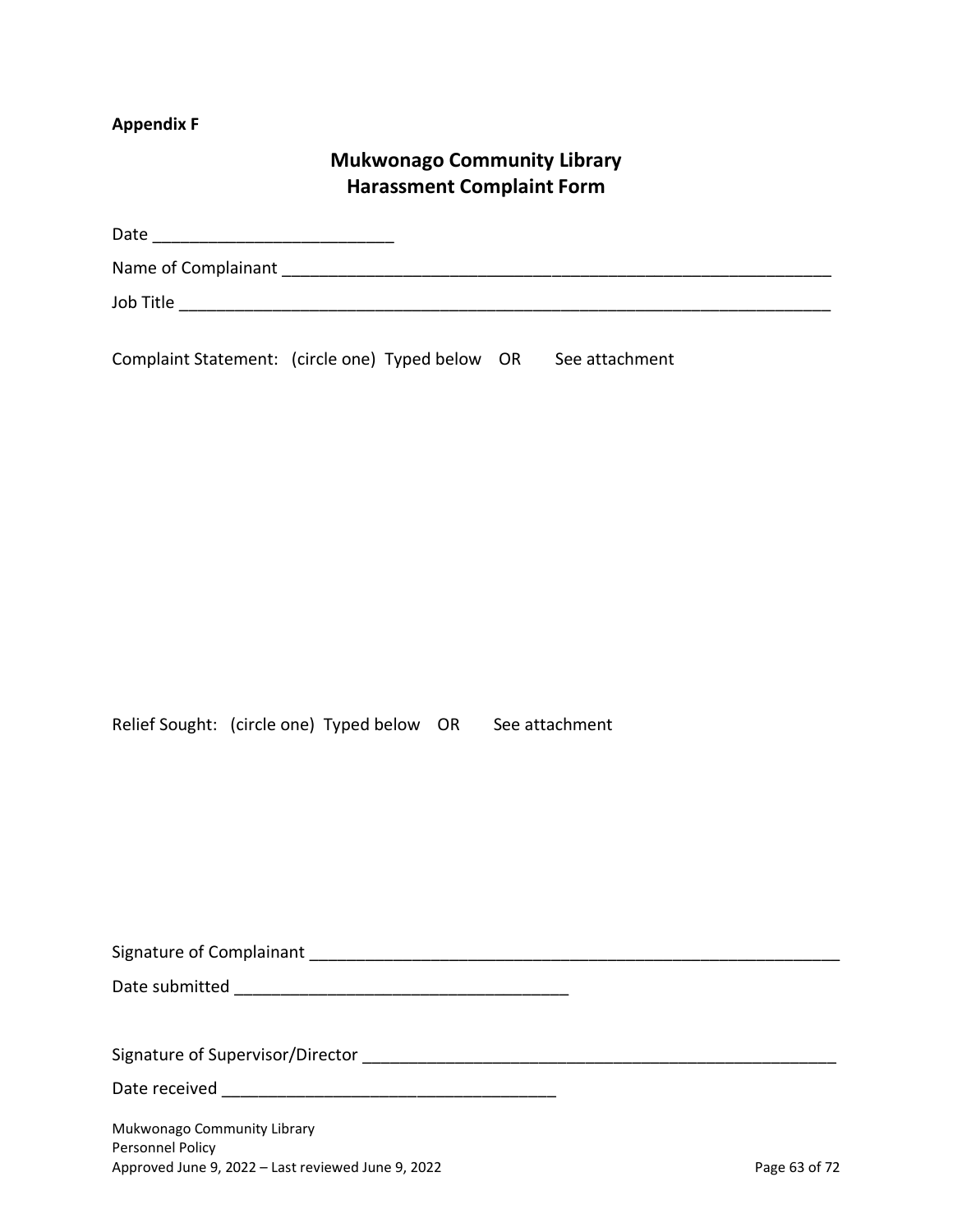# **Appendix G**

# **Mukwonago Community Library Grievance Submission Form**

| Grievance Type: (circle one) Disciplinary OR Work Place Safety         |               |
|------------------------------------------------------------------------|---------------|
| Grievance Statement: (circle one) Typed below OR See attachment        |               |
|                                                                        |               |
|                                                                        |               |
|                                                                        |               |
|                                                                        |               |
|                                                                        |               |
|                                                                        |               |
|                                                                        |               |
|                                                                        |               |
|                                                                        |               |
| Relief Sought: (circle one) Typed below OR See attachment              |               |
|                                                                        |               |
|                                                                        |               |
|                                                                        |               |
|                                                                        |               |
|                                                                        |               |
|                                                                        |               |
|                                                                        |               |
|                                                                        |               |
|                                                                        |               |
|                                                                        |               |
| Mukwonago Community Library                                            |               |
| Personnel Policy<br>Approved June 9, 2022 - Last reviewed June 9, 2022 | Page 64 of 72 |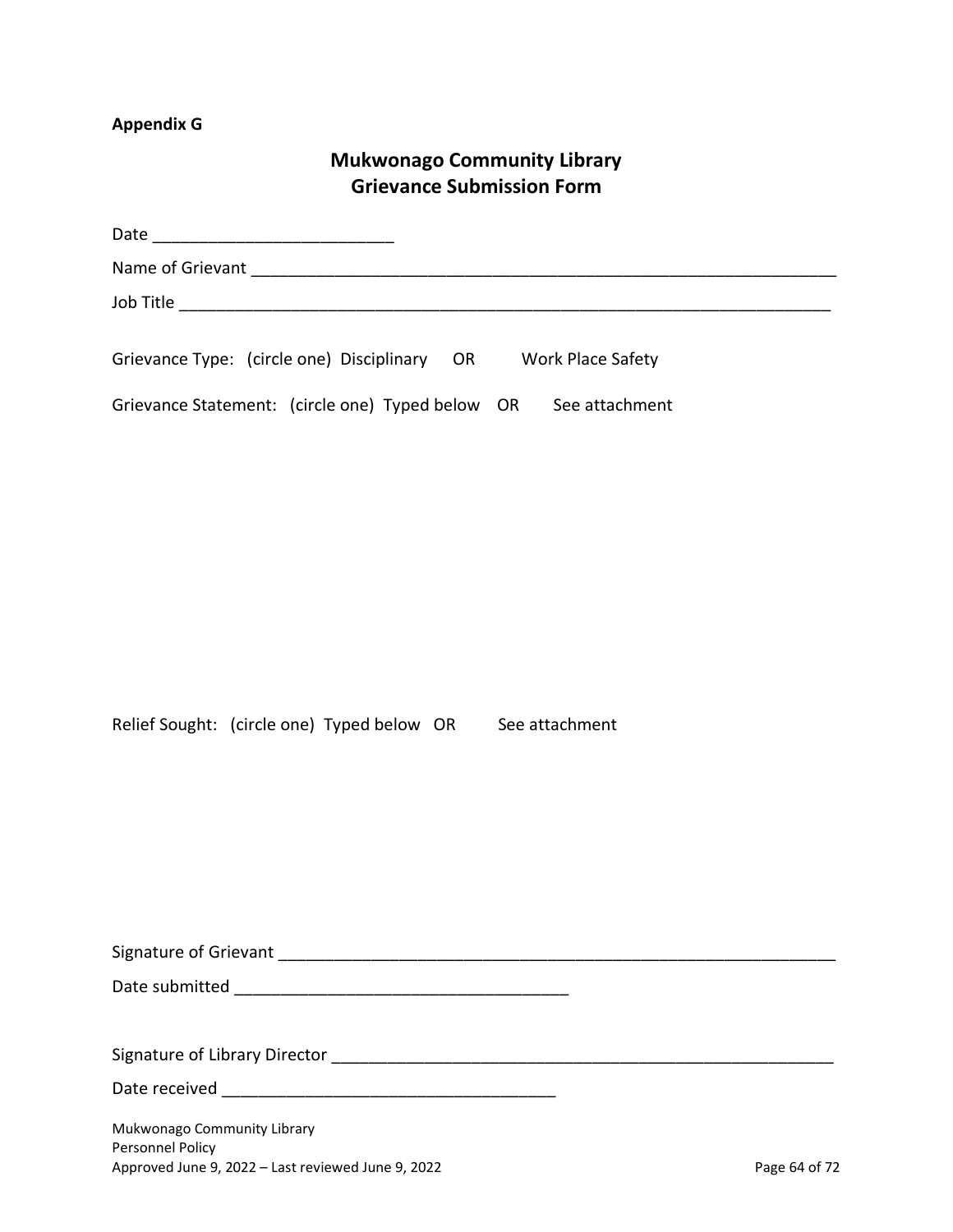#### **Appendix H**

## **American Library Association Code of Ethics**

As members of the American Library Association, we recognize the importance of codifying and making known to the profession and to the general public the ethical principles that guide the work of librarians, other professionals providing information services, library trustees and library staffs.

Ethical dilemmas occur when values are in conflict. The American Library Association Code of Ethics states the values to which we are committed, and embodies the ethical responsibilities of the profession in this changing information environment.

We significantly influence or control the selection, organization, preservation, and dissemination of information. In a political system grounded in an informed citizenry, we are members of a profession explicitly committed to intellectual freedom and the freedom of access to information. We have a special obligation to ensure the free flow of information and ideas to present and future generations.

The principles of this Code are expressed in broad statements to guide ethical decision making. These statements provide a framework; they cannot and do not dictate conduct to cover particular situations.

- 1. We provide the highest level of service to all library users through appropriate and usefully organized resources; equitable service policies; equitable access; and accurate, unbiased, and courteous responses to all requests.
- 2. We uphold the principles of intellectual freedom and resist all efforts to censor library resources.
- 3. We protect each library user's right to privacy and confidentiality with respect to information sought or received and resources consulted, borrowed, acquired or transmitted.
- 4. We respect intellectual property rights and advocate balance between the interests of information users and rights holders.
- 5. We treat co-workers and other colleagues with respect, fairness, and good faith, and advocate conditions of employment that safeguard the rights and welfare of all employees of our institutions.
- 6. We do not advance private interests at the expense of library users, colleagues, or our employing institutions.
- 7. We distinguish between our personal convictions and professional duties and do not allow our personal beliefs to interfere with fair representation of the aims of our institutions or the provision of access to their information resources.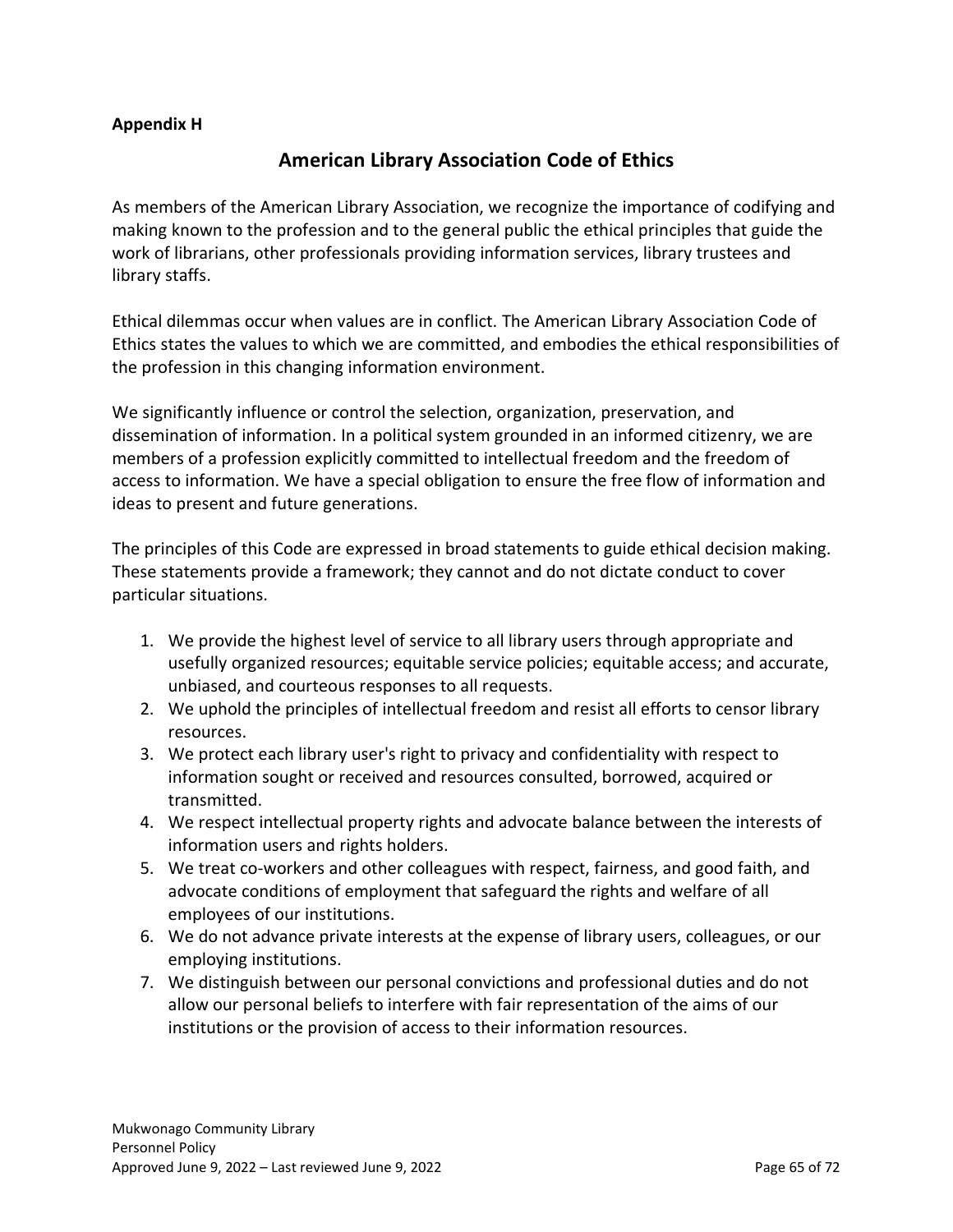- 8. We strive for excellence in the profession by maintaining and enhancing our own knowledge and skills, by encouraging the professional development of co-workers, and by fostering the aspirations of potential members of the profession.
- 9. We affirm the inherent dignity and rights of every person. We work to recognize and dismantle systemic and individual biases; to confront inequity and oppression; to enhance diversity and inclusion; and to advance racial and social justice in our libraries, communities, profession, and associations through awareness, advocacy, education, collaboration, services, and allocation of resources and spaces.

Adopted at the 1939 Midwinter Meeting by the ALA Council; amended June 30, 1981; June 28, 1995; January 22, 2008; and June 29, 2021.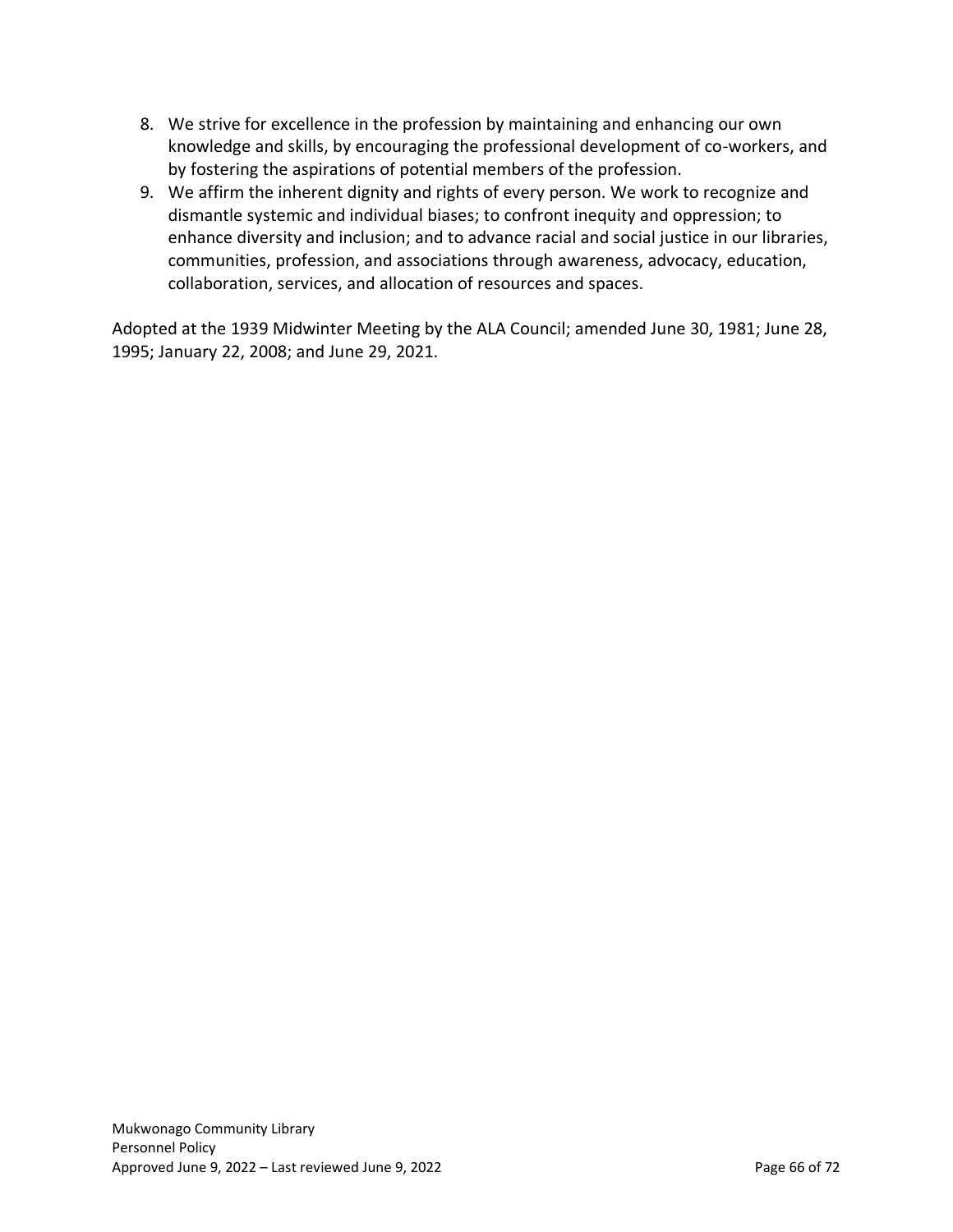### **Appendix I**

## **Village of Mukwonago Code of Ethics**

It shall be the duty of Library Employees to comply with Wisconsin Statutes and Village Ordinances with respect to the proper and appropriate conduct of their positions. Mindful of Village goals and objectives, Village Employees:

Shall perform all mandatory, nondiscretionary and ministerial duties of their positions with the time and manner required by law.

Shall devote attention to their duties, uphold the law and conduct Village business with fairness, integrity and professionalism with full regard to the public trust of the office.

Shall not receive any additional salary, benefits, or reimbursement for expenses for work performed pursuant to a Village contract for services where that employee is currently being compensated by the Village for that work under existing conditions of hire with the Village.

Shall never act in excess of lawful authority or commit an act forbidden by law within their official capacity.

Shall not in their capacity as employees make entry in an account, record book, return, certificate, report or statement, which in a material respect, intentionally and knowingly falsifies.

Shall not under color of their position as a Village Employee intentionally solicit or accept for the performance of any service or duty anything of value including, but not limited to, any gift, loan, favor or service, given for the purpose of influencing them in the discharge of official duties.

Shall not use Village property, facilities, or resources strictly for private or personal gain for themselves, family or others.

Shall not use confidential information for their personal gain or benefit for that of family or others.

Shall act in what is conceived to be in the best interest of the citizens of the entire Village. Similarly, shall grant no special consideration or treatment to any citizen beyond that which is available to every other citizen.

Shall not participate either directly or indirectly in purchases for personal use for less than full value by utilizing discounts or tax exemptions allowed to the Village.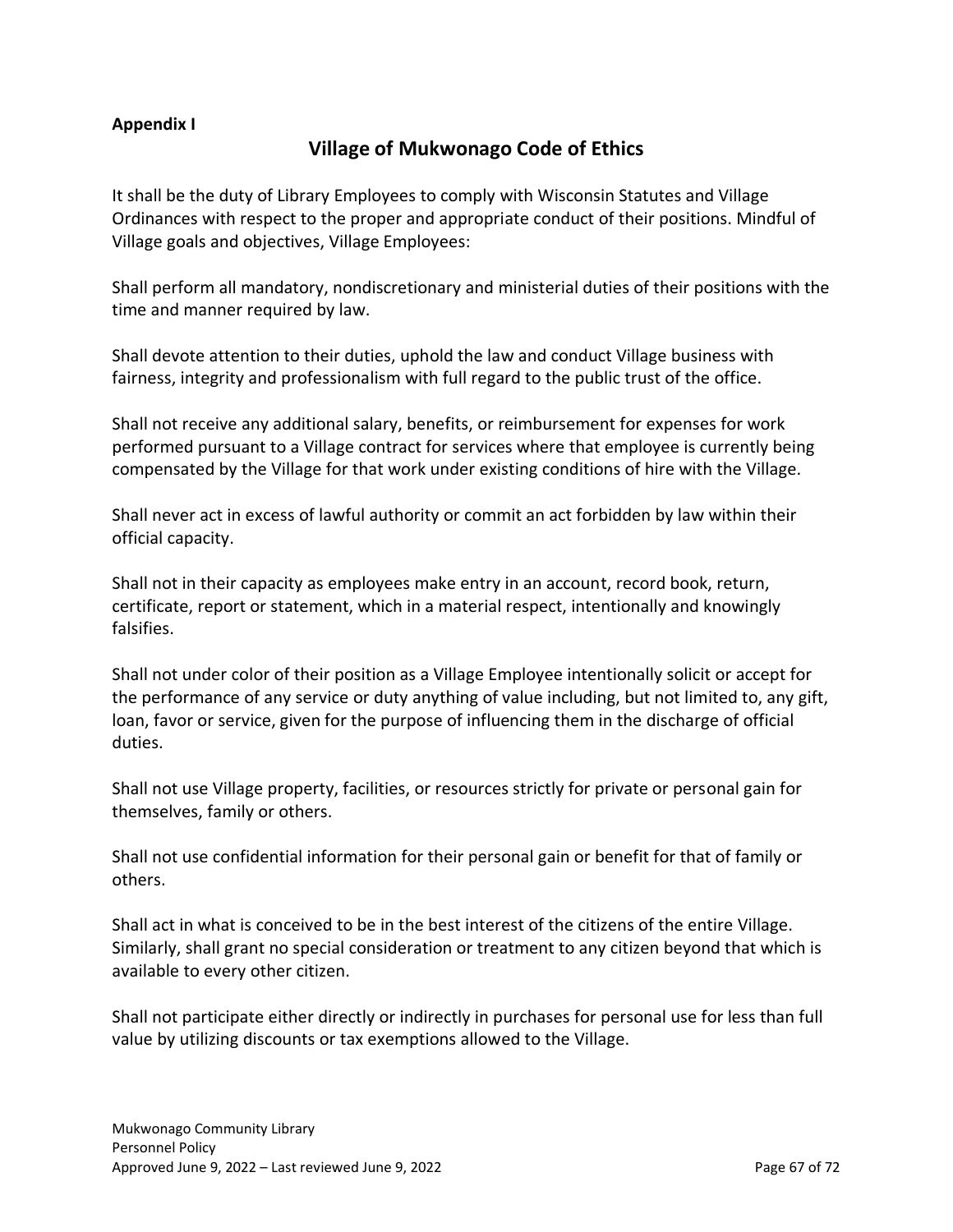Nothing in this code shall deny any employee the rights of a citizen under the Constitution of the United States of America, Constitution of the State of Wisconsin, Wisconsin Statutes or any other bona fide regulations of this State.

Employees shall be made aware of this code at the time of their election, employment or appointment. In the event an action is brought against a Village Employee for violations of this code, discipline, including discharge, may be assessed.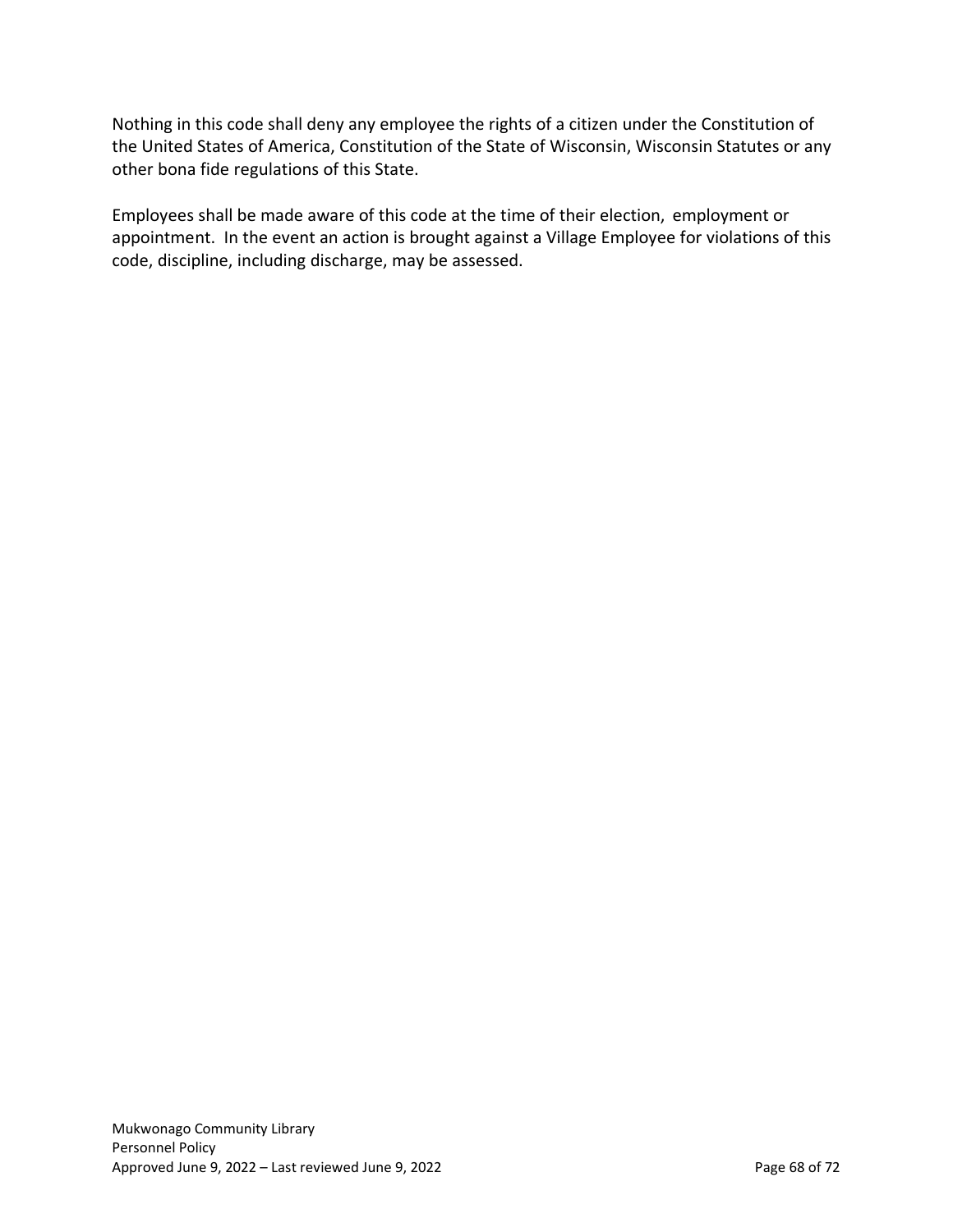#### <span id="page-68-0"></span>**Appendix J**

## **Mukwonago Community Library Social Media Policy Acknowledgement Form**

#### CERTIFICATION

I, the contract of the contract of the contract of the section of the section of the section of the Mukwonago Community Library's Personnel Policy regarding social media use and will adhere to all provisions. I understand that I may ask for a copy of this this form after I sign it and that the original will be placed in my personnel file.

Signature of Employee \_\_\_\_\_\_\_\_\_\_\_\_\_\_\_\_\_\_\_\_\_\_\_\_\_\_\_\_\_\_\_\_\_\_\_\_\_\_\_\_\_\_\_\_\_\_\_\_\_\_\_\_\_\_\_\_\_\_\_ Date signed \_\_\_\_\_\_\_\_\_\_\_\_\_\_\_\_\_\_\_\_\_\_\_\_\_\_\_\_\_\_\_\_\_\_\_\_ Signature of Library Director **Example 2018** and 2018 and 2018 and 2018 and 2018 and 2018 and 2018 and 2018 and 201 Date received \_\_\_\_\_\_\_\_\_\_\_\_\_\_\_\_\_\_\_\_\_\_\_\_\_\_\_\_\_\_\_\_\_\_\_\_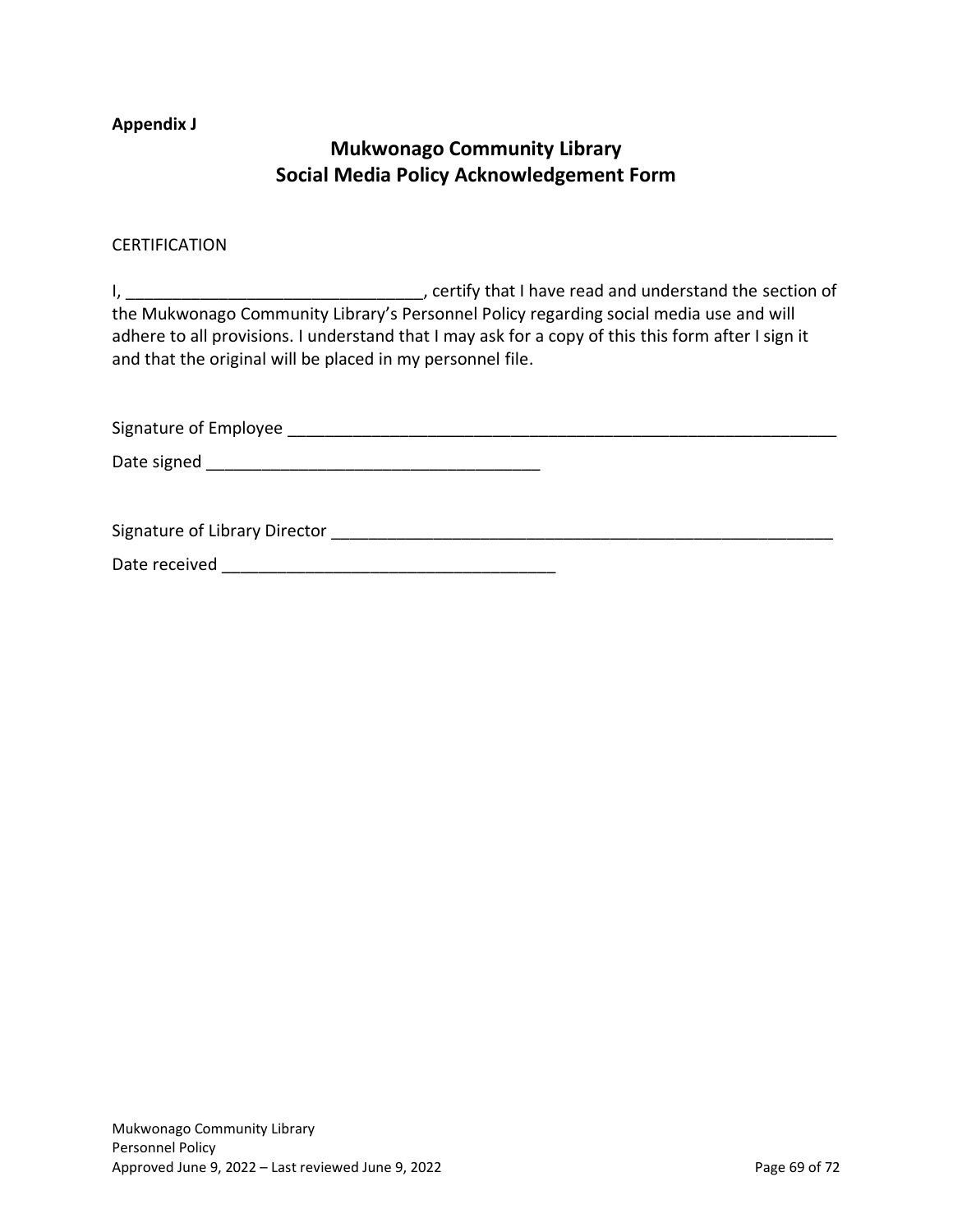#### **Revision History**

August 27, 2012 Personnel Policy created.

August 17, 2017 Grievance procedure revised to replace the Village Administrator in the second step of the grievance process with the Library Board President or his/her Designee. Approved by the Library Board.

November 15, 2018 Section II, Item A: Approve addition of language "Prescribing duties and compensation of all Library employees "to the Primary Responsibilities of the Library Board.

> Section II, Item B: Approve addition of language "including selecting all Library material according to policies approved by the Board" to the Primary Responsibilities of the Library Director.

Section III, Item C: Approve addition of language 'It has been and shall continue to be Library policy to recognize the competence and ability of applicants for employment and existing employees' to the Equal Employment Opportunity Policy Statement.

Section III, Item D: Approve elimination of "Regular employees are those employees who have successfully completed their orientation period" and remaining sections in which the term "regular" is used.

Section III, Item D: Approve addition of language under Employment Classifications.

Section III, Item G: Approve new section entitled Voluntary Termination/Resignation.

Section III, Item H: Approve new section entitled Reasonable Accommodation Policy.

Section IV, Item J: Approve new language under Personal Appearance.

Section IV, Item Q: Approve new language "Cost of alcoholic beverages shall not be reimbursed".

Section IV, Item C: Approve new section entitled Meals and Rest Periods.

Section IV, Item F: Approve new language under Absence/Tardiness.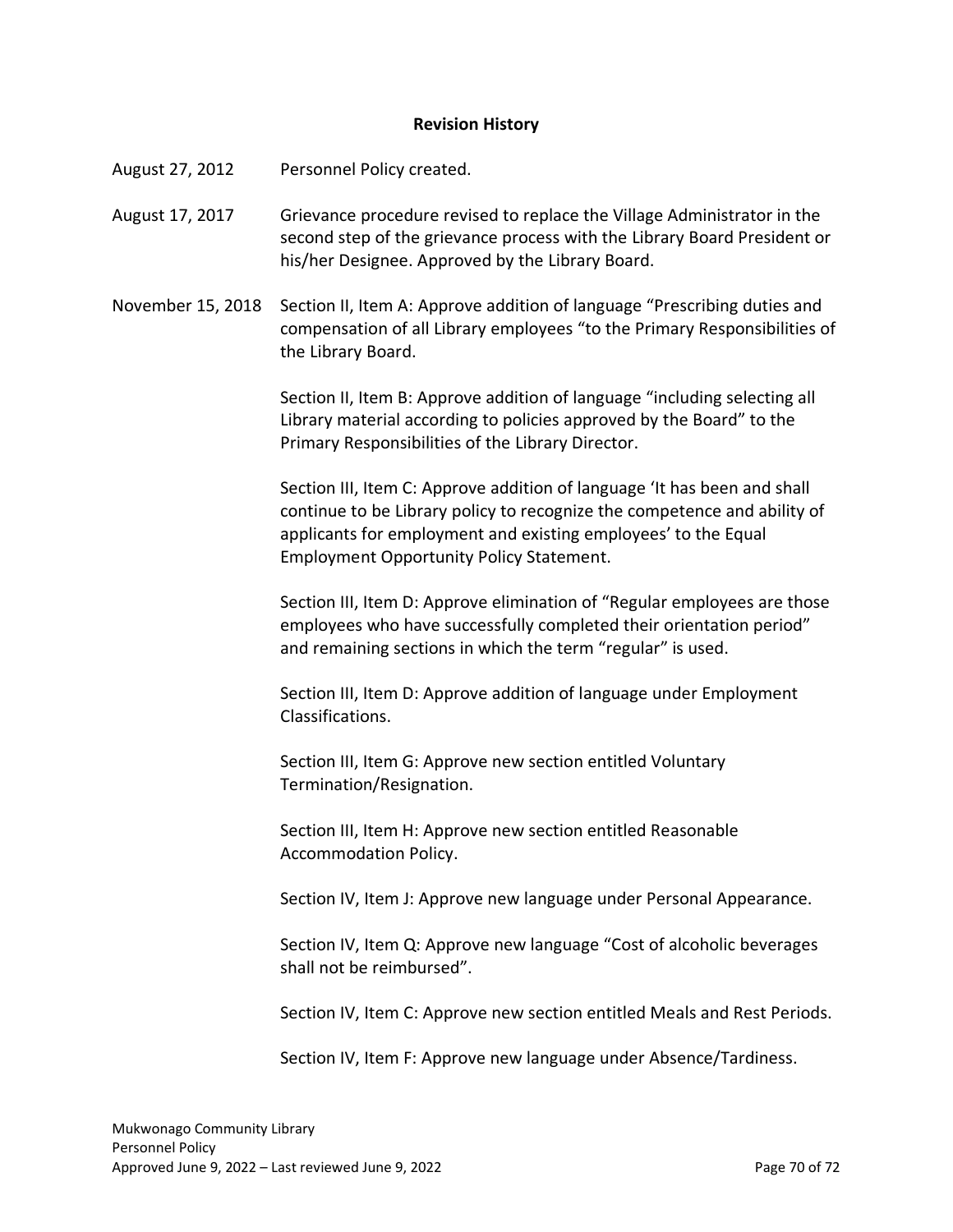Section IV, Items L and M: Approve addition of language 'Please see the Library Position Compensation and Performance Evaluation Policy for more details' to Work Performance and Employee Evaluations and Salary Increases.

Section IV, Item R: Approve addition of language 'The employee must have approval from the Library Director prior to purchasing".

Section V under Harassment: Approve new language 'If the allegation is against the Library Director, please refer the allegation to the Chairperson of the Personnel Committee.

Section V, Item E: Approve the replacement of Village Administrator with Library Director under 'Harassment Complaint Procedure' and the replacement of Village Administrator with the Library Board's Personnel Committee under 'Responsibility of Library Director'.

Section V, Item K: Approve the removal of Village Administrator from Social Media Use procedures.

Section V, Item O: Approve new language to indicate use of video surveillance on Library premises.

Section VI, Item D: Approve new language to indicate the elimination of sick leave payout benefits upon retirement of new employees hired on or after January 1st, 2014.

Section VII, Item C: Approve new language to include 'Health Reimbursement Accounts (HRA).

February 11, 2021 Section IV, Item J: Add language to reference Dress Code Policy

Section VII, Item C: Approve new language to delete 'Health Reimbursement Accounts (HRA).

Section VII. Item D: Change language to reflect indicate that dental coverage is 100% employee cost.

October 14, 2021 Formatting, language, and continuity updates throughout.

Section VI, Item A Vacation Policy carryover revised to match Village policy wording.